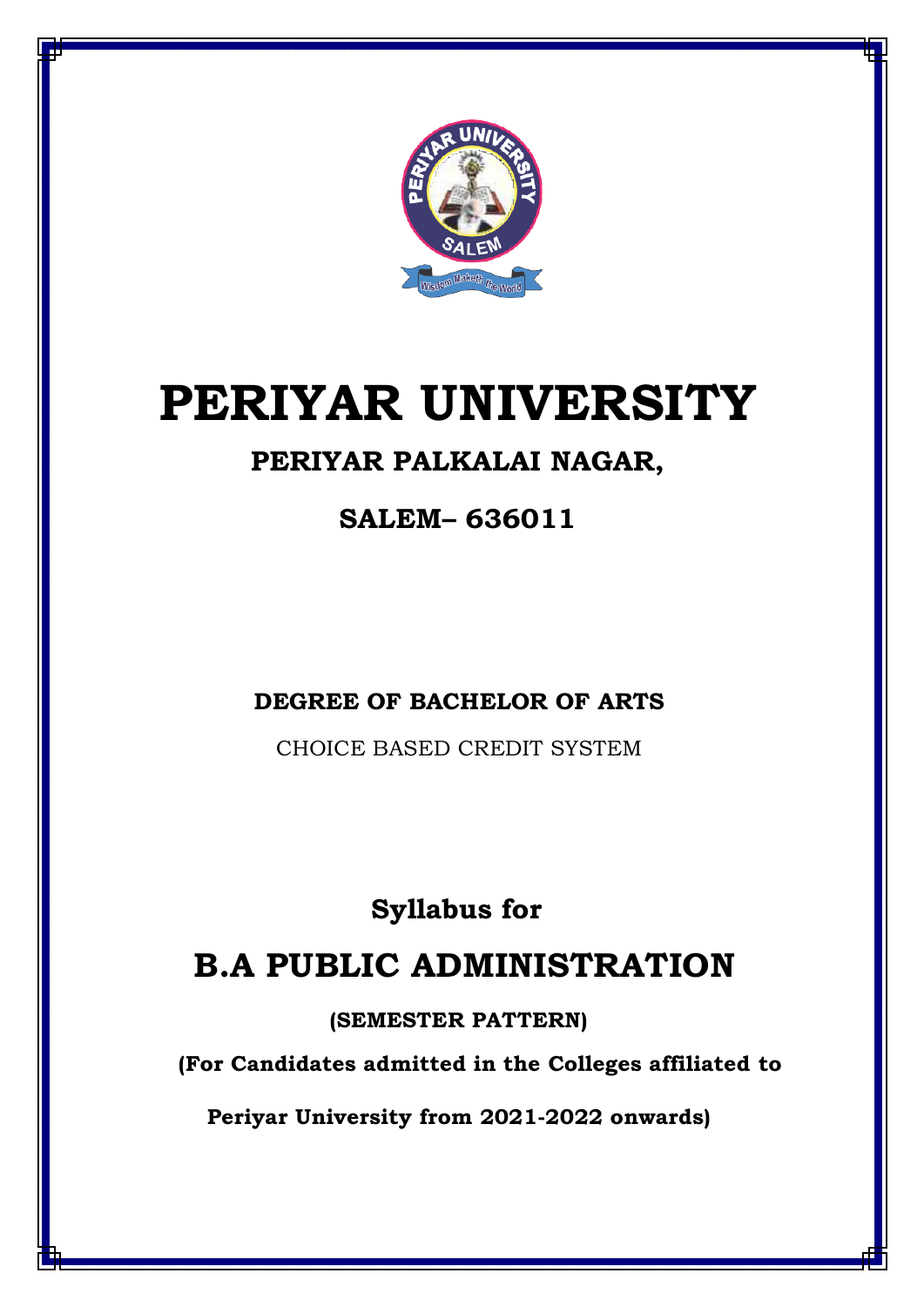## **MEMBERS OF THE BOARD**

## **CHAIRMAN**

#### **Mr. P. PRAKASH**

Assistant Professor & Head, Dept. of Public Administration, Thiruvalluvar Government Arts College, Rasipuram -637401. Namakkal Dt. Ph: 9952444944 E-mail:professorprakashp@gmail.com

#### **MEMBERS**

#### **Dr. P. GURUSAMY**

Assistant Professor, Dept. of Public Administration, Thiruvalluvar Government Arts College, Rasipuram -637401. Namakkal Dt. Ph: 7010384377

#### **Dr. S. JAYAKUMAR,**

Assistant Professor, Dept. of Political Science, Thiruvalluvar Government Arts College, Rasipuram -637401. Namakkal Dt. Ph: 9444012529

#### **EXTERNAL MEMBERS**

#### **Dr. R. MATHAIYAN,**

Professor, Department of Politics & Public Administration IDE,University of Madras, Chepauk, Chennai-600 005. Ph: 9444256817

#### **Dr. S. ABDUL SALAM**

Associate Professor & Head, Dept. of Public Administration Presidency College (Autonomous), Chennai – 600 005, Ph: 9994288864

#### **Dr. S. KASIM NASHEER**

Assistant Professor, Department of Public Administration Government Arts College (Autonomous), Coimbatore-641018 Ph: 9443455220

#### **INDUSTRIAL PERSON**

#### **Mr. M. SABARI**

The New Indian Express, No.188, Mangalam, Omalur Main Road, Four Roads, Salem - 636009 Mobile: 8695004280

#### **ALUMNI**

#### **Mr. K. RAVIKUMAR**

Guest Lecturer, Dept. of Public Administration, Thiruvalluvar Govt. Arts College Mobile: 7010138759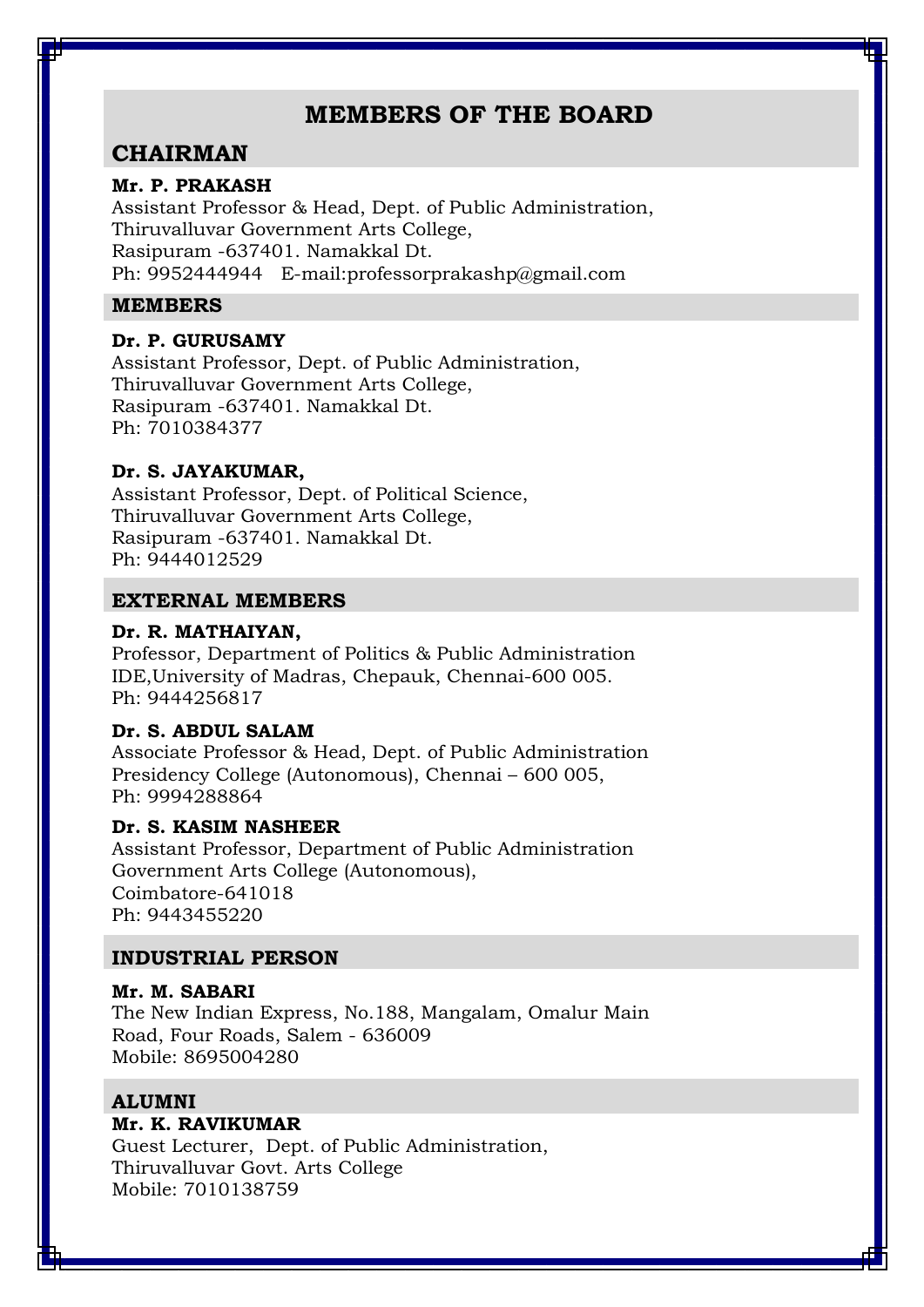## **REGULATIONS**

#### **OBJECTIVES OF THE PROGRAMME**

- $\triangleright$  To educate students in both the administrative view and humanistic perspective through the study of public administration and human relations.
- $\triangleright$  To make students aware of the Government structure, functions, policy and welfare programmes.
- $\triangleright$  To provide students with the critical faculties necessary in an academic environment, on the job, and in an increasingly complex, interdependent world.
- $\triangleright$  The syllabus of this program is aimed at preparing the students with the latest developments and put them on the right track to fulfill the present requirements.

#### **VISION AND MISSSION OF THE PROGRAMME**

- $\triangleright$  The syllabus of this course is offered to create awareness among the rural youth and as well stockholders.
- $\triangleright$  This course aim is to creating equality in education by providing opportunities to the rural people whom has higher education is unreachable.
- $\triangleright$  The syllabi is helpful to students get jobs in government, private sectors and as well in self employment and NGO's.

#### **COMMENCEMENT OF THIS REGULATION**

This regulation shall take effect from the academic year 2021-2022, i.e, for the students who are admitted to the first year of the course during the academic year 2021-2022 and thereafter.

#### **ELIGIBILITY**

Refer this office circular No: PU/R/AD-1/UG/PG/Programmes Eligibility/2019 Dated: 16-04-2019.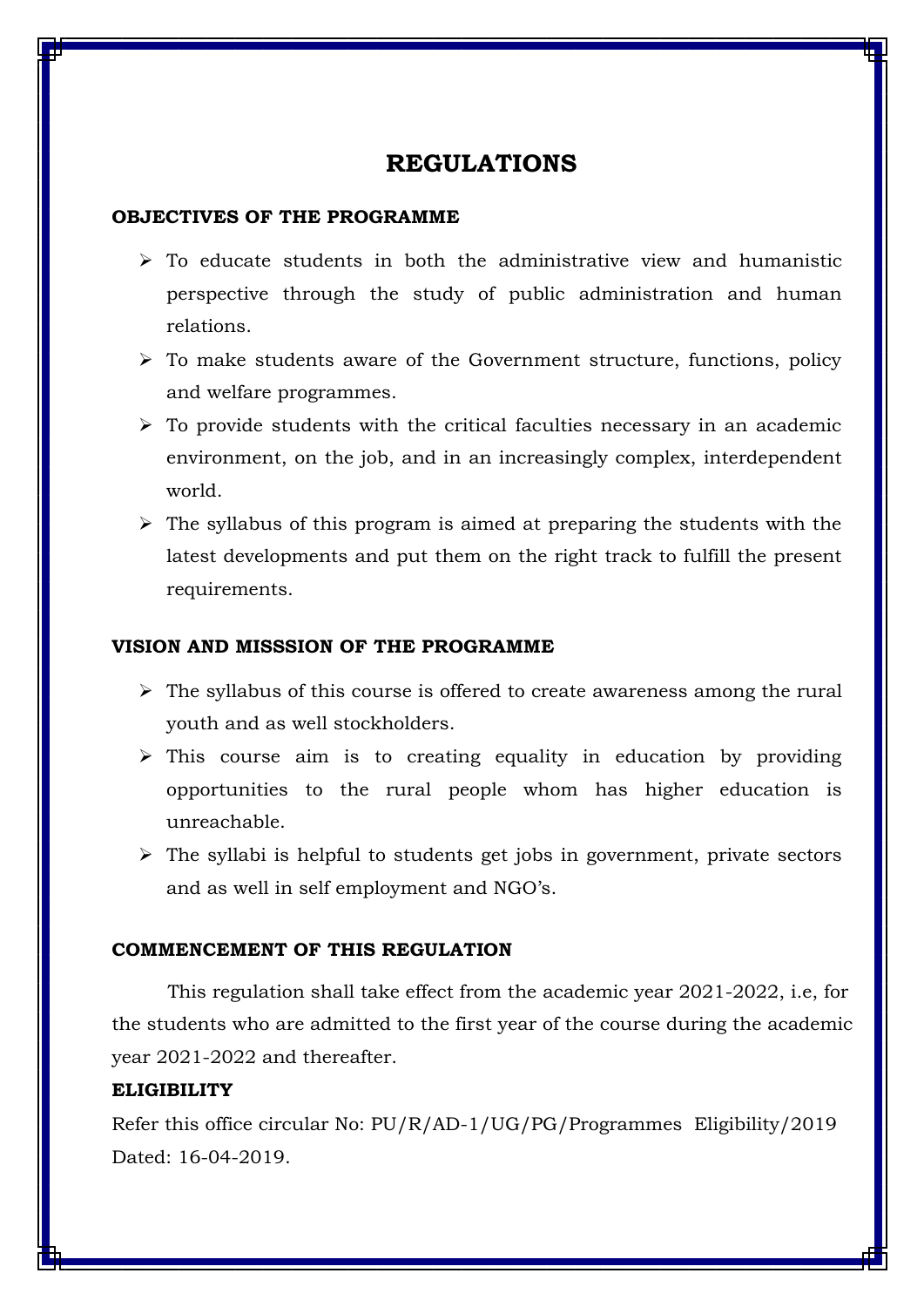#### **DEFINITIONS**

**Programme:** Programme means a course of study leading to the award of the degree in a discipline.

**Course :** Course refers to the subject offered under the degree programme.

#### **SYLLABUS**

The syllabus of the UG degree ha s been divided into the following five categories:

|           | Part I : Tamil / Other Languages.               |
|-----------|-------------------------------------------------|
|           |                                                 |
|           |                                                 |
| Part IV : | Skill Based Elective Courses, Non-Major Course, |

#### **ENVIRONMENTAL STUDIES AND VALUE EDUCATION.**

Part V : Extension Activity.

- **Elective Course:** There are 3 Elective Courses offered for B.A Public Administration students.
- **Skill Based Elective Course :** This course aims to impart advanced and recent developments in the concerned discipline.
- **Non-Major Course:** Irrespective of the discipline the student can select papers that are offered by other disciplines as non-major course.
- **Extension Activity:** Participation in NSS / NCC / YRC / RRC / Sports or other co- circular activities are considered for Extension activity.

#### **CREDITS**

The Weightage given to each course of study is termed as credit.

#### **CREDIT SYSTEM**

The weight age of credits are spread over to different semesters during the period of study and the cumulative credit point average shall be awarded based on the credits earned by the students. A total of 140 credits are prescribed for the under graduate programme.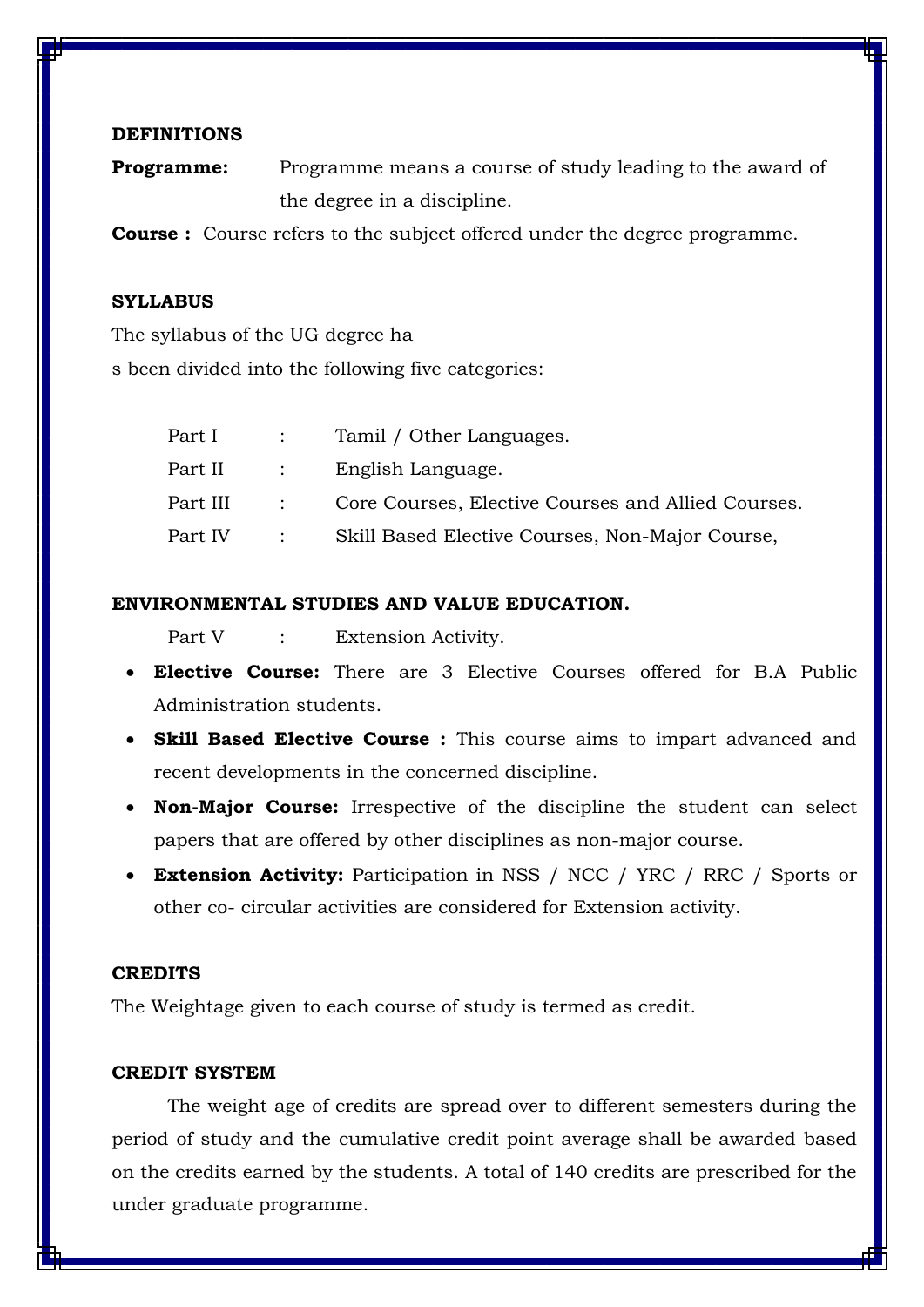#### **DURATION OF THE COURSE**

The candidates shall complete all the courses of the programme within 3 years from the date of admission. The programme of study shall consist of six semesters and a total period of three years with 140 credits. The programme of study will comprise the course according to the syllabus.

#### **EXAMINATIONS**

The course of study shall be based on semester pattern with Internal Assessment under Choice Based Credit System.The Examinations shall be 3 hours to each paper at the end of each last semester. The examination consists of internal assessment (IA) Semester Examinations (SE).

#### **INTERNAL MARKS FOR THEORY PAPER**

| <b>Attendance</b> | 5 Marks  |
|-------------------|----------|
| Test              | 10 Marks |
| Seminar           | 5 Marks  |
| Assignment        | 5 Marks  |
|                   |          |

 **Total = 25 Marks.**

#### **EXTERNAL MARKS FOR THEORY PAPER**

| Part A | 15 Marks |
|--------|----------|
| Part B | 10 Marks |
| Part C | 50 Marks |
|        |          |

**Total = 75 Marks.**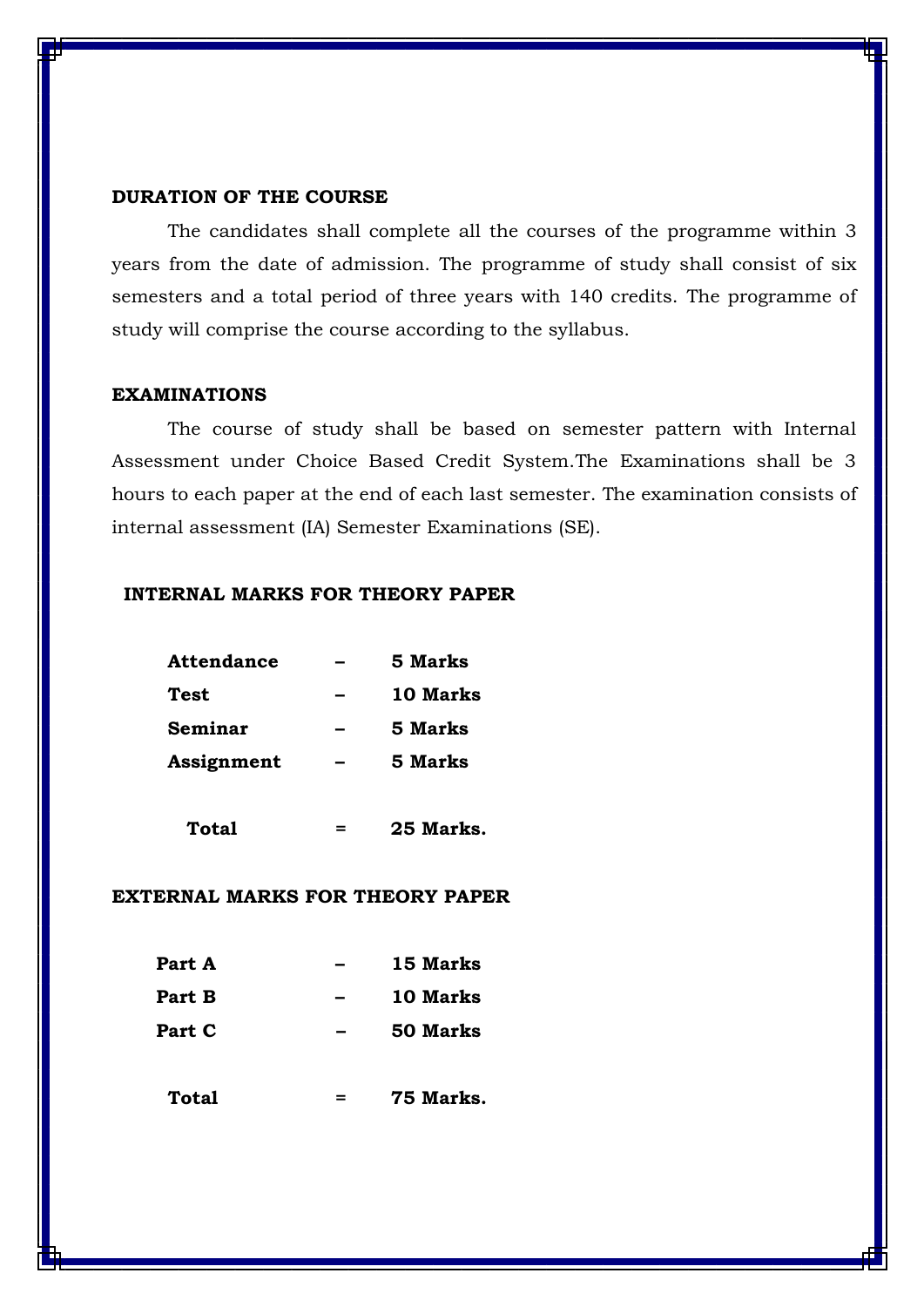## **COURSE OF STUDY AND SCHEME OF EXAMINATIONS**

| Ρ.<br>No | <b>Paper Code</b>       | <b>Title of the Course</b>                                  | <b>Credits</b>          | <b>Theory</b><br><b>Hours</b> | <b>CIA</b><br>internal | <b>ESC</b><br>Exam | <b>Total</b> |  |
|----------|-------------------------|-------------------------------------------------------------|-------------------------|-------------------------------|------------------------|--------------------|--------------|--|
|          | <b>SEMESTER - I</b>     |                                                             |                         |                               |                        |                    |              |  |
| 01       | Language                | Tamil - I                                                   | 3                       | 6                             | 25                     | 75                 | 100          |  |
| 02       | Language                | English - I                                                 | 3                       | 6                             | 25                     | 75                 | 100          |  |
| 03       | Core I                  | Principles of Public<br>Administration                      | 4                       | $\overline{4}$                | 25                     | 75                 | 100          |  |
| 04       | Core II                 | Modern Administrative<br>System                             | 4                       | $\overline{4}$                | 25                     | 75                 | 100          |  |
| 05       | Allied-I                | Allied-I History of India<br>from 1858 A.D to 1947<br>A.D   | 4                       | $\overline{4}$                | 25                     | 75                 | 100          |  |
| 06       | <b>VEC</b>              | Yoga - Value<br>Education                                   |                         | $\overline{2}$                | 25                     | 75                 | 100          |  |
| 07       | Professional<br>English | Professional English for<br>Arts & Science - I              | 4                       | $\overline{4}$                | 25                     | 75                 | 100          |  |
|          |                         |                                                             | <b>SEMESTER - II</b>    |                               |                        |                    |              |  |
| 08       | Language                | Tamil-II                                                    | 3                       | 6                             | 25                     | 75                 | 100          |  |
| 09       | Language                | English-II                                                  | 3                       | 6                             | 25                     | 75                 | 100          |  |
| 10       | Core III                | Organization Theory                                         | 4                       | $\overline{4}$                | 25                     | 75                 | 100          |  |
| 11       | Core IV                 | Indian Administration                                       | 4                       | $\overline{4}$                | 25                     | 75                 | 100          |  |
| 12       | Allied-II               | Allied-II History of<br>India from 1947 A.D to<br>2000 A.D  | $\overline{\mathbf{4}}$ | $\overline{4}$                | 25                     | 75                 | 100          |  |
| 13       | <b>EVS</b>              | <b>Environmental Studies</b>                                |                         | $\overline{2}$                | 25                     | 75                 | 100          |  |
| 14       | Professional<br>English | Professional English for<br>Arts & Science - II             | 4                       | 4                             | 25                     | 75                 | 100          |  |
|          |                         |                                                             | <b>SEMESTER - III</b>   |                               |                        |                    |              |  |
| 15       | Language                | Tamil – III                                                 | 3                       | 6                             | 25                     | 75                 | 100          |  |
| 16       | Language                | English – III                                               | 3                       | 6                             | 25                     | 75                 | 100          |  |
| 17       | Core V                  | Principles of<br>Management                                 | $\overline{\mathbf{5}}$ | 5                             | 25                     | 75                 | 100          |  |
| 18       | Core VI                 | Local Governance in<br>India                                | 4                       | $\overline{4}$                | 25                     | 75                 | 100          |  |
| 19       | Allied-III              | Allied-III Indian<br>Economy - Problems<br>and Policies - I | 4                       | $\overline{4}$                | 25                     | 75                 | 100          |  |
| 20       | SBEC - I                | GK for Competitive<br>Exams                                 | 3                       | 3                             | 25                     | 75                 | 100          |  |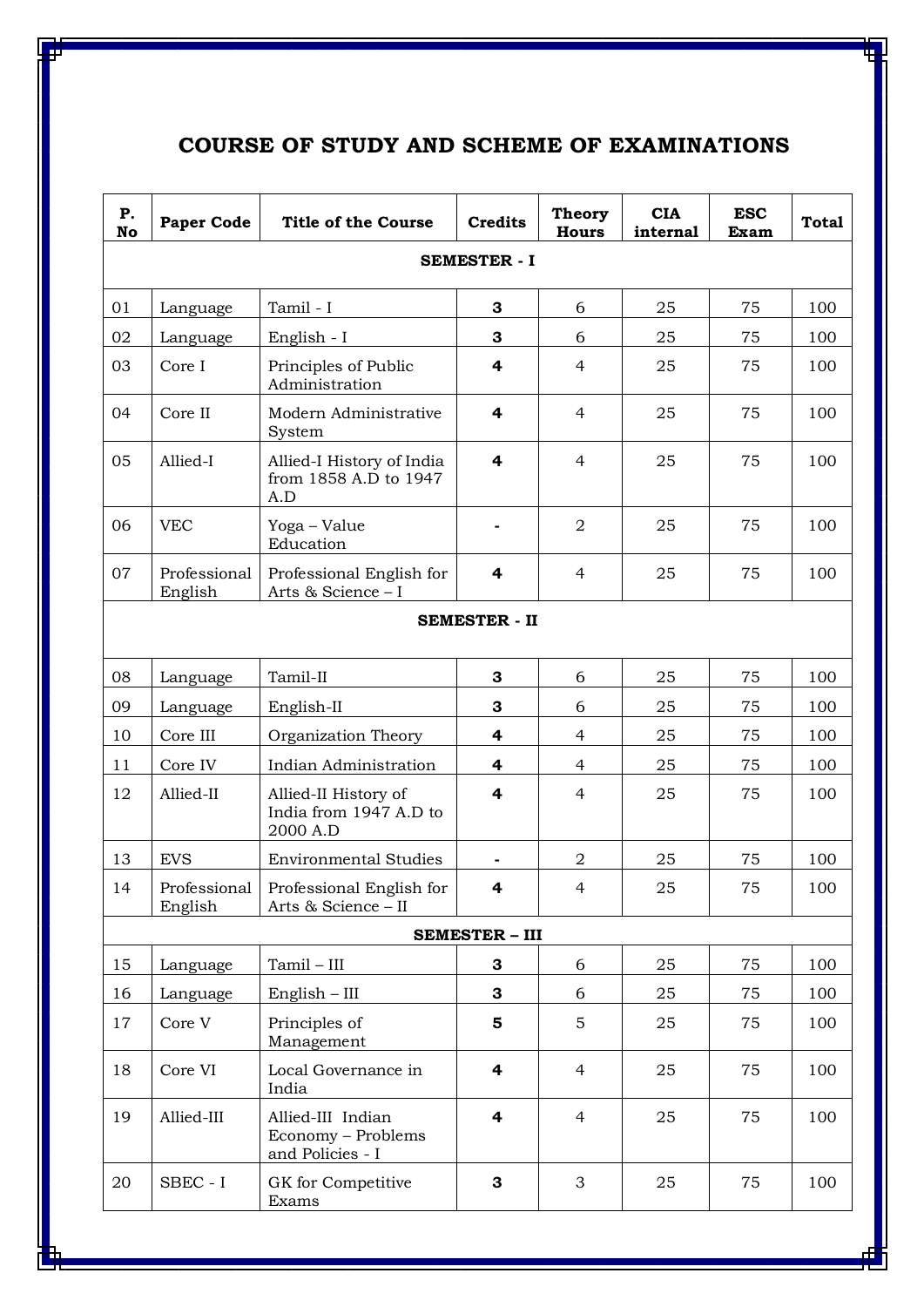| 21 | NMEC - I         | Salai Pathukappu<br>Vithigal[Tamil Dept]                  | $\mathbf 2$             | $\overline{2}$ | 25 | 75 | 100 |
|----|------------------|-----------------------------------------------------------|-------------------------|----------------|----|----|-----|
|    |                  |                                                           | <b>SEMESTER - IV</b>    |                |    |    |     |
|    |                  |                                                           |                         |                |    |    |     |
| 22 | Language         | $Tamil - IV \\$                                           | 3                       | 6              | 25 | 75 | 100 |
| 23 | Language         | English – IV                                              | 3                       | 6              | 25 | 75 | 100 |
| 24 | Core VII         | Public Personnel<br>Administration                        | 5                       | 5              | 25 | 75 | 100 |
| 25 | Core VIII        | Indian Constitution<br>and Administration                 | 4                       | $\overline{4}$ | 25 | 75 | 100 |
| 26 | $Allied - IV$    | Allied IV Indian<br>Economy-Problems<br>and Policies - II | 4                       | $\overline{4}$ | 25 | 75 | 100 |
| 27 | NMEC - II        | Vilambarakkalai[Tamil<br>dept                             | $\mathbf{2}$            | $\overline{2}$ | 25 | 75 | 100 |
| 28 | SBEC - II        | Social Problems in<br>India                               | 3                       | 3              | 25 | 75 | 100 |
|    | Add on<br>course | <b>Industrial Visit</b>                                   |                         |                |    |    |     |
|    |                  |                                                           | <b>SEMESTER - V</b>     |                |    |    |     |
| 29 | Core IX          | Government and<br>Administration of<br>Tamil Nadu         | 4                       | 5              | 25 | 75 | 100 |
| 30 | Core X           | Social Welfare<br>Administration                          | 4                       | 5              | 25 | 75 | 100 |
| 31 | Core XI          | E-Governance in India                                     | 4                       | 5              | 25 | 75 | 100 |
| 32 | Core XII         | Administration of<br>Public Grievance                     | 4                       | 5              | 25 | 75 | 100 |
| 33 | Elective - I     | Political Theory                                          | 4                       | 5              | 25 | 75 | 100 |
| 34 | SBEC - III       | Human Rights<br>Administration                            | 4                       | 5              | 25 | 75 | 100 |
|    |                  |                                                           | <b>SEMESTER - VI</b>    |                |    |    |     |
| 35 | Core XIII        | Administrative Thought                                    | 4                       | 5              | 25 | 75 | 100 |
| 36 | Core XIV         | Development<br>Administration                             | 4                       | 5              | 25 | 75 | 100 |
| 37 | Core XV          | Financial<br>Administration in India                      | $\overline{\mathbf{4}}$ | 5              | 25 | 75 | 100 |
| 38 | Core XVI         | International<br>Organisations &<br>Management            | $\overline{\mathbf{4}}$ | 5              | 25 | 75 | 100 |
| 39 | Elective - II    | Political Parties in<br>India                             | 4                       | 5              | 25 | 75 | 100 |
| 40 | SBEC - IV        | Indian Political<br>Thinkers                              | 4                       | 5              | 25 | 75 | 100 |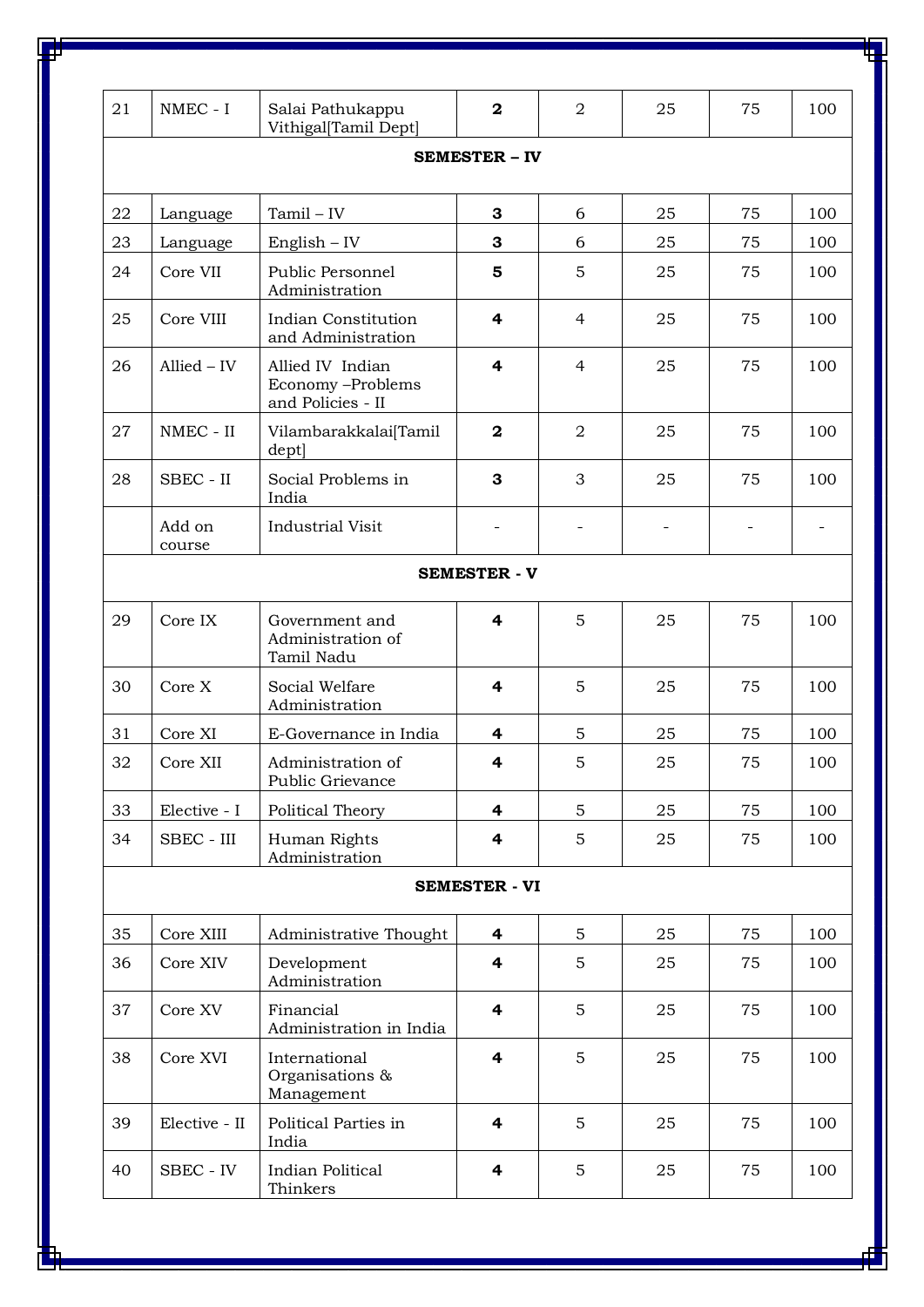| Common | Extension Activity   | -   | -   | - | - |  |
|--------|----------------------|-----|-----|---|---|--|
|        | <b>TOTAL CREDITS</b> | 140 | 180 |   |   |  |

**\*\*\* No Examination – Participation in NCC / NSS / RRC / YRC / Others if any**

## **UNIFORMITY IN THE NUMBER OF UNITS IN EACH PAPER**

Each theory paper shall consist of five units. The Question paper shall consist of questions uniformly distributed among the entire unit.

## **CREDIT SCORE FOR NMEC, ELECTIVE & SBEC**

|  | <b>1. NON MAJOR ELECTIVE COURSE</b> |  | $= 2 + 2 = 4$ Credits |
|--|-------------------------------------|--|-----------------------|
|  |                                     |  |                       |

#### 2. **ELECTIVE PAPERS**  $= 4 + 4 = 8$  Credits

- $\triangleright$  Political Theory
- $\triangleright$  Political Parties in India

#### **3. SKILL BASED ELECTIVE COURSE = 3 + 3 + 4+ 4 = 14 Credits**

- $\triangleright$  GK for Competitive Exams
- $\triangleright$  Social Problems in India
- > Human Rights Administration
- $\triangleright$  Indian Political Thinkers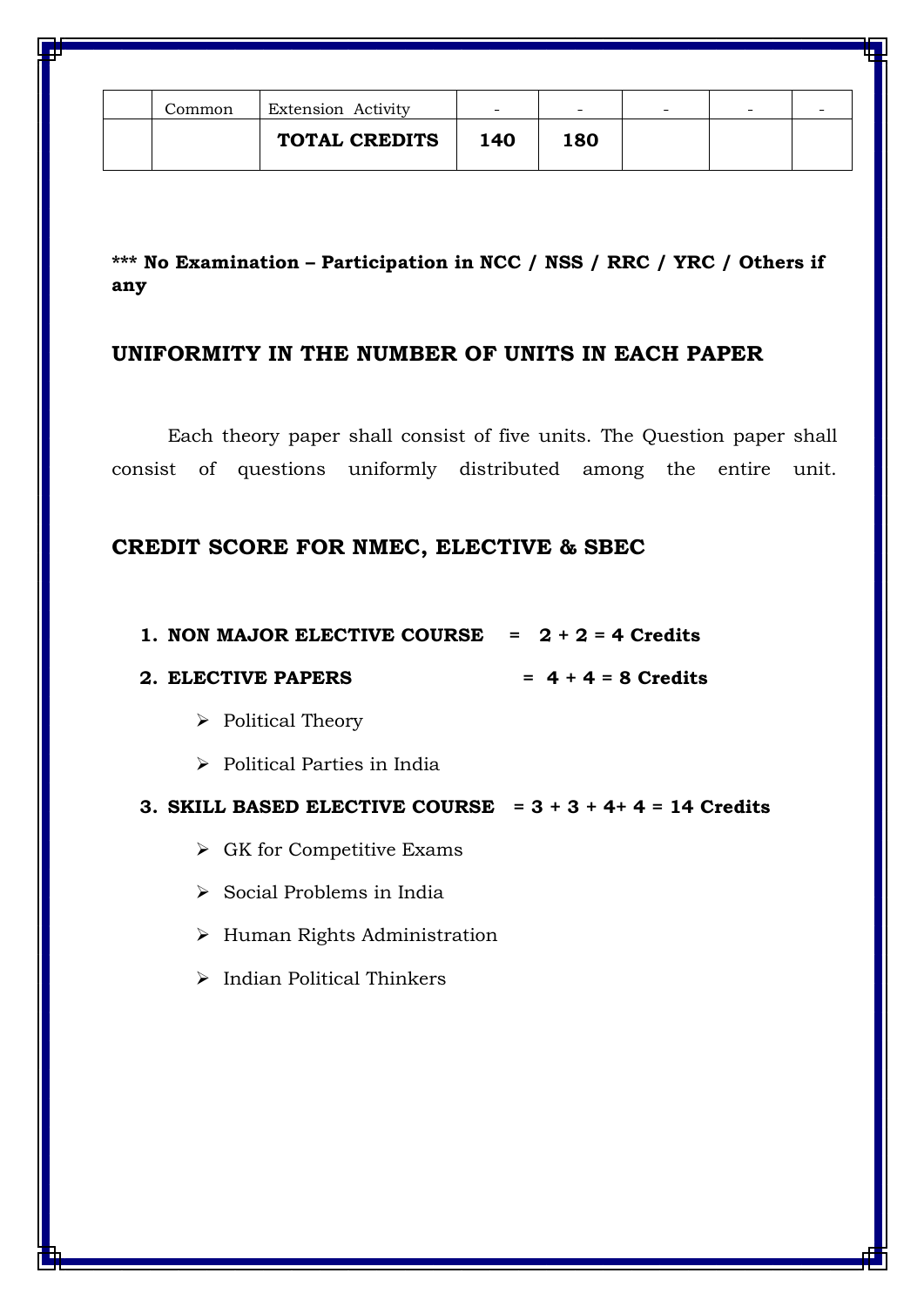#### **Part – A: (15x1=15 Marks)**

#### **Answer all questions, Objective questions with 4 answers**

Questions 1 and 3 - From Unit -I Questions 4 and 6 - From Unit - II Questions 7 and 9 - From Unit - III Questions 10 and 12 - From Unit – IV Questions 13 and 15 - From - Unit -V

#### **Part – B: (2x5= 10)**

#### **Answer the following Answer any TWO Questions in about 100 words each:**

Question 16 From Unit- I

Question 17 From Unit- II

Question 18 From Unit- III

Question 19 From Unit -IV

Question 20 From Unit- V

#### **Part – C: (5x10=50) Marks)**

#### **Answer ALL of the following questions in about 800 words each:**

Question 21 From Unit – I with Internal choice - (Either or) Question 22 From Unit – II with Internal choice - (Either or) Question 23 From Unit – III with Internal choice - (Either or) Question 24 From Unit – IV with Internal choice - (Either or) Question 25 From Unit – V with Internal choice - (Either or)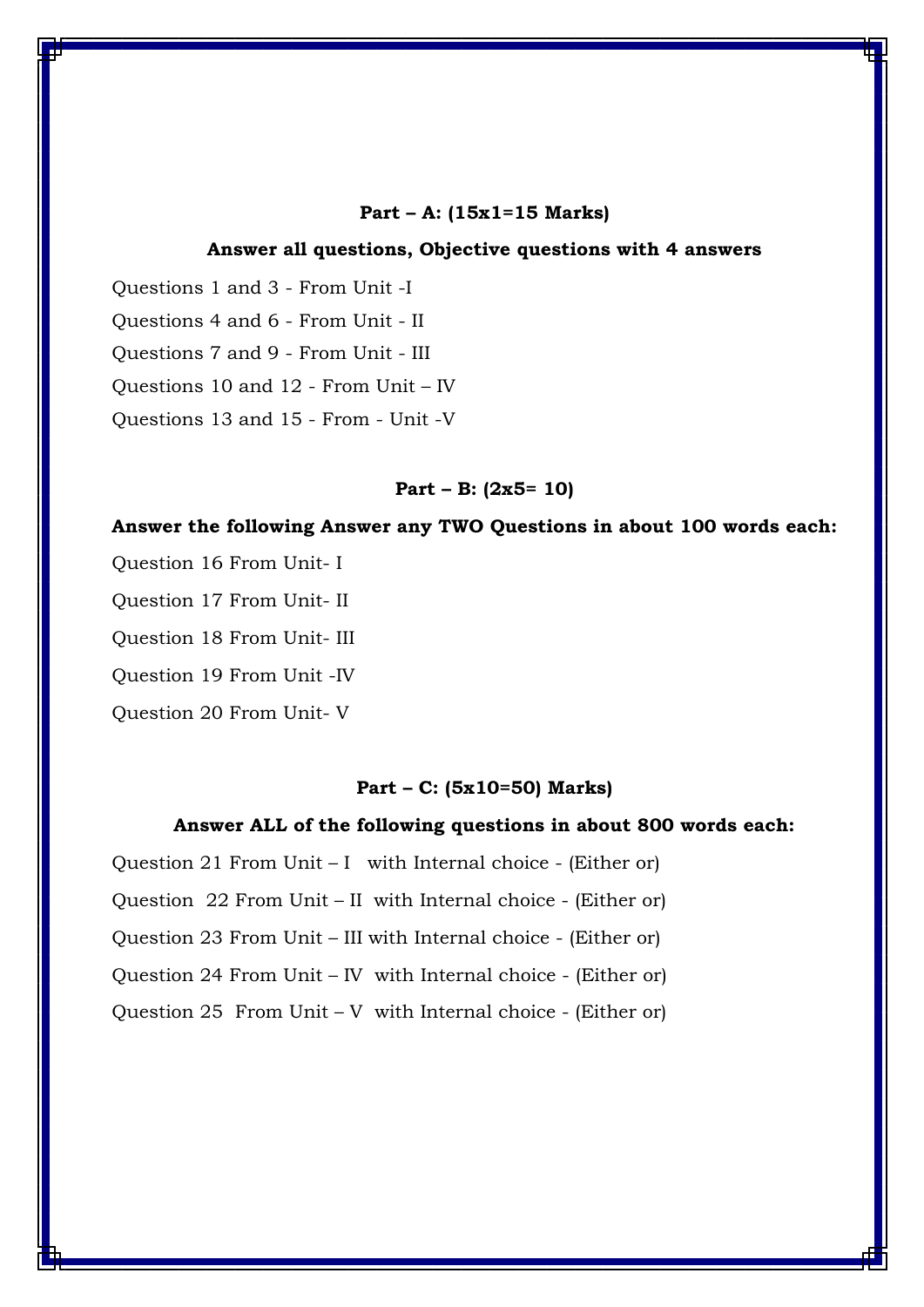#### **PASSING MINIMUM**

- **i)** The Candidates shall be declared to have passed the examination if he/she secures not less than 40 marks in total (CIA mark + Theory Exam mark) with minimum of 30 marks in the Theory Exam conducted by the University.
- **ii)** The Candidates shall be declared to have passed the examination if he/she secures not less than 40 marks in total (CIA mark + Practical Exam) with minimum of 30marks in the practical Exam conducted by the University.

| <b>RANGE OF</b><br><b>MARKS</b> |     | <b>GRADE</b><br><b>POINTS</b> |     | <b>LETTER</b><br><b>GRADE</b> | <b>DESCRIPTION</b> |
|---------------------------------|-----|-------------------------------|-----|-------------------------------|--------------------|
| 90                              | 100 | 9.0                           | 10. | $\Omega$                      | Outstanding        |
| 80                              | 89  | 8.0                           | 8.  | $D+$                          | Excellent          |
| 75                              | 79  | $7.5 -$                       | 7.9 | D                             | Distinction        |
| 70                              | 74  | 7.0<br>$\sim$ $\sim$          | 7.4 | $A+$                          | Very Good          |
| 60                              | 69  | 6.0                           | 6.9 | $\mathbf{A}$                  | Good               |
| 50                              | 59  | 5.0                           | 5.9 | B                             | Average            |
| 40                              | 49  | 4.0                           | 4.9 | $\mathcal{C}$                 | Satisfactory       |
| 00                              | 39  | 0.0                           |     | U                             | Re-appear          |
| <b>ABSENT</b>                   |     | 0.0                           |     | AAA                           | <b>ABSENT</b>      |

**CONVERSION OF MARKS TO GRADE POINTS AND LETTER GRADE (Performance in a Course/Paper)**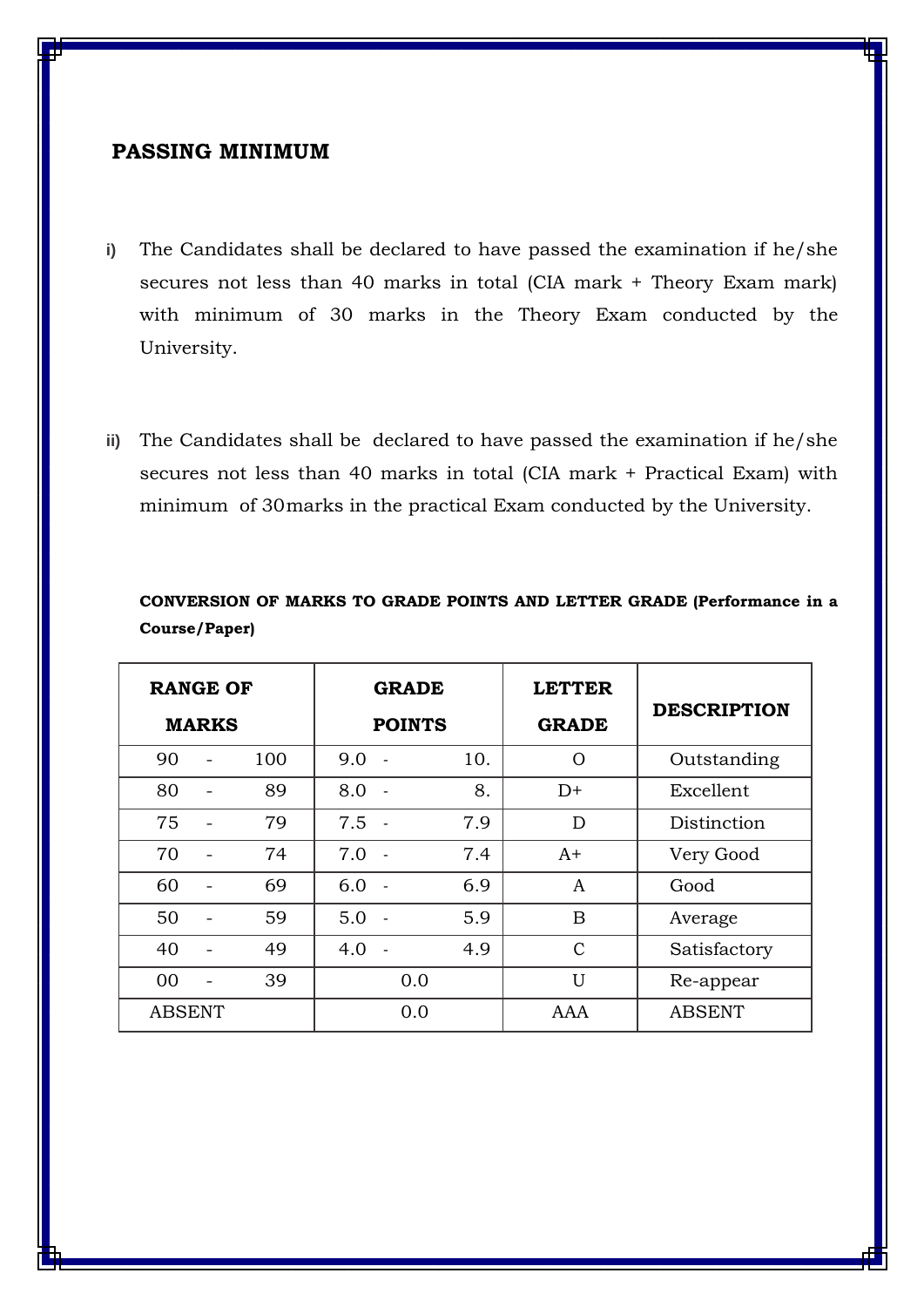#### **Calculation of Grade Point Average (CGPA) (for the entire programme):**

A candidate who has passed all the examinations under different parts (Part-I to V) is eligible for the following part wise computed final grades based on the range of CGPA.

#### **CUMULATIVEGRADE POINT AVERAGE [CGPA] =** Σ**n**Σ**iCniGni /** Σ**n**Σ**iCni**

Sum of the multiplication of grade points by the credits of the entire programme under each part

 $CGPA =$ 

Sum of the credits of the courses of the entire

| <b>CGPA</b>                 | <b>GRADE</b>  |
|-----------------------------|---------------|
| $9.5 - 10.0$                | $O+$          |
| 9.0 and above but below 9.5 | $\Omega$      |
| 8.5 and above but below 9.0 | $D++$         |
| 8.0 and above but below 8.5 | $D+$          |
| 7.5 and above but below 8.0 | D             |
| 7.0 and above but below 7.5 | $A++$         |
| 6.5 and above but below 7.0 | $A+$          |
| 6.0 and above but below 6.5 | A             |
| 5.5 and above but below 6.0 | $B+$          |
| 5.0 and above but below 5.5 | B             |
| 4.5 and above but below 5.0 | $C+$          |
| 4.0 and above but below 4.5 | $\mathcal{C}$ |
| 0.0 and above but below 4.0 | U             |

#### programme under each part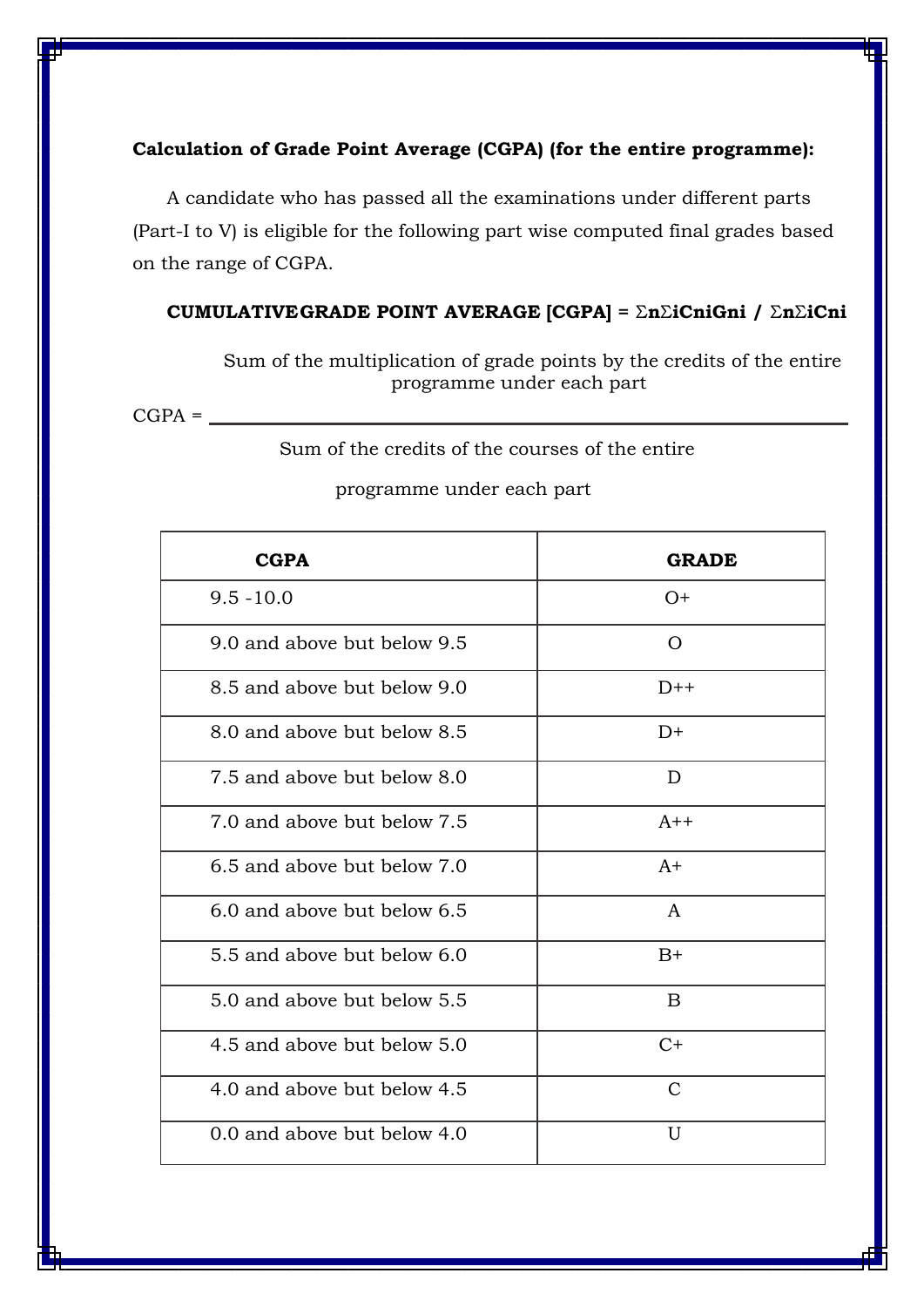#### **CLASSIFICATION OF SUCCESSFUL CANDIDATES**

A candidate who passes all the examinations in Part I to Part V securing following CGPA and Grades shall be declared as follows for Part I or Part II or Part III:

| <b>CGPA</b>                    | <b>GRADE</b>                | <b>CLASSIFICATION OF FINAL</b><br><b>RESULT</b> |  |
|--------------------------------|-----------------------------|-------------------------------------------------|--|
| $9.5 - 10.0$                   | $\overline{O}$<br>$+$       | First Class - Exemplary *                       |  |
| 9.0 and above but below<br>9.5 | $\overline{O}$              | First Class with Distinction*                   |  |
| 8.5 and above but below<br>9.0 | D<br>$+$<br>$+$             |                                                 |  |
| 8.0 and above but below<br>8.5 | $D+$                        | <b>First Class</b>                              |  |
| 7.5 and above but below<br>8.0 | D                           |                                                 |  |
| 7.0 and above but below<br>7.5 | A<br>$\ddot{}$<br>$\ddot{}$ |                                                 |  |
| 6.5 and above but below<br>7.0 | $A+$                        |                                                 |  |
| 6.0 and above but below<br>6.5 | $\mathbf{A}$                |                                                 |  |
| 5.5 and above but below<br>6.0 | $B+$                        | <b>Second Class</b>                             |  |
| 5.0 and above but below<br>5.5 | B                           |                                                 |  |
| 4.5 and above but below<br>5.0 | $C+$                        | Third Class                                     |  |
| 4.0 and above but below<br>4.5 | $\mathcal{C}$               |                                                 |  |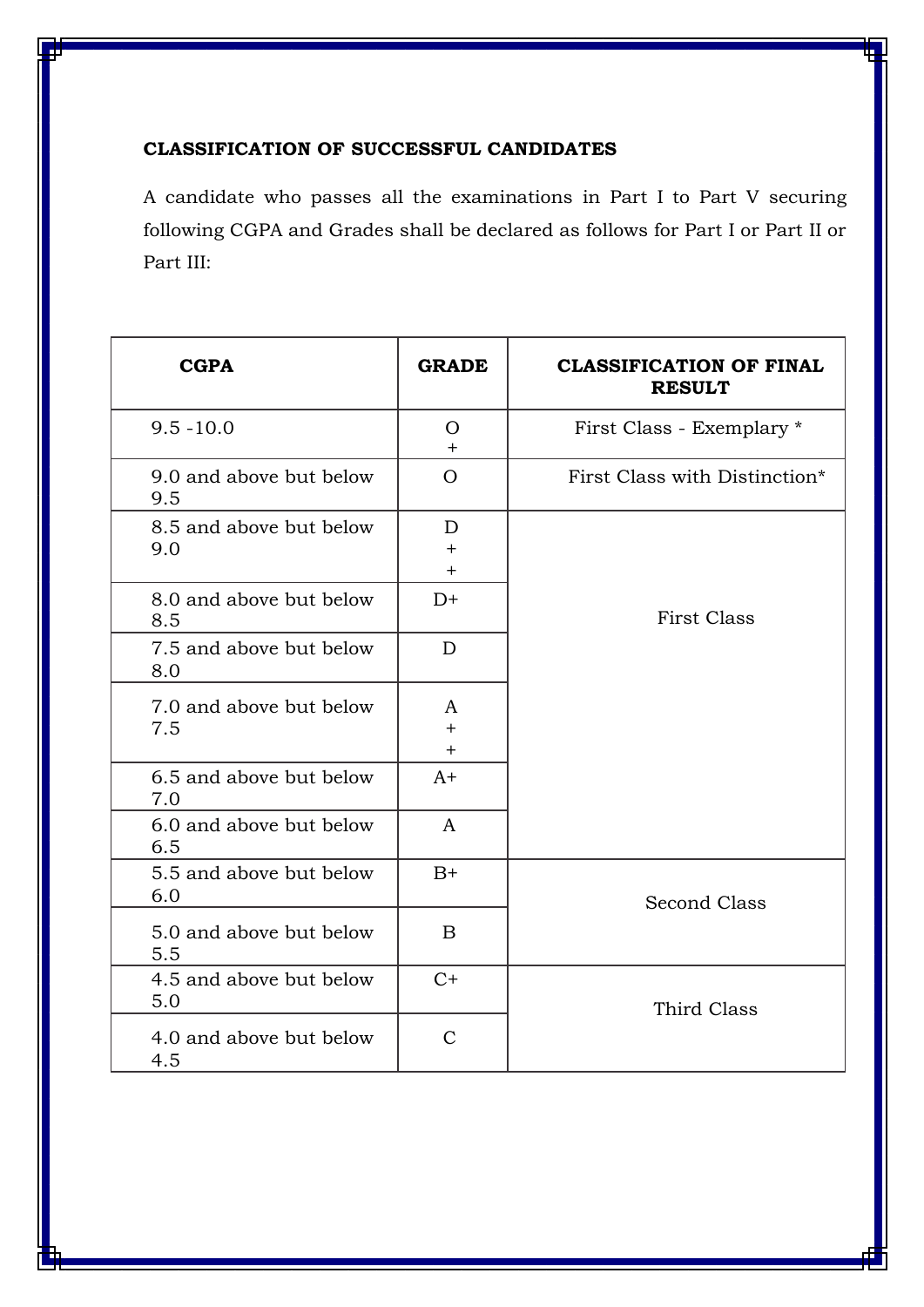#### **CONFERMENT OF THE DEGREE**

No candidate shall be eligible for conferment of the Degree unless he / she

1. Has undergone the prescribed course of study for a period of not less than six semesters in an institution approved by/affiliated to the University or has been exempted from in the manner prescribed and has passed the examinations as have been prescribed therefore.

2. Has completed all the components prescribed under Parts I to Part V in the CBCS patternto earn 140 credits.

3. Has successfully completed the prescribed Field Work/ Institutional Training as evidencedby certificate issued by the Principal of the College.

#### **RANKING**

 A candidate who qualifies for the UG degree course passing all the examinations in the first attempt, within the minimum period prescribed for the course of study from the date of admission to the course and secures.

 I or II class shall be eligible for ranking and such ranking shall be confined to 10 % of the total number of candidates qualified in that particular branch of study, subject to a maximum of 10 ranks. The improved marks shall not be taken into consideration for ranking.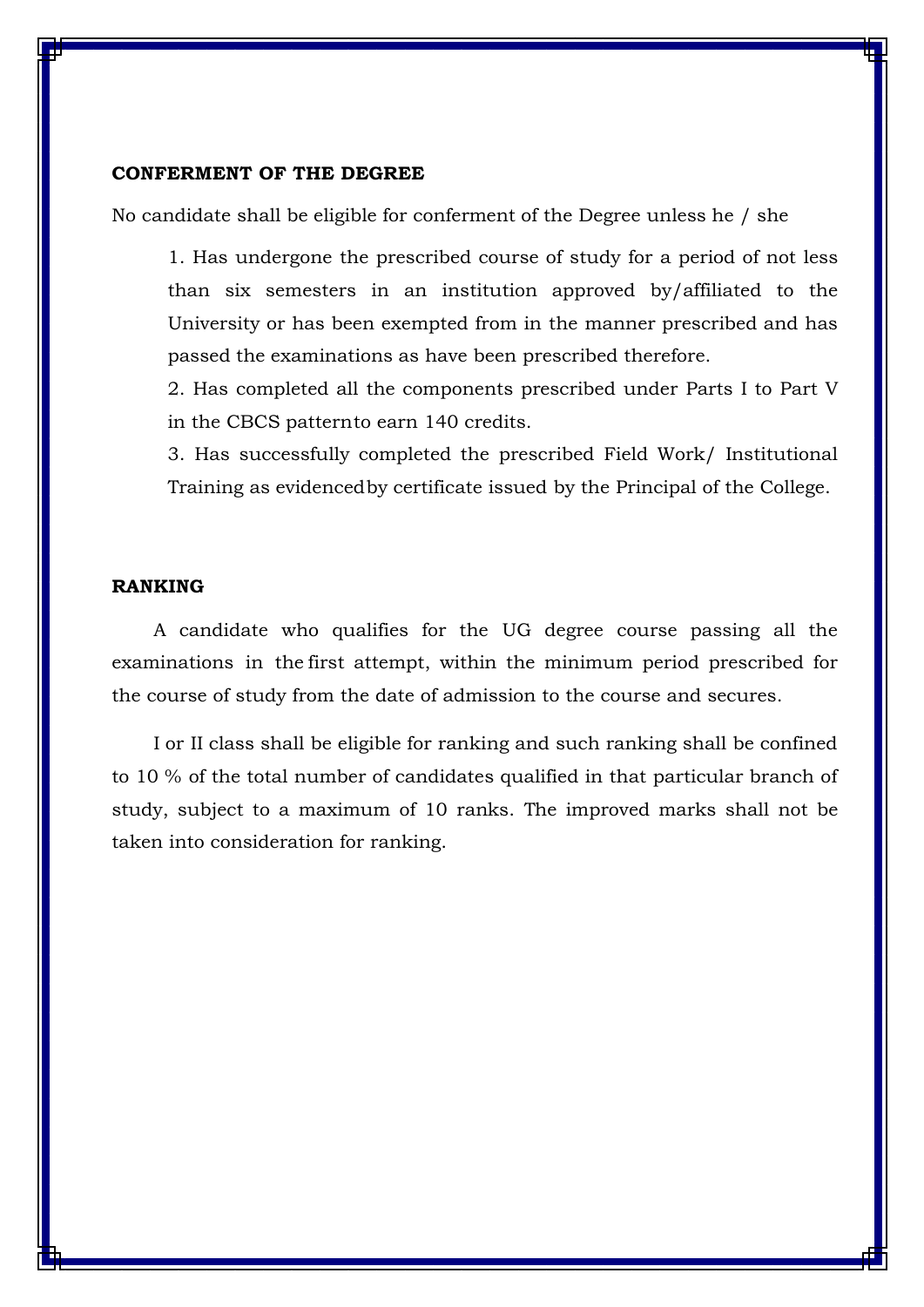## **SEMESTER - I**

#### **PRINCIPLES OF PUBLIC ADMINISTRATION**

#### **COURSE OBJECTIVES:**

#### **While studying students shall be able**

- *To get knowledge about the Meaning, Nature, Scope and Importance of Public Administration*
- *To reveal the Public Administration and its Relationship with other Social Sciences*
- *To understand the Bases of organization : Hierarchy, Span of Control , Unity of Command, Delegation and Centralization*

#### **COURSE OUTCOMES:**

#### **After completion the course students will be able**

- *To receive the meaning of Chief Executive, Types of Chief Executive, Line Agency , Staff Agency , Auxiliary Agency*
- *To acquiring knowledge about Meaning, Nature and Scope of Management and Planning ,Decision making, Communication*
- *To analyse the Control over Public Administration on Legislative control, Executive Control , Judicial Control*

#### **UNIT – I: INTRODUCTION**

Meaning, Nature, Scope and Importance of Public Administration – Public Administration and Private Administration – Public Administration and its Relationship with other Social Sciences.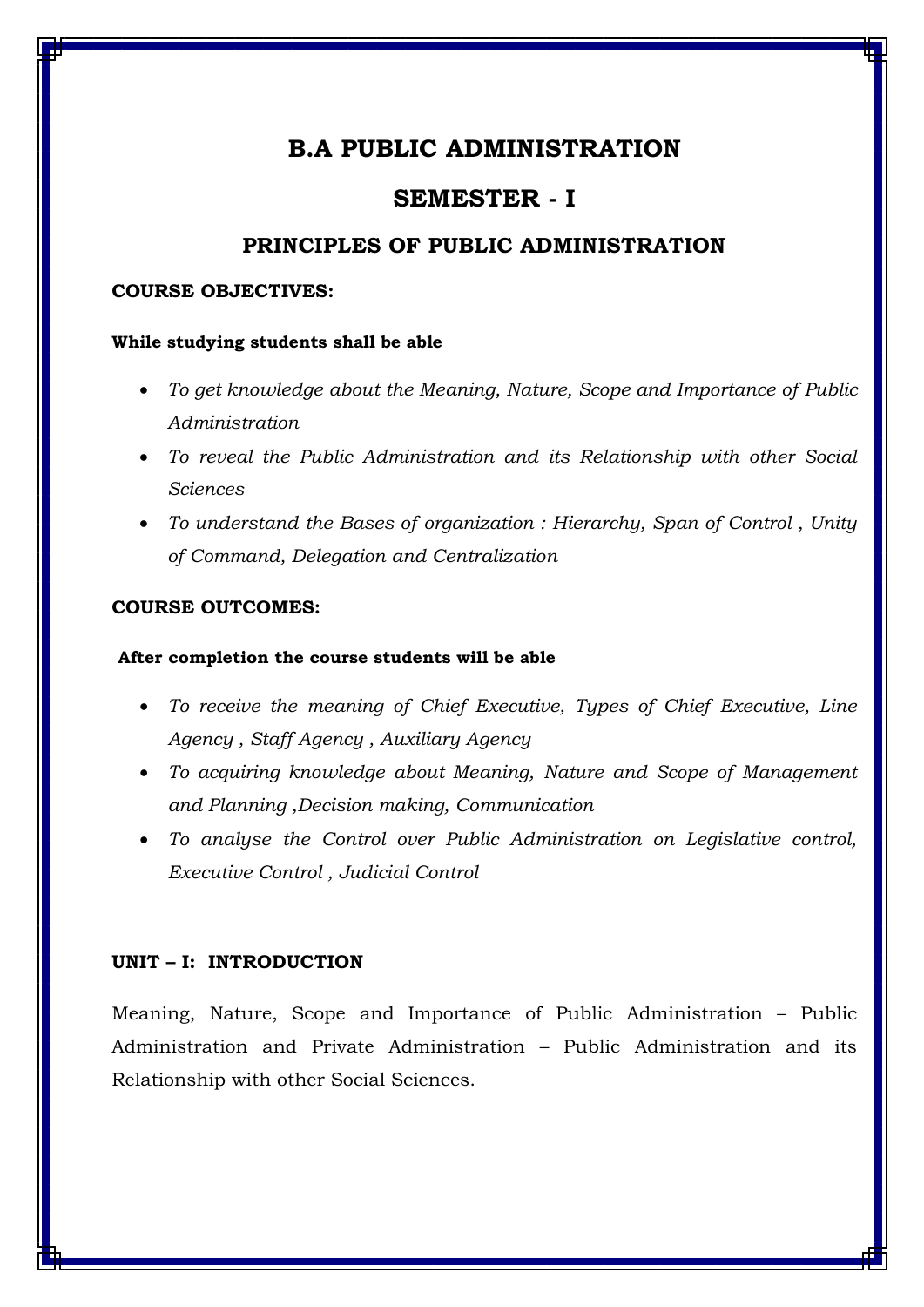#### **UNIT II ORGANIZATION STRUCTURE**

Organization – Bases of organization – Hierarchy - Span of Control - Unity of Command - Delegation – Centralization

#### **UNIT III EXECUTIVE SYSTEM**

Chief Executive – Types of Chief Executive – Line Agency , Staff Agency , Auxiliary Agency– Department –Public Corporation – IRC – Head Quarters and Field Relationship.

#### **UNIT IV MANAGEMENT SYSTEM**

Meaning, Nature and Scope of Management - Planning - Decision making – Communication – Supervision – Leadership – Public Relations.

#### **UNIT V CONTROL SYSTEM**

Control over Public Administration - Legislative control - Executive Control - Judicial Control

- 1. B.L.Fadia and KuldeepFadia, Public Administration, SBP Publication, 2009
- 2. Arora and Goyal, Indian Public Administration, Sage Publications 2020
- 3. RadhabinodAribam, (IAS), Public Administration, Nano Publication, 2020
- 4. Nicholos Henry, Public Administration and Affairs, KBC Publication, 2019
- 5. New Horizons of Public Administration, Jawahar Publishers and Distributors, 2018.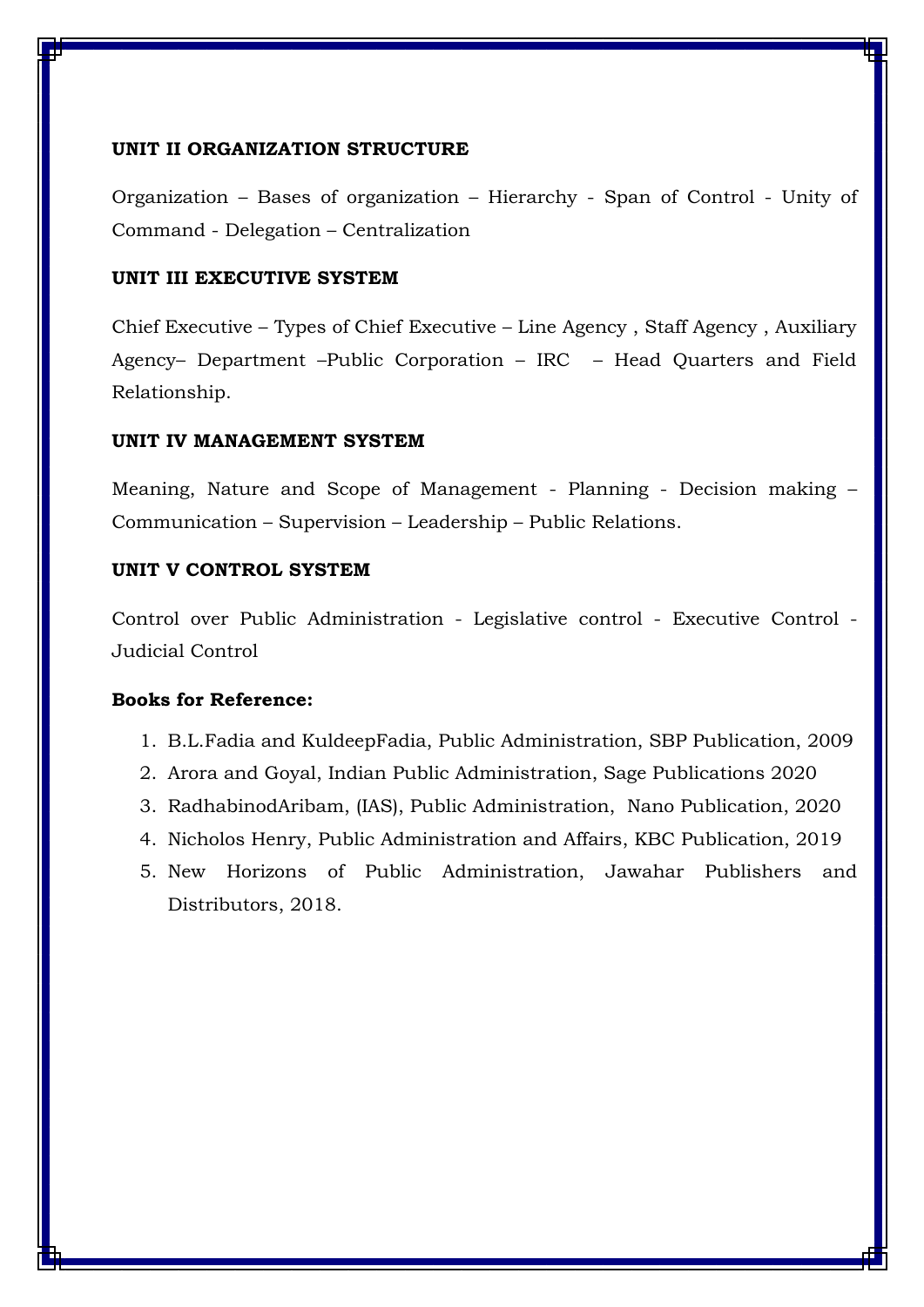### **MODERN ADMINISTRATIVE SYSTEM**

#### **COURSE OBJECTIVES:**

#### **While studying students shall be able**

- *To explain the Meaning, nature and scope of Comparative Public Administrative System*
- *To understand the Need for comparative study, Significance of comparative study in Public Administration*
- *To describe the Salient Features of U.K. Constitution with legislature , Executive, Judiciary system*

#### **COURSE OUTCOMES:**

#### **After completion the course students will be able**

- *To assess the Salient Features of U.S.A Constitution with legislature , Executive, Judiciary system*
- *To point out the powers and functions of president of the Republic of France*
- *To estimate the Salient Features of Swiss and the term referendum, recall*

#### **UNIT I INTRODUCTION**

Meaning, nature and scope of Comparative Public Administrative System – Need for comparative study – Significance of comparative study

#### **UNIT II ADMINISTARATIVE SYSTEM OF U.K.**

U.K. Constitution – Salient Features – legislature – Executive –Judiciary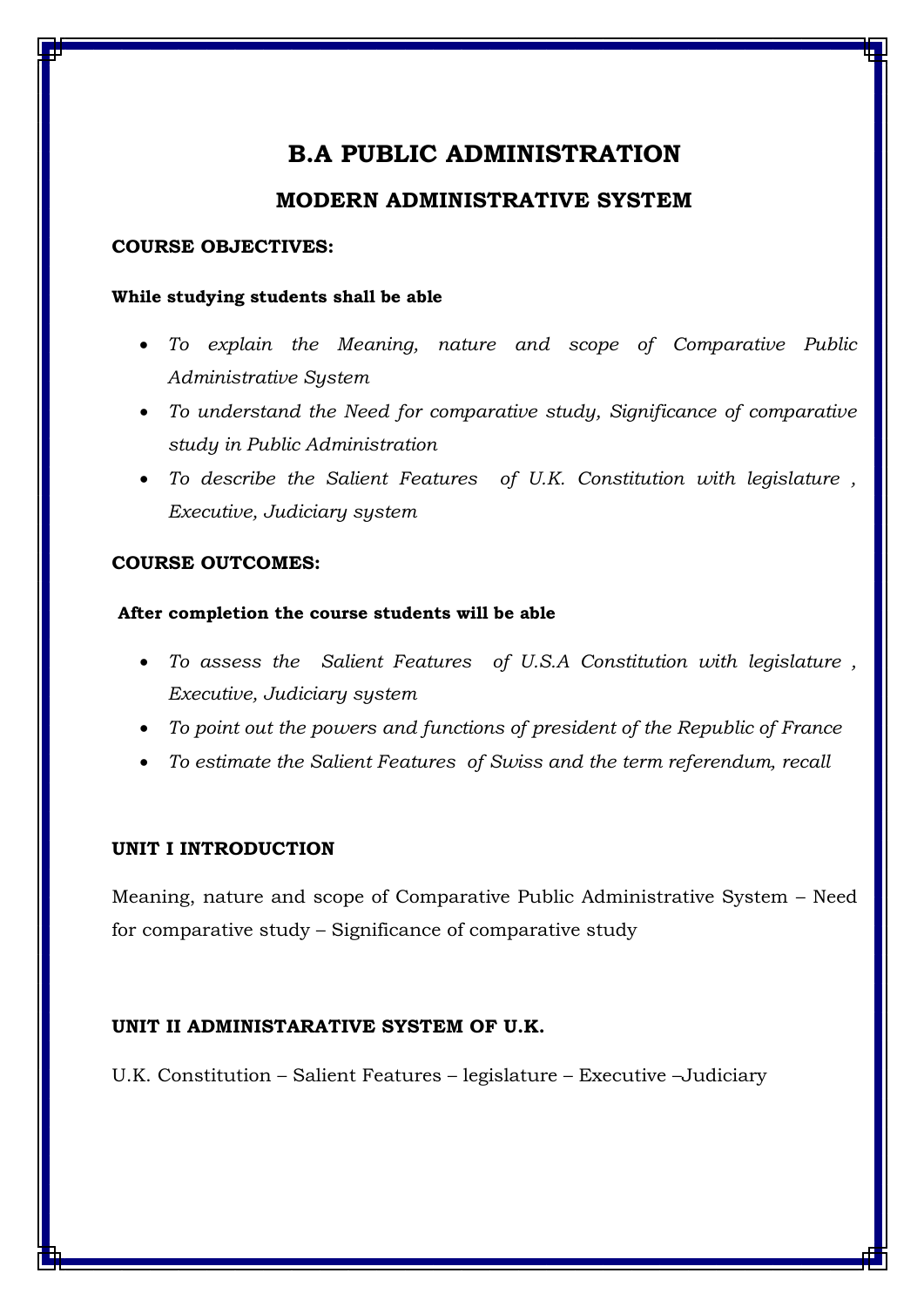#### **UNIT III ADMINISTARATIVE SYSTEM OF U.S.A**

USA Constitution - Salient Features – legislature – Executive –Judiciary

#### **UNIT IV ADMINISTARATIVE SYSTEM OF FRANCE**

France Constitution - Salient Features – legislature – Executive –Judiciary

#### **UNIT V ADMINISTARATIVE SYSTEM OF SWITZERLAND**

Switzerland Constitution - Salient Features – Legislature – Executive –Judiciary

- 1. Jennifer Davis, Modern System of Administration, O Reilly Media Inc. publishers, 2020
- 2. Alan & R.Ball, Modern Politics and Government, Palgrave publishers, 2005
- 3. Harold J.Laski, An Introduction to Politics, Ruba & Co., 2010
- 4. Anup Chand Kapur & K.K.Mishra, Select Constitution, S.Chand Publishers, 2010
- 5. Vishnoo Bhagawan, Vidya Bhushan, Vandana Mohla, World Constitution and Comparative Study, Sterling Publication Pvt., Ltd., 2020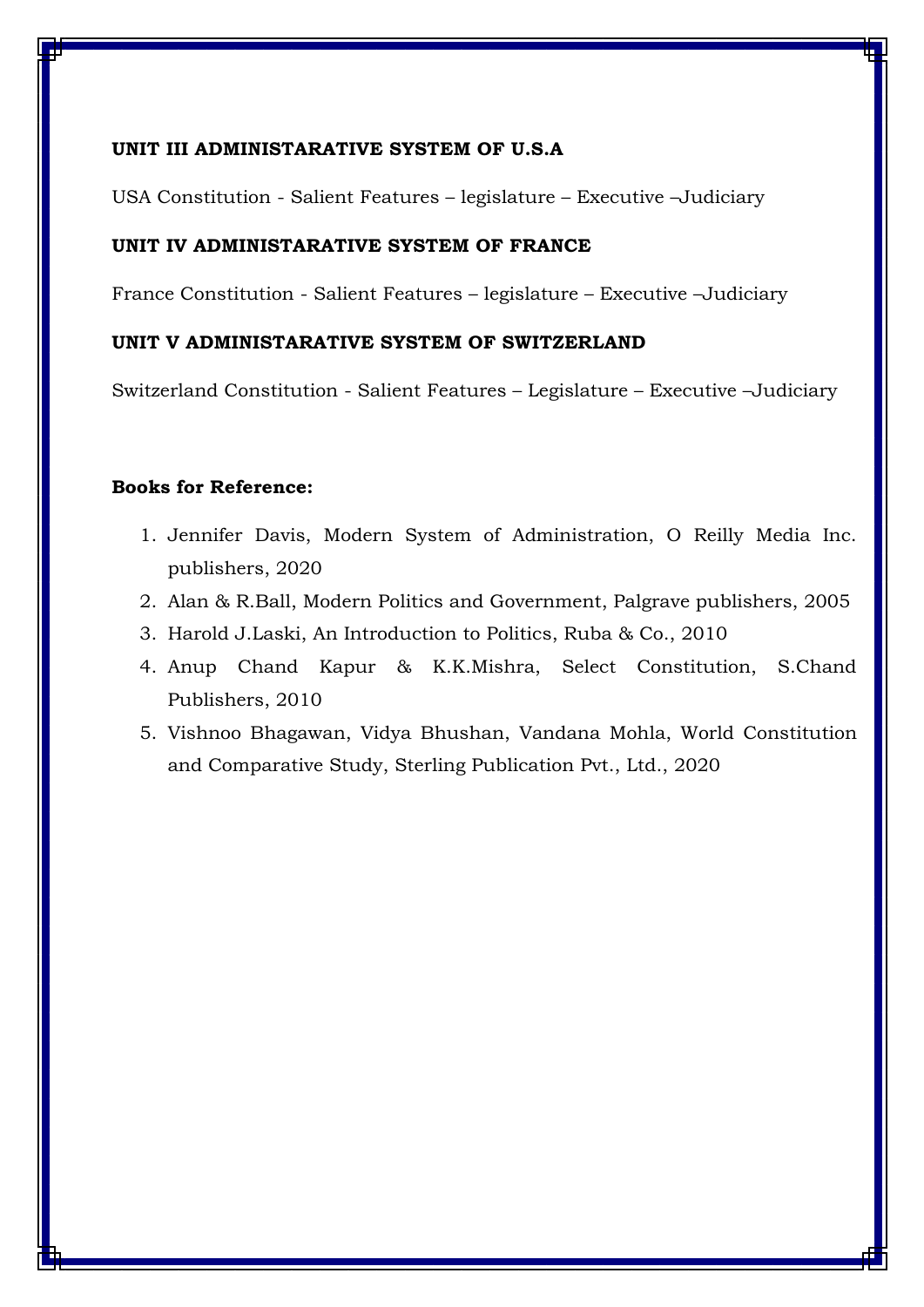#### **ALLIED FOR B.A., PUBLIC ADMINISTRATION**

#### **ALLIED PAPER – I**

### **HISTORY OF INDIA FROM 1858 A.D. TO 1947 A.D**

#### **Objectives:**

- 1. To Know caused for the rise of nationalism in India
- 2. To study the various phases of nationalism
- 3. To understand the works of various leaders in the struggle

#### **UNIT – I**

Queen's proclamation Act of 1858 – Viceroys – Lord Canning to Lord Curzon

#### **UNIT- II**

Formation of Indian National Congress – National Movement – Pre – Gandian Era – Gokhale and Thilak – Gandian Era – Muslim league – Non Co- operation Movement – Simon Commission

#### **UNIT- III**

Constitutional Development from 1909 to 1935 – Minto Morley reforms of 1909 – Montague Chemsford Reform of 1919 – Government of India Act, 1935

#### **UNIT - IV**

Civil Disobedient Movement – Individual Sathyagraha

#### **UNIT – V**

Quit India Movement – Indian National Army – Partition of India – Indian Independence Act, 1947 – Role of Tamil Nadu in the Freedom Struggle.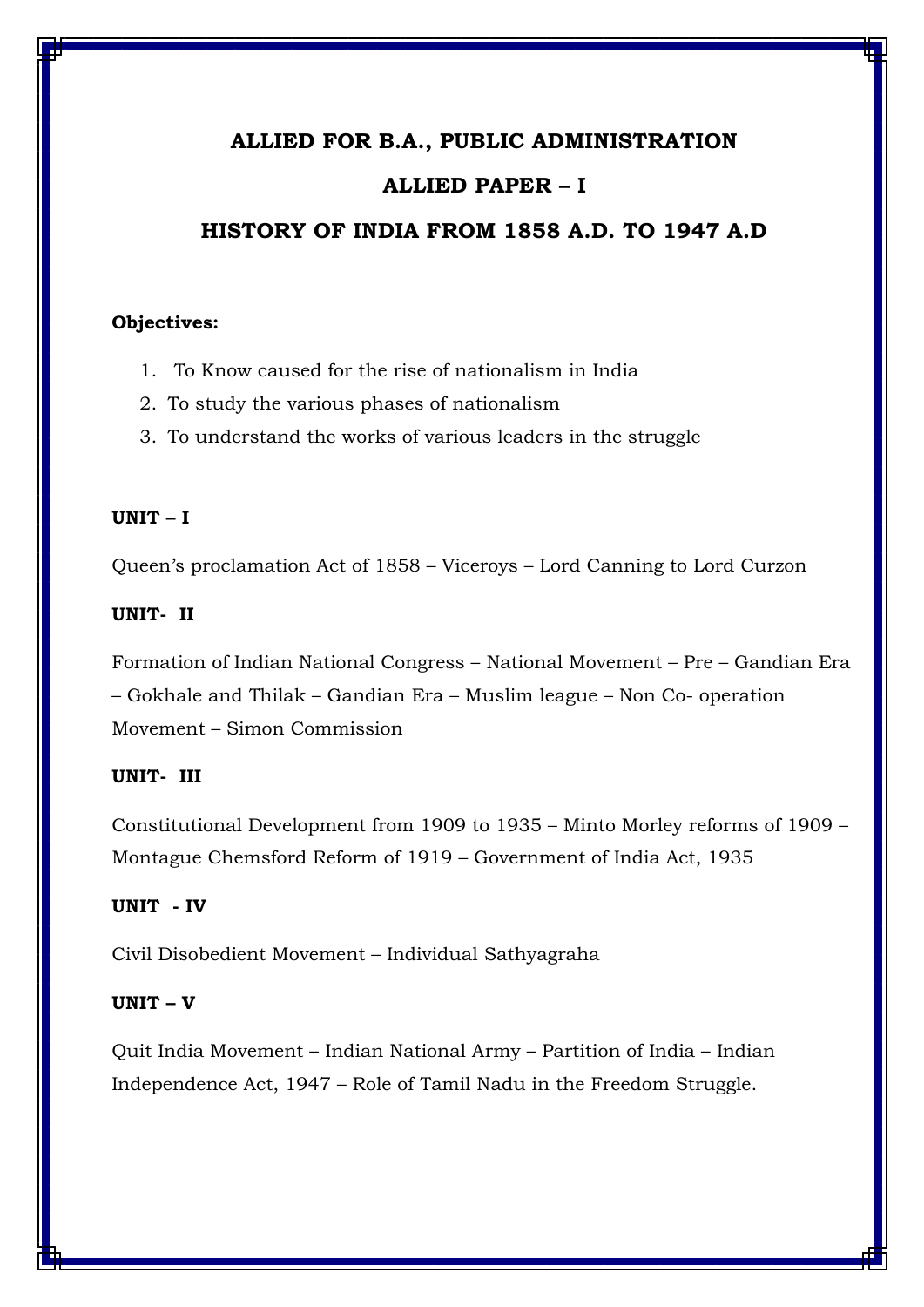- 1. R.C.Agarwal and Mahes bhatnagar, Constitutional Development and National Movement of India, S.Chand & Company Ltd., New Delhi, 2006
- 2. Dharma Chand Gupta, Indian National Movement and Constitutional Development, Vikas publishing House Pvt., Ltd. Noida, 1983
- 3. Bipin Chandra et,al, India's Struggle for Independence, Penguin India, Delhi, 2000
- 4. Sekar Bandyopadhyay, From Plassey to Partition: A History of Modern Indian, Orient Blackswan, Hyderabad, 2004.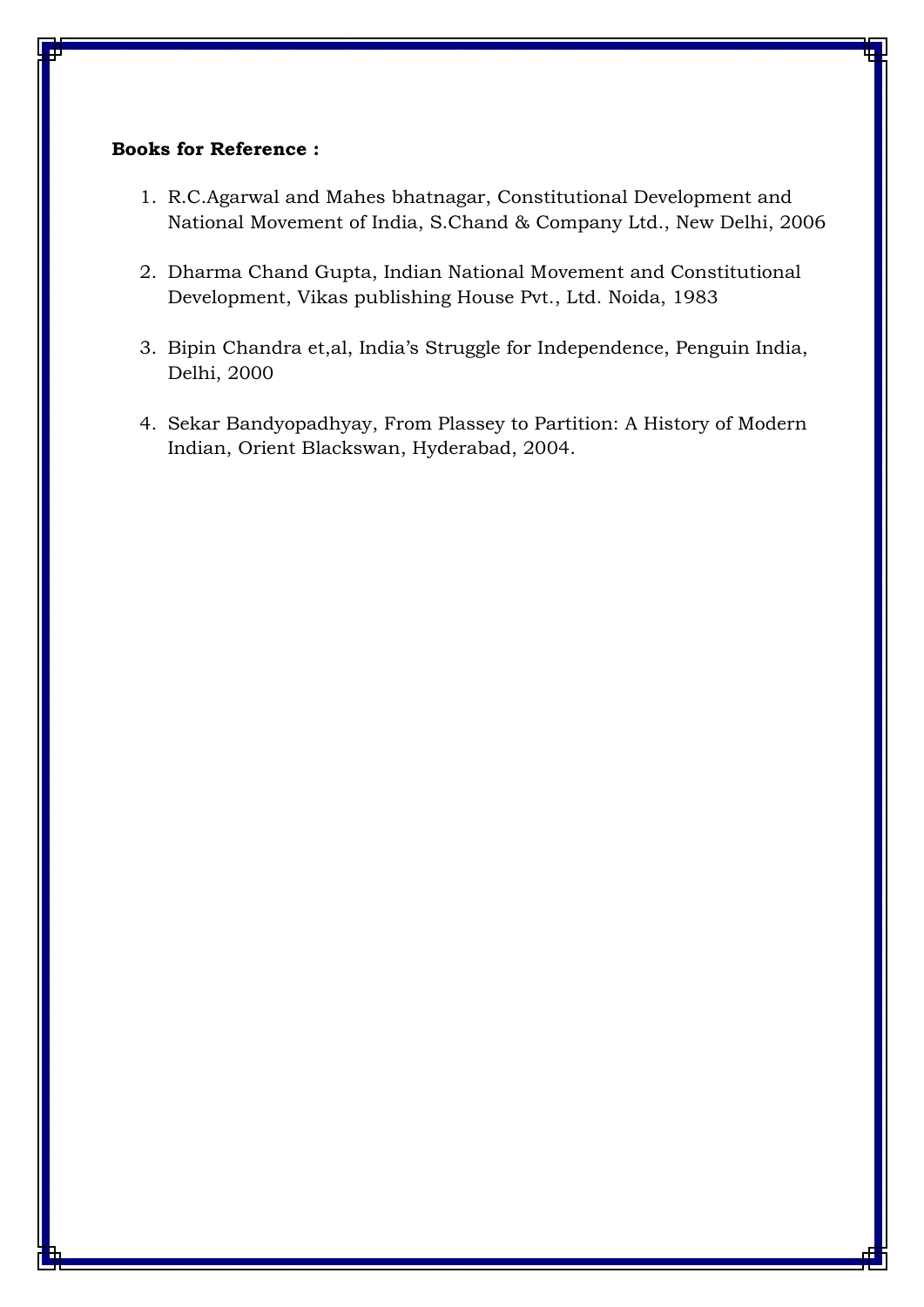## **B.A PUBLIC ADMINISTRATION PROFESSIONAL ENGLISH FOR ARTS & SOCIAL SCIENCES - I**

#### **COURSE OBJECTIVES:**

#### **While studying students shall be able**

- *To develop the language skills of students by offering adequate practice in professional contexts.*
- To focus on developing students' knowledge that will help in efficient *communication*
- *To sharpen students' critical thinking skills and make students culturally aware of the target situation.*

#### **UNIT I : COMMUNICATION**

**Listening**: Listening to audio text and answering questions - Listening to Instructions - **Reading:** Comprehension passages –Differentiate between facts and opinion - **Writing:** Developing a story with pictures**.** 

#### **UNIT II: DESCRIPTION**

**Listening:** Listening to process description.-Drawing a flow chart - **Speaking:**  Role play (formal context) - **Reading:** Skimming/Scanning- Reading passages on products, equipment and gadgets. - **Writing:** Process Description –Compare and Contrast - Paragraph-Sentence Definition and Extended definition - Free Writing -**Vocabulary:** Register specific -Incorporated into the LSRW tasks.

#### **UNIT III: NEGOTIATION STRATEGIES**

**Listening:** Listening to interviews of specialists / Inventors in fields (Subject specific) - **Speaking:** Brainstorming. (Mind mapping) - Small group discussions (Subject- Specific) - **Reading:** Longer Reading text - **Writing**: Essay Writing (250 words) - **Vocabulary:** Register specific - Incorporated into the LSRW tasks.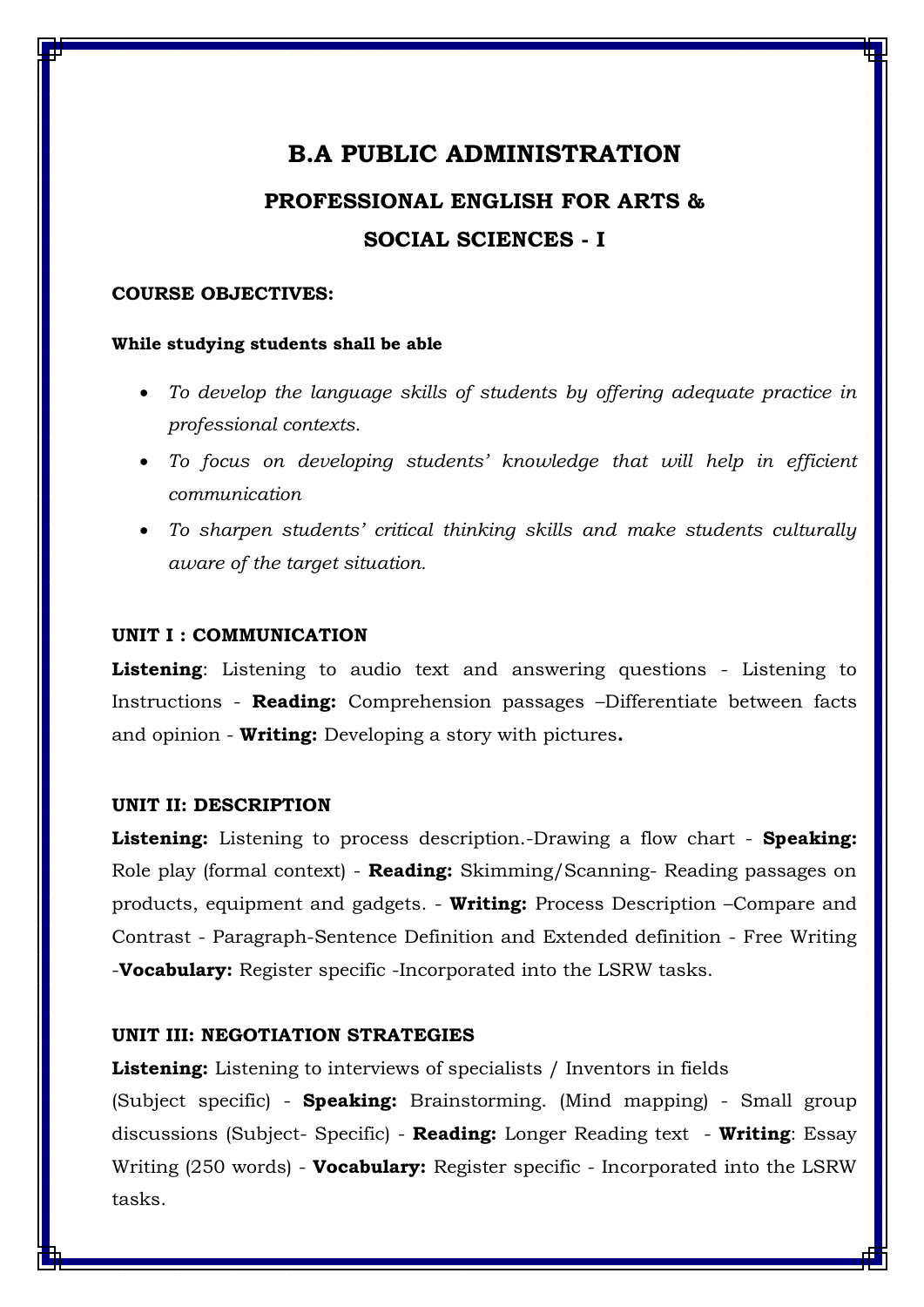#### **UNIT IV: PRESENTATION SKILLS**

**Listening**: Listening to lectures - **Speaking:** Short talks. **Reading:** Reading Comprehension passages - **Writing:** Writing Recommendations Interpreting Visuals inputs - **Vocabulary:** Register specific - Incorporated into the LSRW tasks.

#### **UNIT V: CRITICAL THINKING SKILLS**

**Listening:** Listening comprehension- Listening for information - **Speaking**: Making presentations (with PPT- practice) - **Reading**: Comprehension passages – Note making - Comprehension: Motivational article on Professional Competence, Professional Ethics and Life Skills) - **Writing:** Problem and Solution essay– Creative writing –Summary writing - **Vocabulary:** Register specific - Incorporated into the LSRW tasks.

- 1. V.Sasikumar, Spoken English A Self: Learning guide to conversation practice, SAG Publications, 2010
- 2. J.K.Gangal, A Practice Course in spoken English, Vikas Publications, 20012
- 3. Robert Caret, Spoken English, Robbin Publishers, 2005
- 4. Norman Lewis, Word Power Made Easy, Pear Publications, 2015
- 5. O'Dell and Michael Mccart, English Collation in Use, paradise Publications, 2005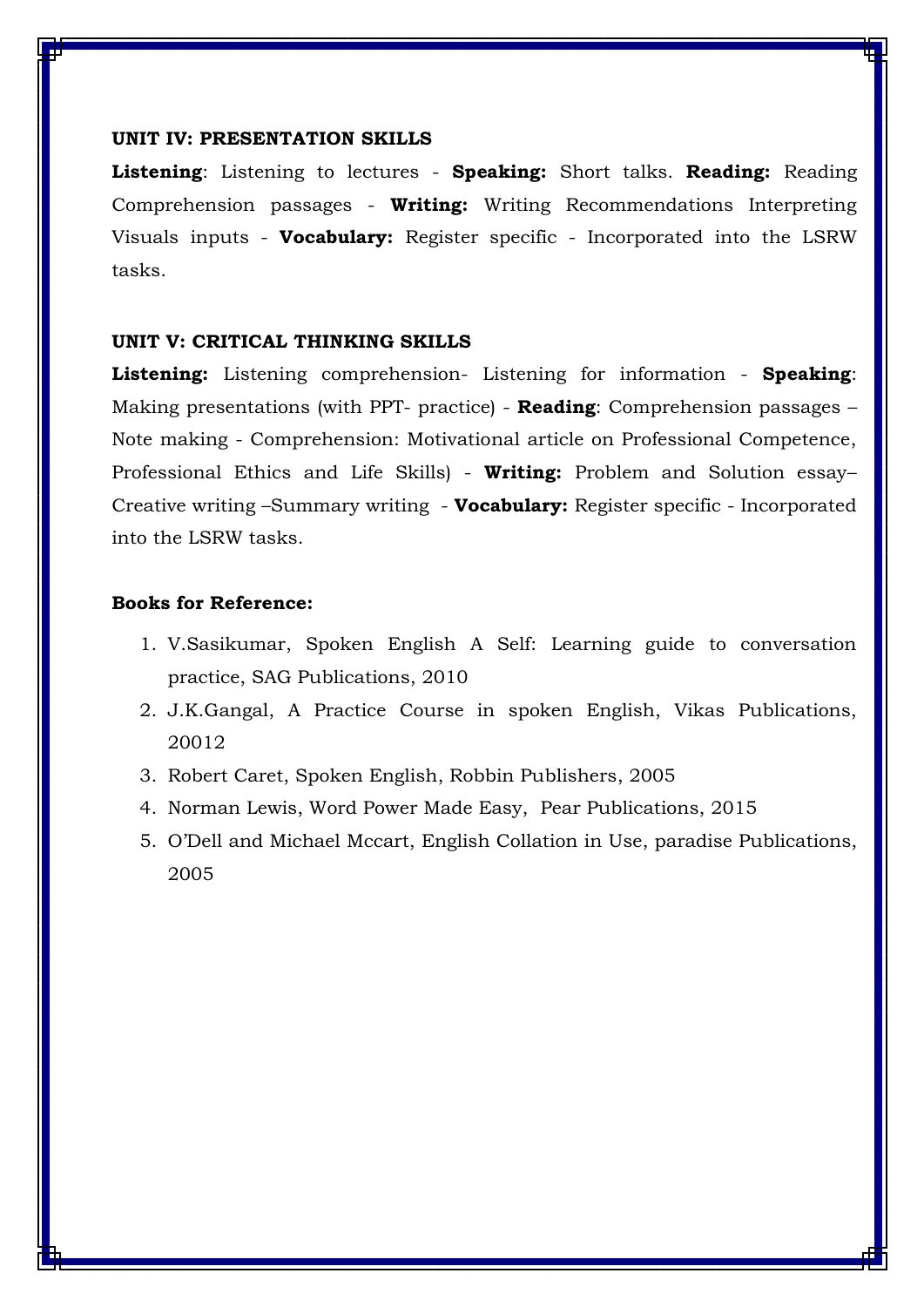## **SEMESTER - II**

### **ORGANIZATION THEORY**

#### **COURSE OBJECTIVES:**

#### **While studying students shall be able**

- *To identify the Meaning, Nature and Scope of Organization and Types of Organization*
- *To define the various theories of organization including classical, scientific and human relations theory*
- *To discuss the importance of organizational behavior and to motivate the employees*

#### **COURSE OUTCOMES:**

#### **After completion the course students will be able**

- *To received the knowledge on principles of organisations and approaches to study about the organisation*
- *To aware the trends in organisation, leadership techniques are important for organisational development*
- *To capable to know the powers and functions of ministries, departments and boards*

#### **UNIT I INTRODUCTION**

Meaning, Nature and Scope of Organization – Types of Organization – Principles – Approaches.

#### **UNIT II THEORIES OF ORGANIZATION**

Theories of Organization: Classical Theory – Scientific Management Theory – Bureaucratic Theory– Human Relations Theory.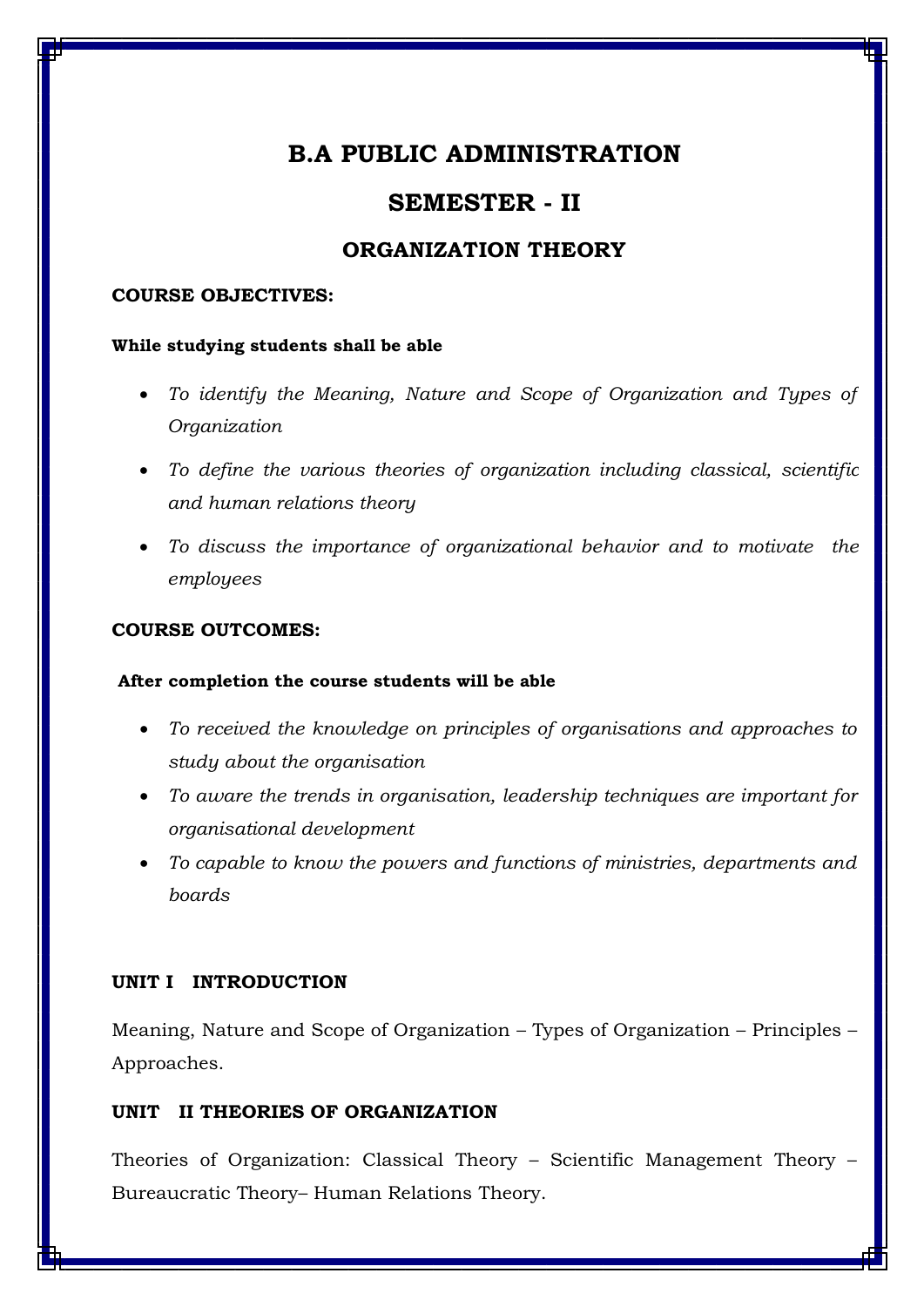#### **UNIT III TYPES OF ORGANIZATIONS**

Types of Organizations – Ministries and Departments –Corporations – Boards and Commissions.

#### **UNIT IV TRENDS IN ORGANIZATIONS**

Organization Change – Organisational Development – Organizational Leadership - Control – OD and Intervention Techniques.

#### **UNIT V ORGANIZATIONAL BEHAVIOUR**

Organizational Behaviour – Organizational Conflict – Organizational Effectiveness – Organization and Society - Redressal Mechanism.

- 1. Bhattacharyya, sangamithra, Introduction to organisation theory, Universities Press, 2009
- 2. Robinns and Mathew, Organisation Theory: Structure, Design and Application, Neil Publications, 2009
- 3. B.P.Singh, T.N.Chhabra, Organisation theory and Behaviour, Dhanpaj Raj and Co., 2008
- 4. StepenP.Rabbin and Nelli Barnwell, Organisation theory: Concept and Cases, SNN Publications, 2004
- 5. Gupta.N.S., Organisation theory and Behaviour, Himalaya Publications, 2004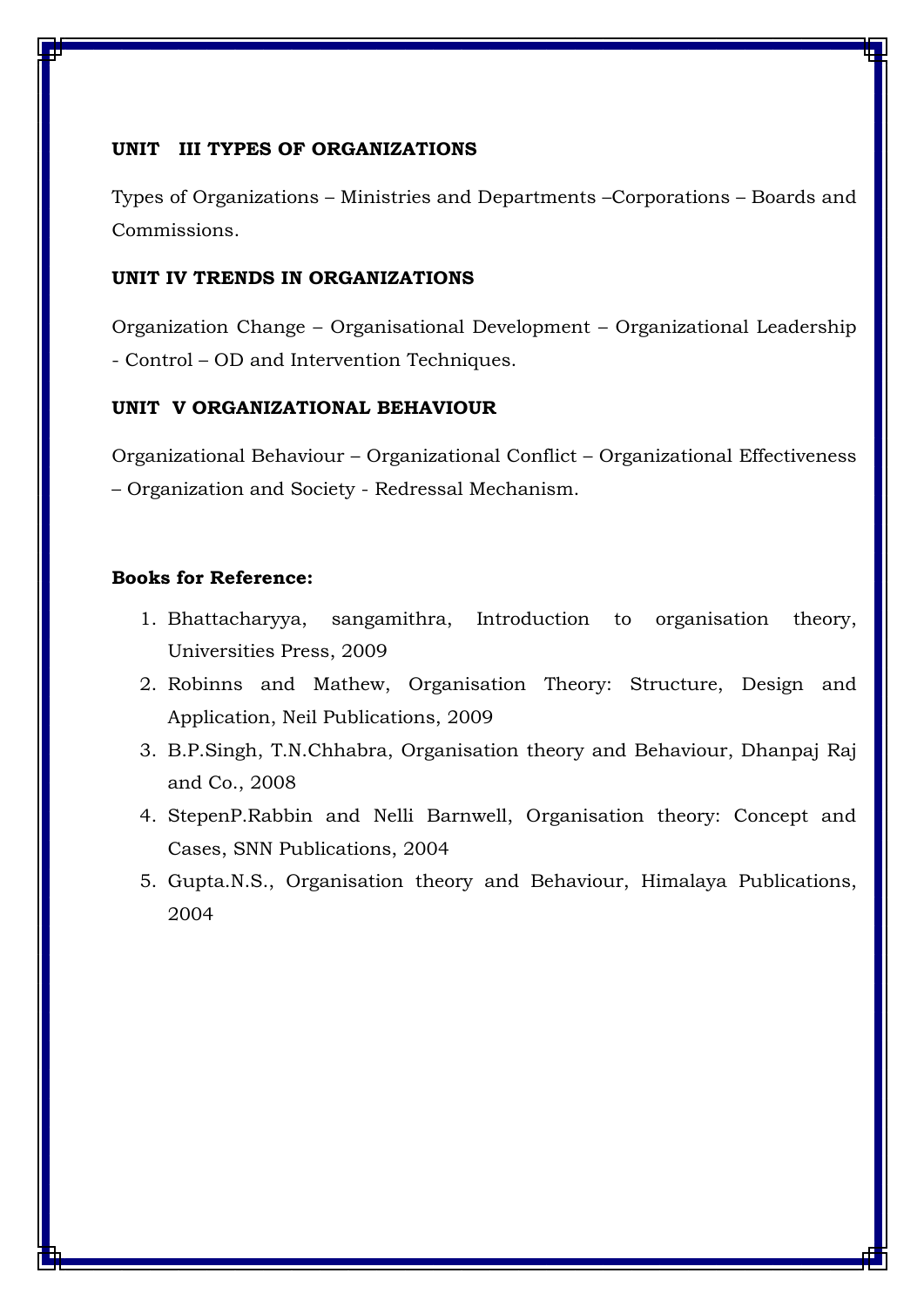## **INDIAN ADMINISTRATION**

#### **COURSE OBJECTIVES:**

#### **While studying students shall be able**

- *To define the Evolution of Indian Administration and Kautilya's Views on Administration*
- *To explain the basic key concepts in central and state administration with their structure and functions in state*
- *To study the constitutional authorities and its role and responsibilities in Indian administration*

#### **COURSE OUTCOMES:**

#### **After completion the course students will be able**

- *To examine about the important ministries and their powers and functions in central government*
- *To aware on Prime Minister duties and president power in Indian administration*
- *To analyze the various issues involving in Indian administration*

#### **UNIT I INTRODUCTION**

Evolution of Indian Administration - Kautilya's Views on Administration - the British Legacies of Indian Administration - Features of the Moghal Administration.

#### **UNIT II AUTHORITIES IN ADMINISTRATION**

The President - Election , Powers , Position - The Prime Minister and Council of Minister - Appointment , Powers and Functions – Central Secretariat and Cabinet Secretariat - The Prime Minister's Office.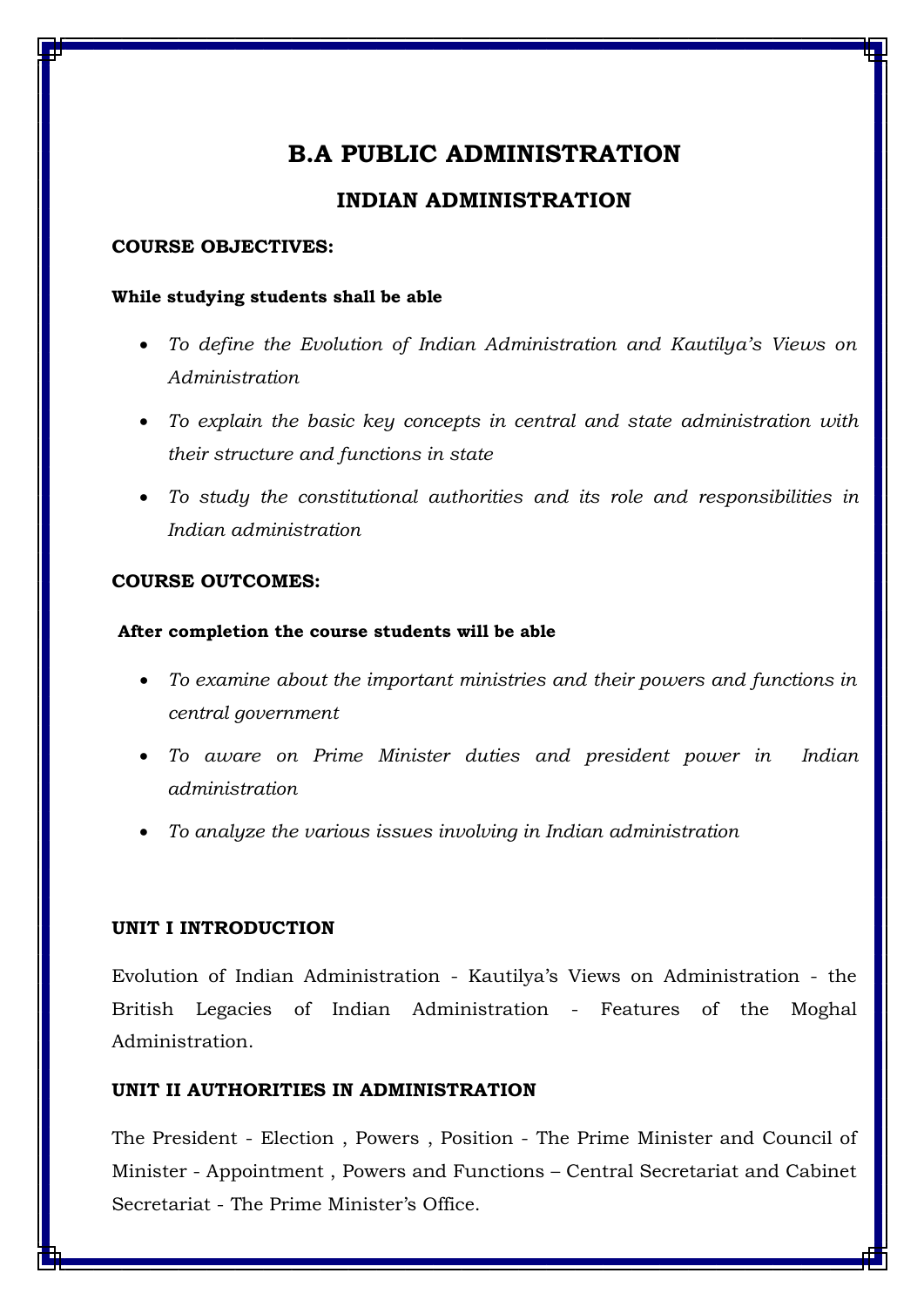#### **UNIT III MINISTRIES IN INDIA**

Ministries - Structure , Functions - Home Ministry - Finance Ministry - Defence Ministry - Ministry of External Affairs.

#### **UNIT IV CONSTITUTIONAL BODIES**

The Election Commission - Role, Function - The Comptroller and Auditor General of India - Powers, Duties – Finance Commission - Structure, Functions.

#### **UNIT V ISSUES IN INDIAN ADMINISTRATION**

Issues in Indian Administration - Generalist & Specialist - Minister & Secretary Relationship - Corruption - Criminalization of Politics.

- 1. 1. Avasthi and Avasthi, Indian Administration, Laxmi Narain Agarwal publication, 2020
- 2. B.L.Fadia and Kuldeep Fadia, Indian Administration, SBP Publication, 2017
- 3. Ramesh K.Arora, Ranjith Goyal, Indian Public Administration Institution and Issues, New Age Publications, 2012
- 4. Dr.SanjaySen, Lakhi Debnarh, Indian Administration, Mahaveer Publications, 2015
- 5. K.Chopra, Indian Administration, (UPSC/State Level Service Main Examination), Unique Educational Publishers, 2020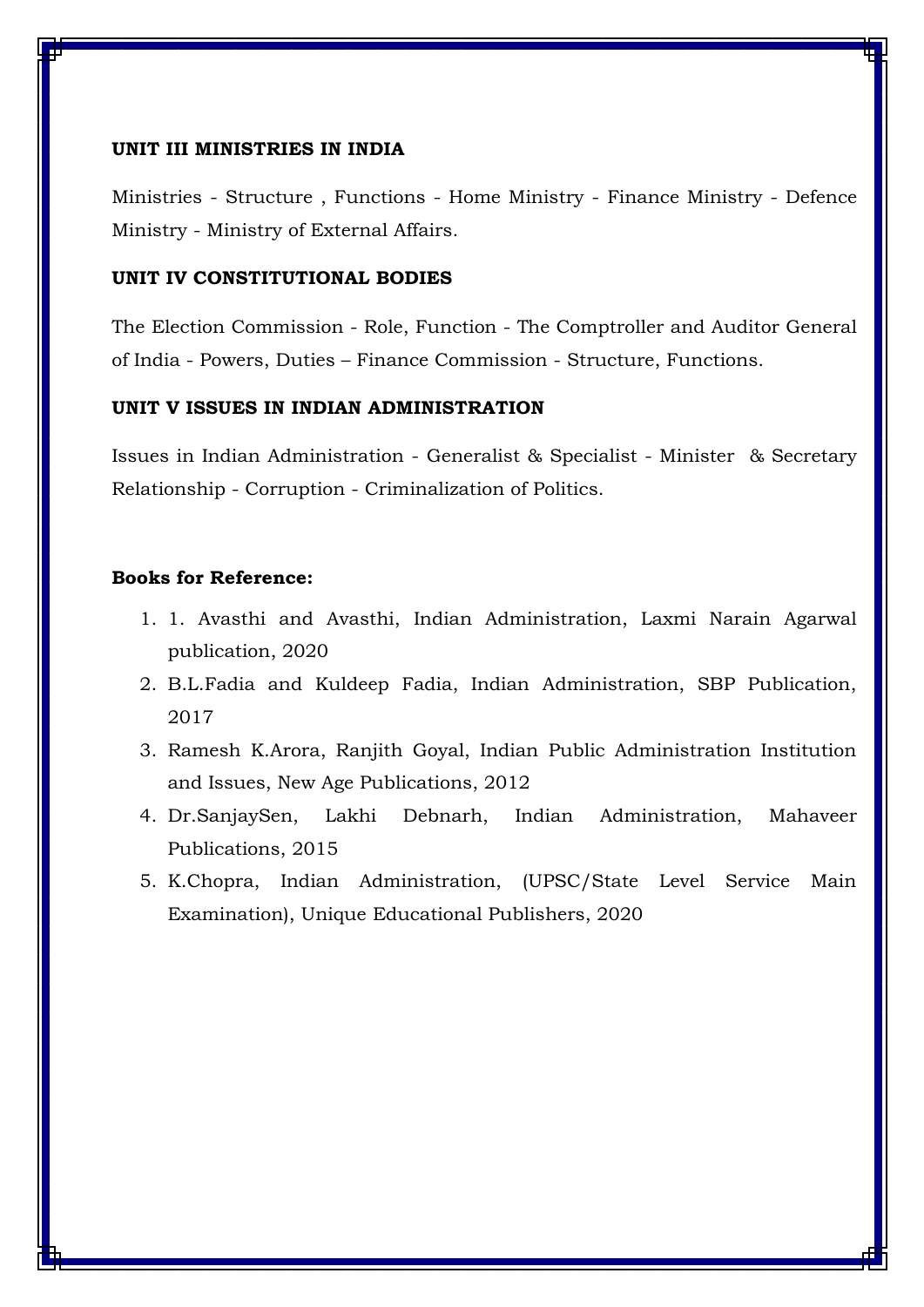## **ALLIED FOR B.A., PUBLIC ADMINISTRATION**

## **ALLIED PAPER –II**

## **HISTORY OF INDIA FROM 1947 A.D. TO 2000 A.D**

#### **Objectives:**

- 1. To know the consequences of partition
- 2. To study policies of various governments
- 3. To understand the impacts of new economic policies

#### **UNIT – I**

Integration and Reorganization of Indian States – Role of Sardar Vallabhai Patel – Republican constitution 1950 – First General Elections, 1952.

#### **UNIT – II**

Nehru Era – Five Year Plans – Agricultural Development – Industrial Development – Nehru and Indian's Foreign Policy – Kamaraj Plan.

#### **UNIT – III**

Lal Bahadur Sastri – Indira Gandhi – Proclamation of Emergency (MISA) –– Jaya Prakash Narayan –Moraji Desai – Charan Singh.

#### **UNIT – IV**

Re-emergency of Indira Gandhi – Punjab crisis - Blue Star Operation - Rajiv Gandhi

#### **UNIT - V**

V.P.Singh – Mandal Commission Report – Narasimha Rao – ManMohan Singh.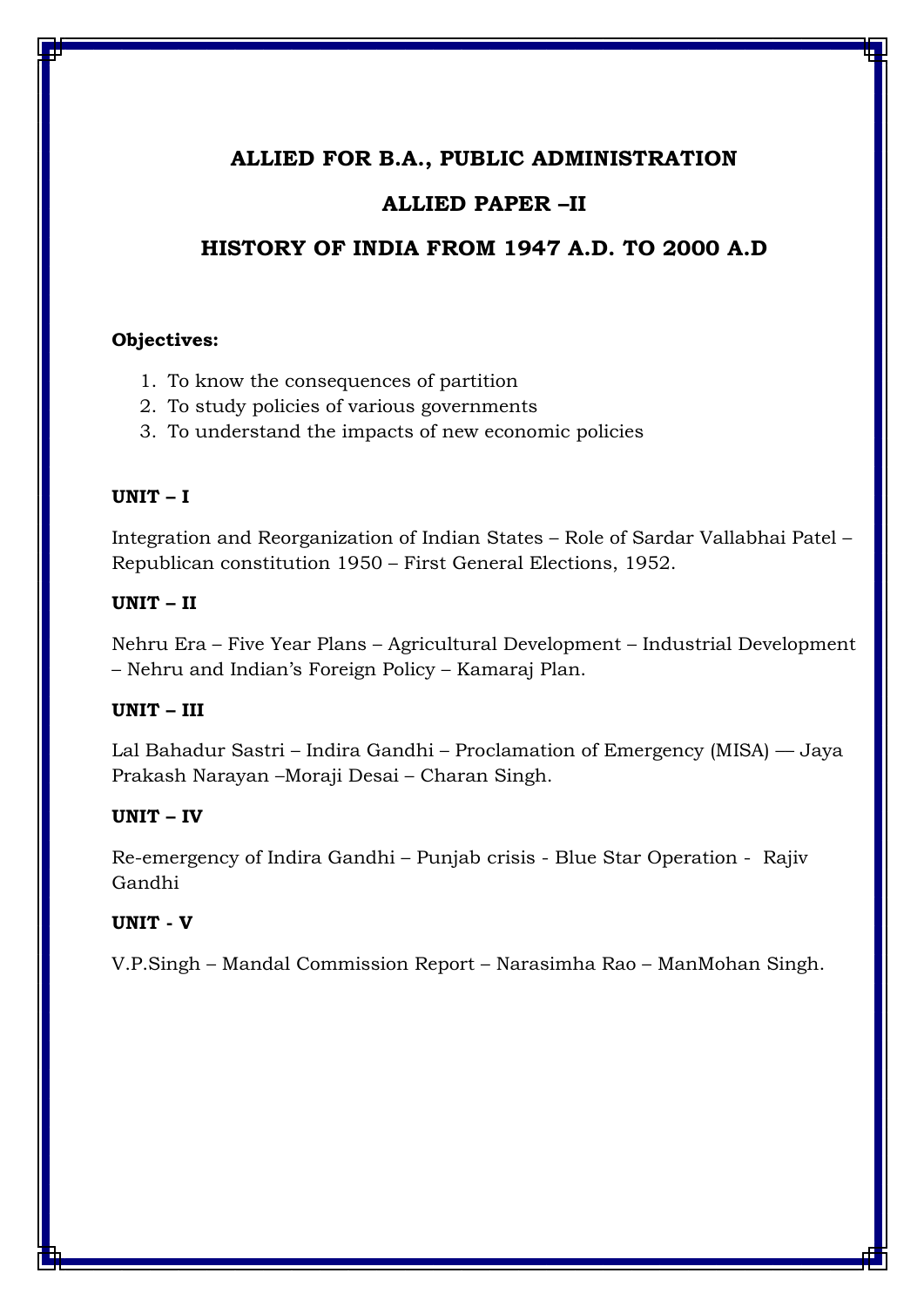- 1. Yuvaraj Morgha, History of Contemporary India (1947 CE-2000 CE), Nirali Prakashan publication, 2019.
- 2. Indian History, Mag Book, Ahrihant Publishers, 2020.
- 3. A History of South India , Sastri K. A. Nilakanta, OUP India, 2007.
- 4. Kuldip Nayar, India After Nehru, New Delhi, Vikas Publishing House, New Delhi, 2000.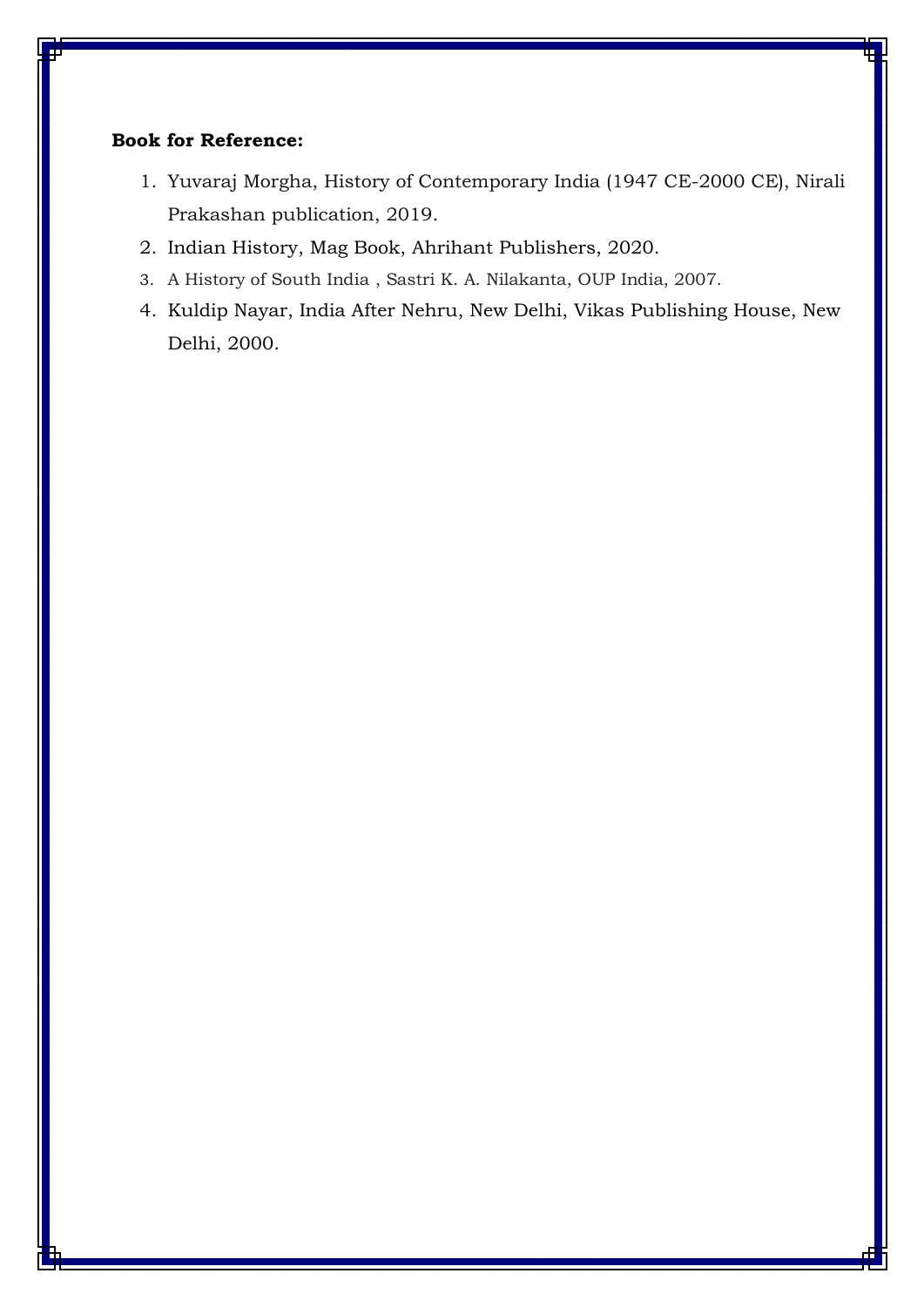#### **PROFESSIONAL ENGLISH FOR ARTS & SCIENCES - II**

#### **COURSE OBJECTIVES:**

#### **While studying students shall be able to**

- *The Professional Communication Skills Course is intended to help Learners in Arts and Science colleges*
- *Develop their competence in the use of English competitiveness and thereby improve their employability skills.*
- *Help students with a research bent of mind develop their skills in writing reports and research proposals.*

#### **UNIT I- COMMUNICATIVE COMPETENCE**

**Listening** – Listening to two talks/lectures by specialists on selected subject specific topics -(TED Talks) and answering comprehension exercises (inferential questions)

**Speaking:** Small group discussions (the discussions could be based on the listening and reading passages- open ended questions

**Reading:** Two subject-based reading texts followed by comprehension activities/exercises

#### **UNIT II - PERSUASIVE COMMUNICATION**

Listening: listening to a product launch- sensitizing learners to the nuances of persuasive communication-**Speaking:** debates – Just-A Minute Activities - **Reading:** reading texts on advertisements - **Writing:** dialogue writing- writing an argumentative /persuasive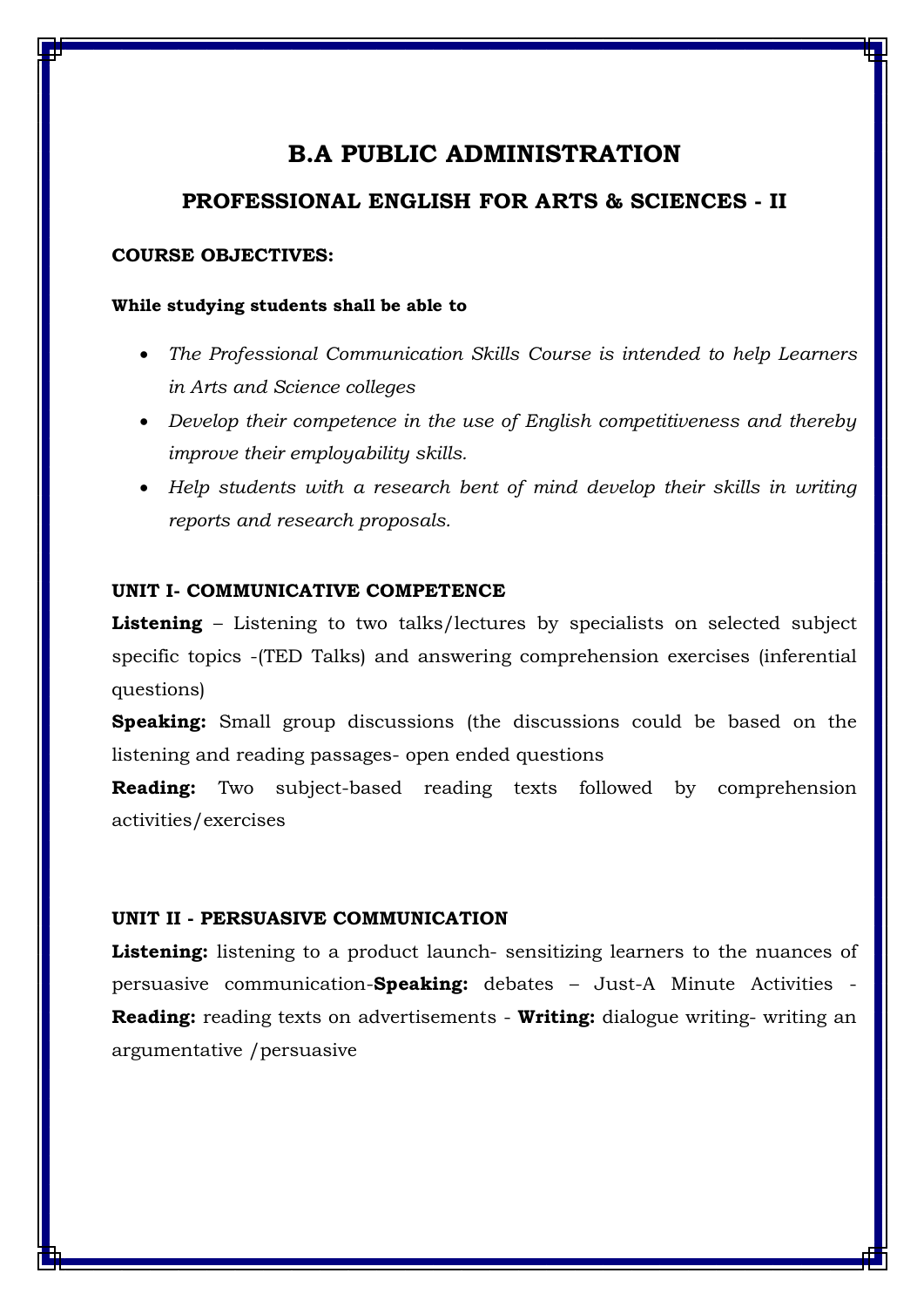#### **UNIT III- DIGITAL COMPETENCE**

Listening to interviews (subject related)

**Speaking:** Interviews with subject specialists (using video conferencing skills) Creating Blogs - **Reading:** Selected sample of Web Page (subject area) -**Writing:** Creating Web Pages - **Reading Comprehension**: Essay on Digital Competence for Academic and Professional Life.

#### **UNIT IV - CREATIVITY AND IMAGINATION**

Listening to short (2 to 5 minutes) academic videos (prepared by EMRC/ other **MOOC videoson Indian academic sites – E.g. [https://www.youtube.com/watch?v=tpvicScuDy0\)](https://www.youtube.com/watch?v=tpvicScuDy0)** - **Speaking:** Making oral presentations through short films – subject based - **Reading:** Essay on Creativity and Imagination (subject based) - **Writing** – Basic Script Writing for short films (subject based) - Creating web pages, blogs, flyers and brochures (subject based)

#### **UNIT V- WORKPLACE COMMUNICATION & BASICS OF ACADEMIC WRITING**

**Listening** - Short academic presentation using PowerPoint - Reading & Writing: Product Profiles, Circulars, Minutes of Meeting -Writing an introduction, paraphrasing and Punctuation.

- 1. Jean Yates, Practice Makes Perfect English conversation, premium Publications, 2011
- 2. Jeyeeshree Balan, Spoken English, McGrawHills, 2008
- 3. Michael Swan, Practical English Usage, Oxford University Press, 2017
- 4. Sreevalsan, Spoken English: A Hands on guide to English conversation practice, Vikas Publishing House, 2002
- 5. J.P.Harrison and Bansa, Spoken English, Orient Longman Limited,2010.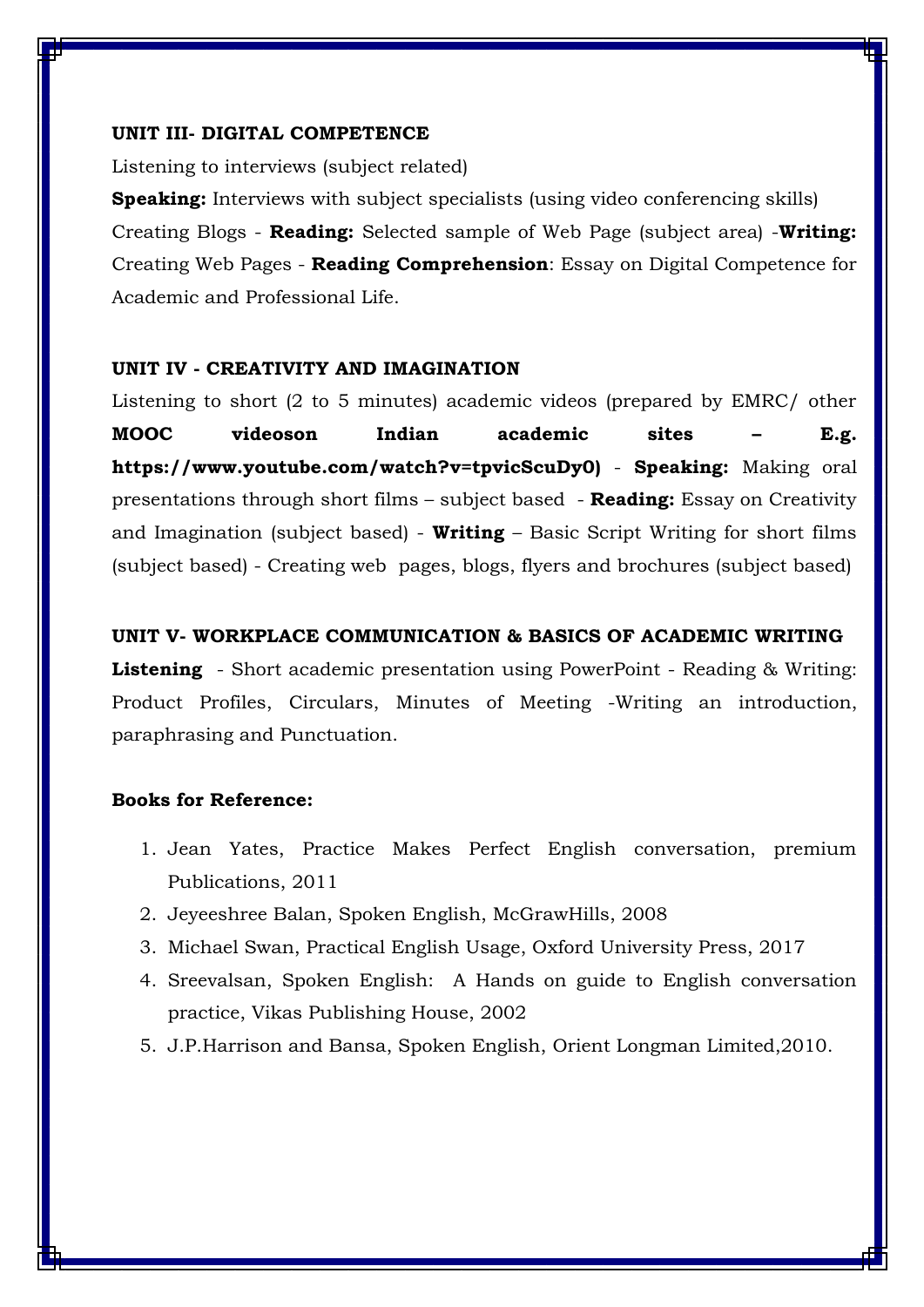## **SEMESTER - III**

### **PRINCIPLES OF MANAGEMENT**

#### **COURSE OBJECTIVES:**

#### **While studying students shall be able to**

- *Identify the Definition, nature, scope and significance of Management*
- *Listen the Importance of Management, Evolution of Management Thought*
- *Learn the Modern Management Technique, Levels of Management and Management Techniques in Government*.

#### **COURSE OUTCOMES:**

#### **After completion the course students will be able**

- *To explain the leadership styles in an organisation*
- *To analyse management process of planning, coordination, delegation and communication*
- *To describe the functions and issues in management*

#### **UNIT I INTRODUCTION**

Definition, nature, scope and significance of Management – difference between Management and Administration – Importance of Management, Evolution of Management Thought.

#### **UNIT II MANAGEMENT SYSTEM**

Modern Management Techniques – Levels of Management – Management Techniques in Government.

#### **UNIT III LEADERSHIP STYLES**

Planning – Decision making – Supervision - Coordination – Communication – Leadership – Training.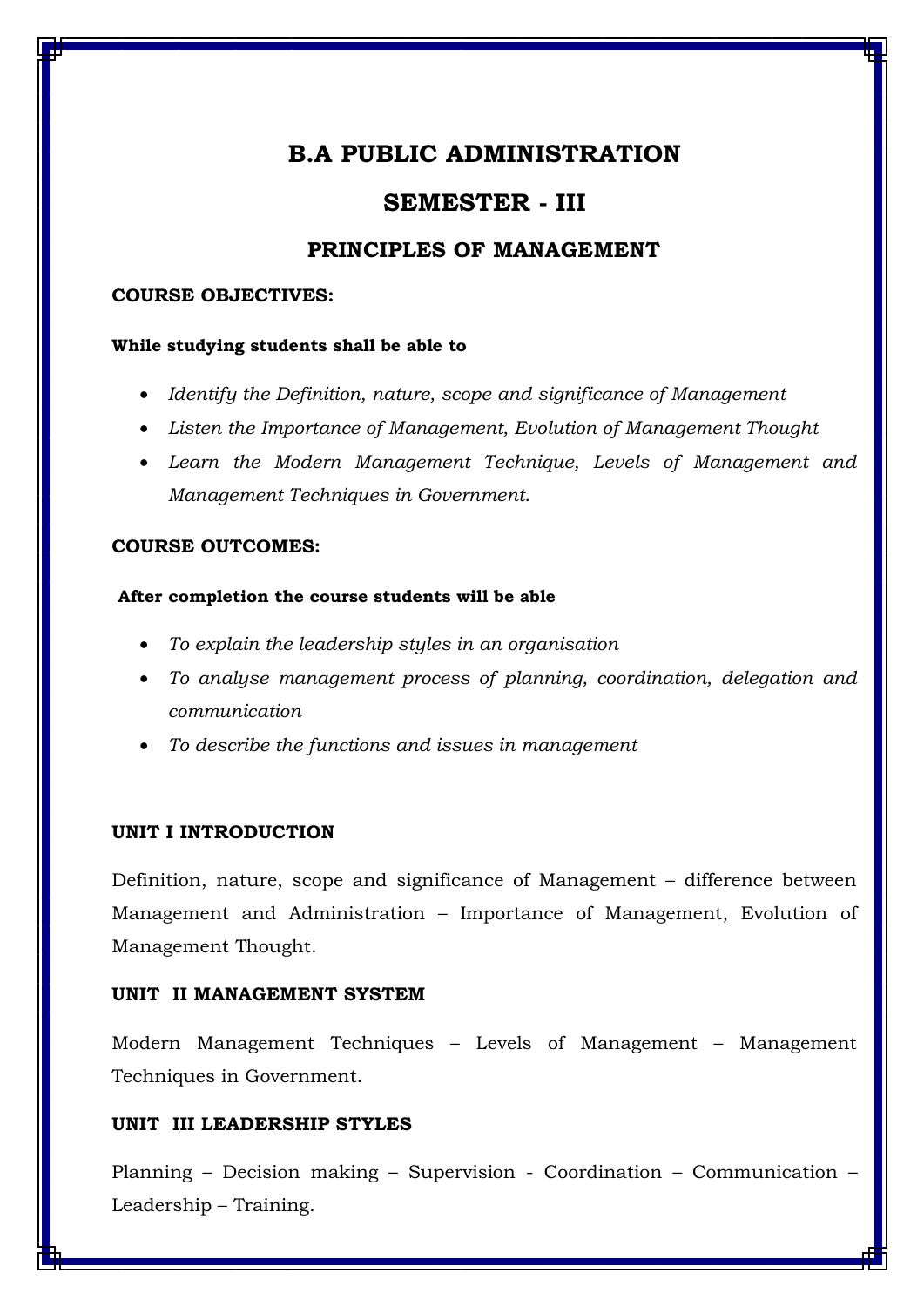#### **UNIT IV MANAGEMENT TECHNIQUES**

Management by Objective (MBO) – Management Information System – Total Quality of Management.

#### **UNIT V MODERN MANAGEMENT**

Participative Management – Self Management – Quality Circle

- 1. Meenakshi and Gupta Principles of Management, prentice Hall India Learning, 2009
- 2. S.K.Sarangi, Principles of Management: Theory and Practice, Asian Book Pvt., 2010.
- 3. David.s and Bright, Principles of Management, ASP Publications, 2019
- 4. Dr.S.Radha, Dr.P. Padndian, G.Gnanasekaran Principles of Management, Charulatha Publications 2019,
- 5. R.C.Bhatia, Principles of Management, Sterling Publishers, 2013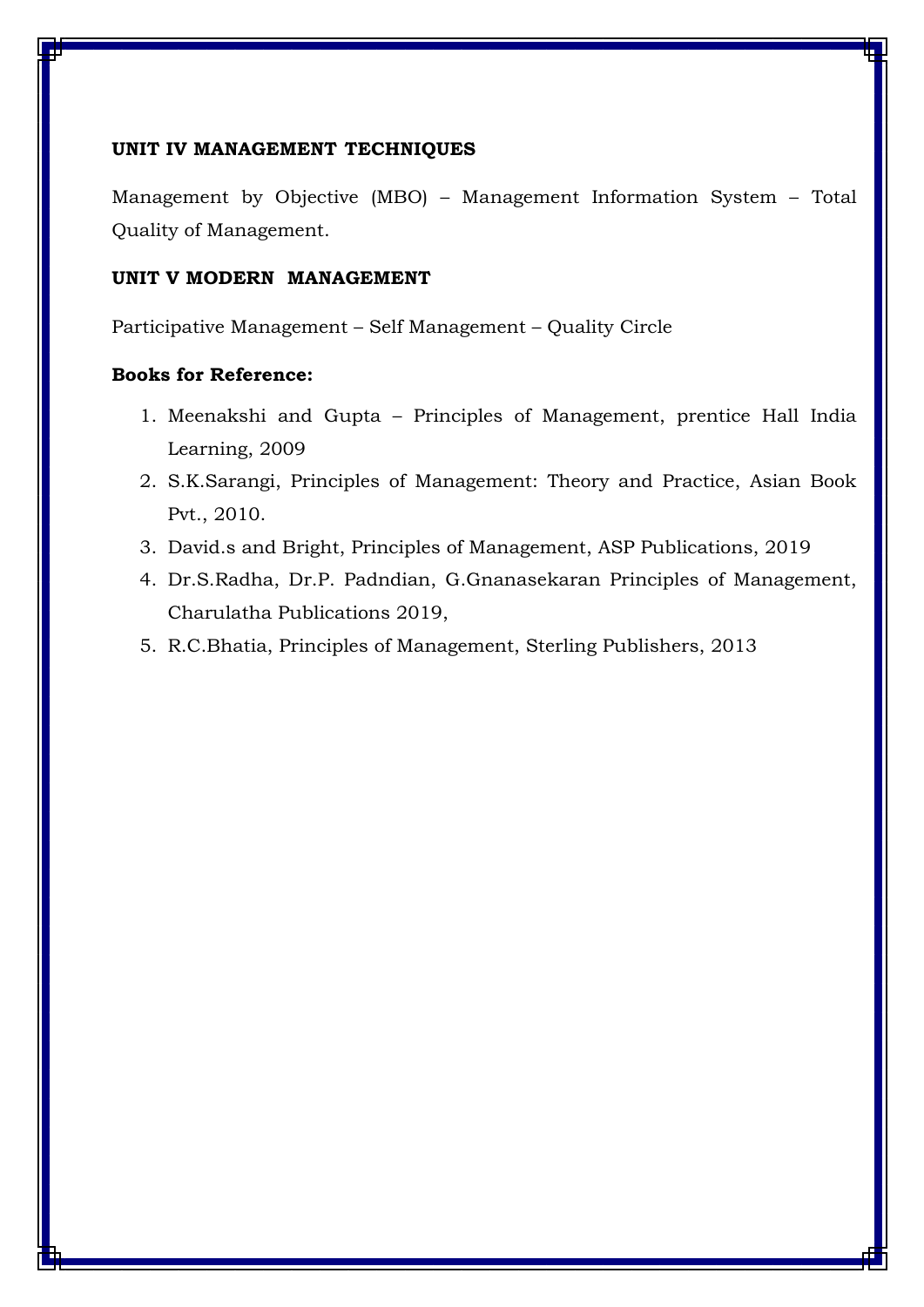## **LOCAL GOVERNANCE IN INDIA**

#### **COURSE OBJECTIVES:**

#### **While studying students shall be able**

- *To describe the Nature, Scope and Importance of Local Administration*
- *To Learn the Balwant Ray Mehta and Ashok Mehta Committee Reports and its implementation status*
- *To Identify the Rural local Government Structure and Functions and term Village Panchayat*

#### **COURSE OUTCOMES:**

#### **After completion the course students will be able**

- *To explain the Evolution of Local Government in Independent India*
- *To analyse the Rural and Urban Development Programmes*
- *To estimate the Role of District Collector in Local Government Administration*

#### **UNIT I INTRODUCTION**

Nature, Scope and Importance of Local Administration - Evolution of Local Government in Independent India – Community Development Programme-Balwant Ray Mehta and Ashok Mehta Committee Reports.

#### **UNIT II RURAL LOCAL GOVERNMENT**

Rural local Government - Structure and Functions - Village Panchayat - Panchayat - Samithi – Zilla Parizad - Local Finance - 73rd Amendment Act.

#### **UNIT III URBAN LOCAL GOVERNMENT**

Urban Local Government - Structure and Functions - Municipal Corporation - Municipality - Town Panchayat - Township - Cantonment - Notified Area- 74th Amendment Act.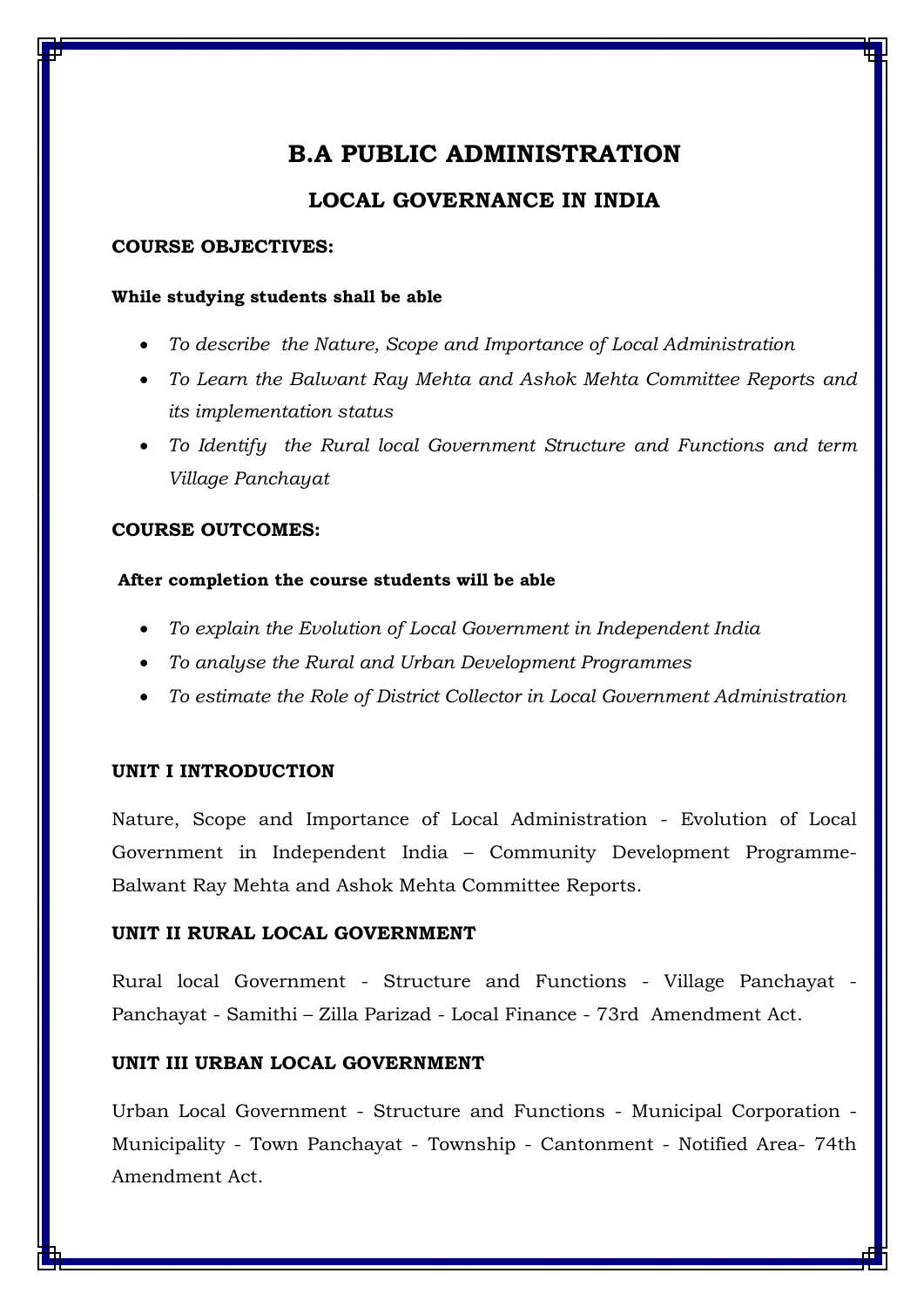#### **UNIT IV DEVELOPMENT PROGRAMMES**

Rural and Urban Development Programmes - Community Development Programmes - Employment and Poverty Alleviation Programmes - Urban Development Schemes - Housing, Water supply and Sanitation Schemes.

#### **UNIT V DISTRICT ADMINISTRATION**

Role of District Collector in Local Government Administration - Role of DRDA – Control over Supervision Local Bodies.

- 1. Pradeep Sachdeva, Local Government in India, Person Education India, 2011
- 2. Bidjutchakrabarty and Rajendra Kumar Pandey, Local Government in India, Sage publication, 2018
- 3. Neena.Ms., Local Government and Administration, Alfa Publication, 2008
- 4. Gajana.R.P.,Sharama.A, Public Administration and Local Government Administration, Crescent Publish Corportation.
- 5. S.R.Maheswari, Local Government in India, LaxmiNarain Agarwal publication, 2009.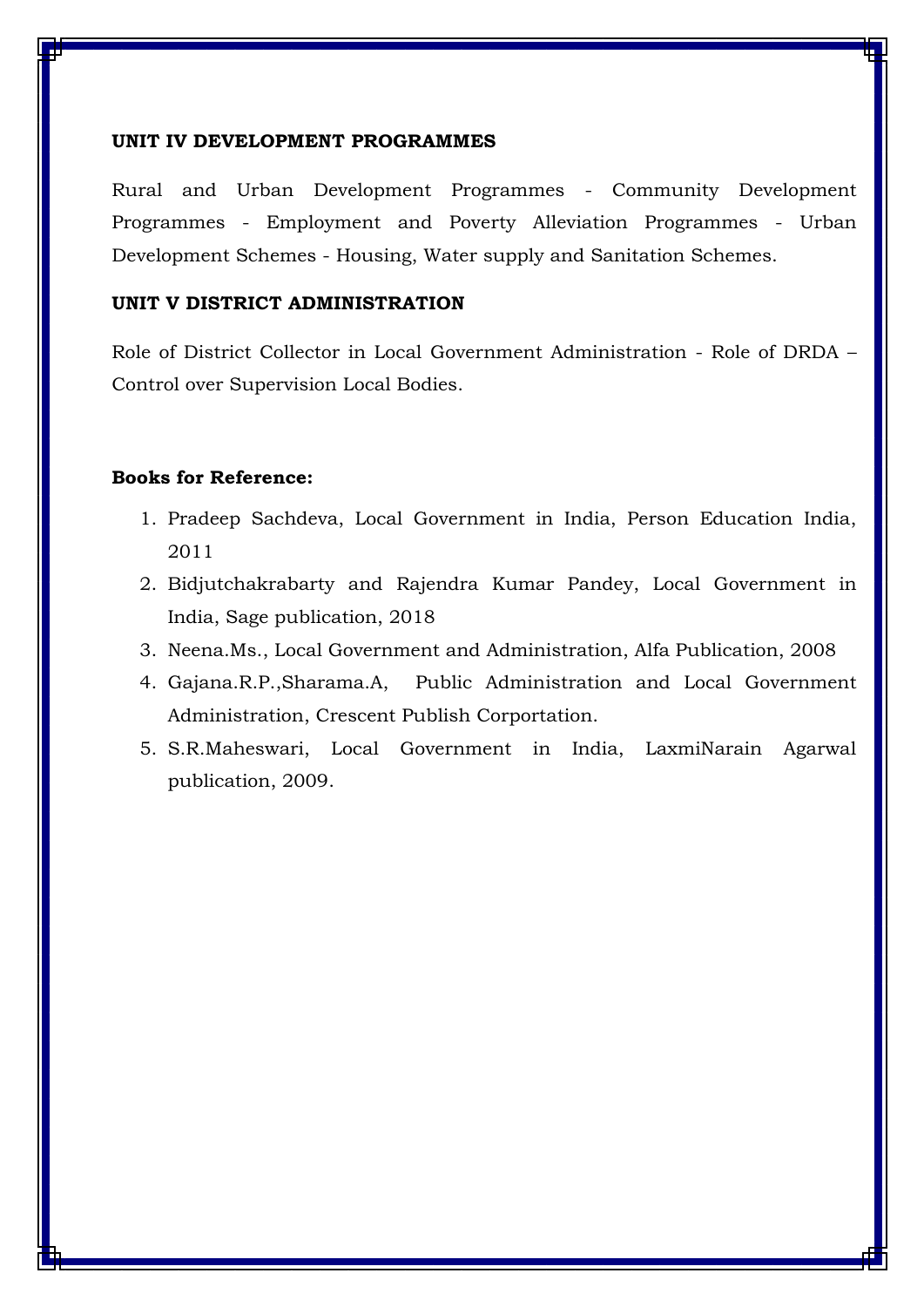#### **ALLIED FOR B.A., PUBLIC ADMINISTRATION**

#### **ALLIED PAPER – III**

#### **INDIAN ECONOMY - PROBLEMS AND POLICIES – I**

#### **OBJECTIVES:**

- 1. Students learn the features of under developed and developing economics of India.
- 2. To understand impact of population explosion on economic growth.
- 3. The course provides knowledge on Indian agriculture and its role in growth of Indian economy.

#### **UNIT – I**

Features of Less developed and developing Economics – The Determinates of Economic development - Economic and Non – Economic factors – concepts of Economic Growth and Development.

#### **UNIT – II**

Capital Formation - Human and Physical savings and Investment Pattern during the plans – National Income – Methods – Trends – Limitations – National Income Accounts – Recent Trends in National Income.

#### **UNIT – III**

Human Resources – Population Growth as a Retarding Factor – Population Explosion - Population Policy.

#### **UNIT – IV**

Agriculture – its place and Role in the National Economy – Crop Pattern – Causes for Low Productivity – land Reforms Need and Scope – Appraisal of Land Reform measures.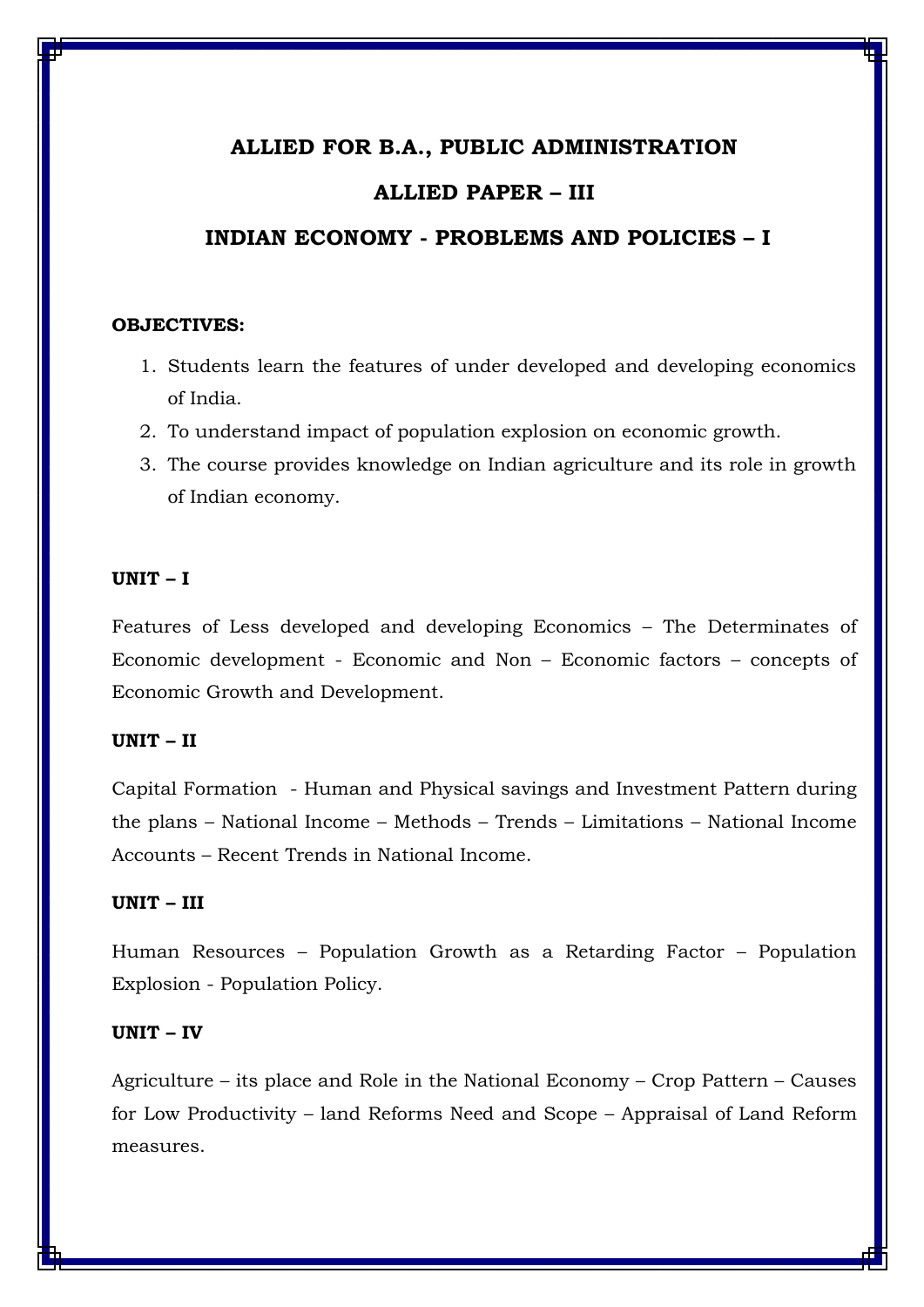#### **UNIT – V**

Food problem – Methods of solving it – Food security - concept – Food – self sufficiency – Public Distribution system – Tenth plan and Food Security – Green Revolution – National Agricultural Policy, 2000.

#### **REFERENCE BOOKS**

- 1. Sundaram, K.P.M. Fundamentals of Economics.
- 2. Uma Kapila., Indian Economy Performance and Policies 21st Edition 2020.
- 3. Indian Economy: Developmental Problems And Policies, 2020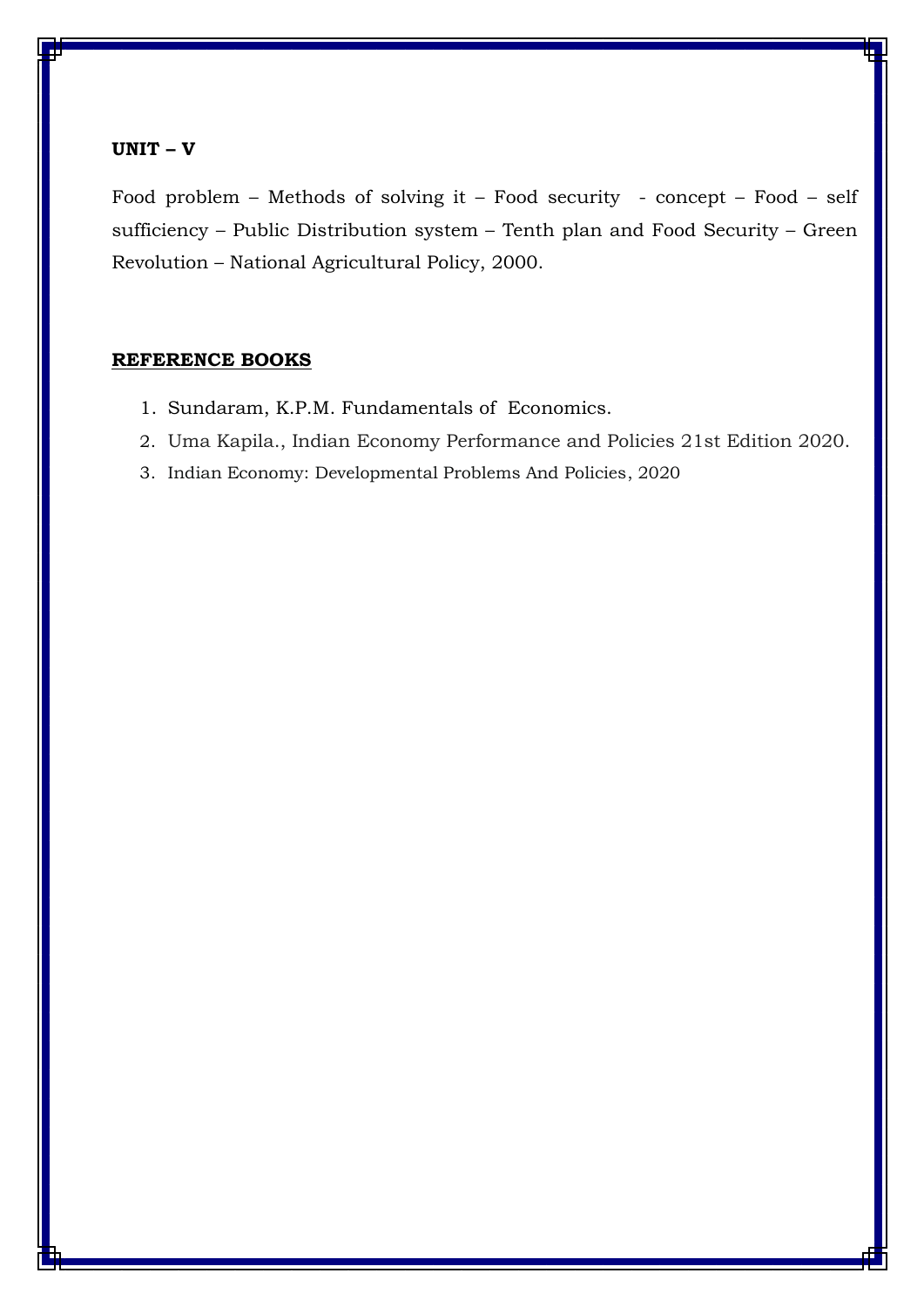## **GK FOR COMPETITIVE EXAMS**

#### **COURSE OBJECTIVES:**

#### **While studying students shall be able**

- *To get knowledge Indus Valley Civilization, Culture and Heritage of Tamil people*
- *To reveal the emergence of national leaders and Role of Tamil Nadu leaders in freedom struggle Rajaji, VOC, Barathi*
- *To understand the status of natural resources of India*

#### **COURSE OUTCOMES:**

#### **After completion the course students will be able**

- *To received the knowledge on concept of India as a secular state*
- *To acquiring knowledge about structure and functions of central vigilance commission, NHRC and CAG*
- *To analyse the various Political Social Issues in India, who are all in Eminent personalities in Sports, Games and their Award*

#### **UNIT I INTRODUCTION**

Indus Valley Civilization – Guptas, Delhi Sultans, Mughals and Marathas – Age of Vijayanagaram and the bahamanis - Culture and Heritage of Tamil people

#### **UNIT II EMERGENCE OF NATIONAL LEADERS**

Emergence of National Leaders – Gandhi – role of Tamil Nadu in freedom struggle Periyar, Kamaraj, Barathi.

#### **UNIT III AGENCIES FOR GOOD GOVERNANCE**

National Human Rights Commission – State Human Rights Commission – Central Information Commission – State Information Commission.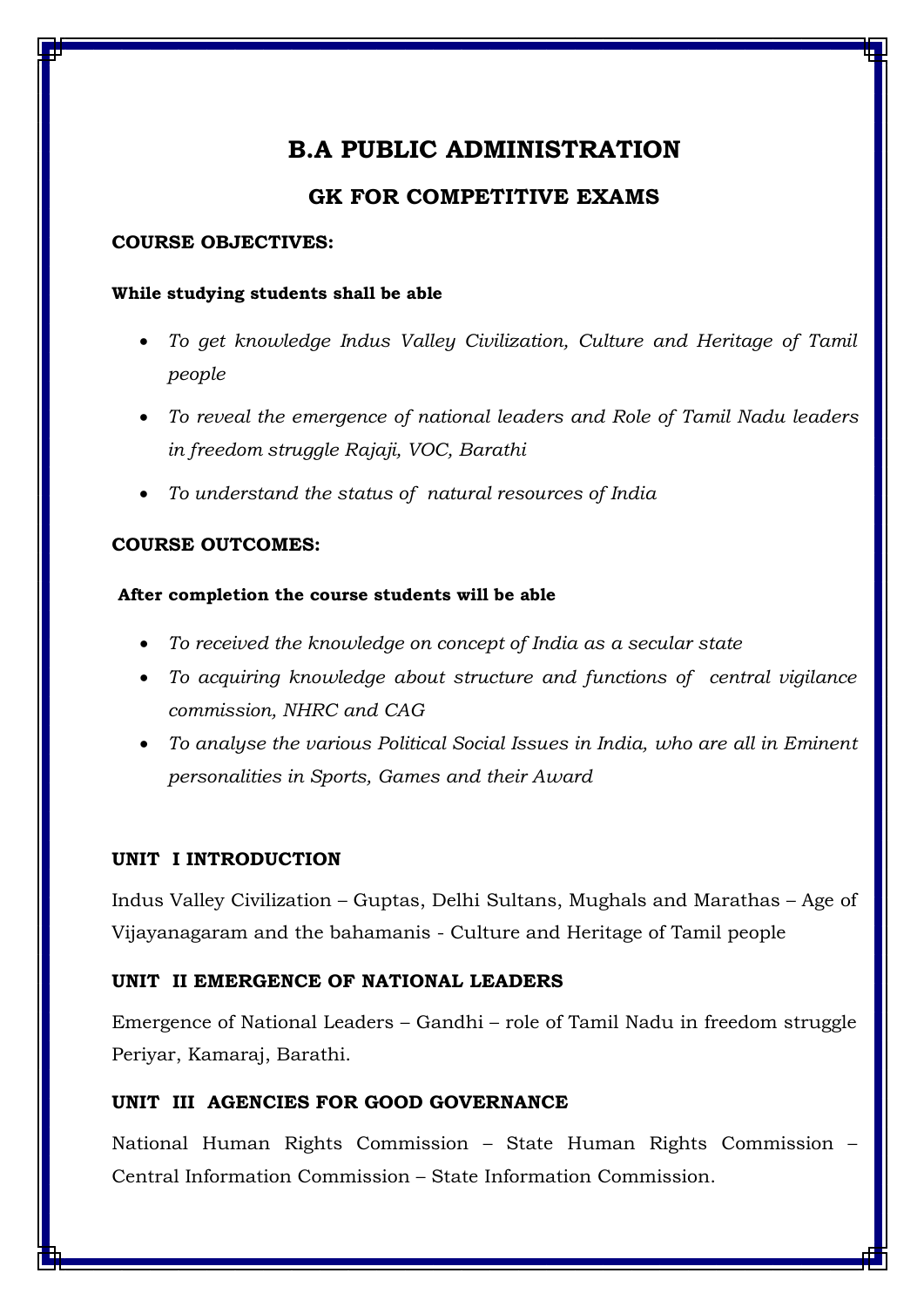#### **UNIT IV RESOURCES IN INDIA**

Water Resources – Rivers in India – Soil – Minerals and Natural Resources – Natural Calamities - Disaster Management.

# **UNIT V CURRENT AFFAIRS**

Current Affairs - Awards and Honours – Social Issues in India – welfare oriented government schemes.

- 1. R.Gupta, General Knowledge and Current Affairs, Sage Publishers, 2021
- 2. Edgar Thorpe and Showick Thorpe, General Knowledge, Manual SBE Publishers, 2017
- 3. Arihant, General Knowledge Experts 2020, CLAT, (Common Law Admission Test), Arihant Publishers, 2020
- 4. Arihant, General Knowledge, Arihant Publishers, 2020,
- 5. Mammen Mathew, Manorama Year Book 2021, MalayalaManorama Press, 2020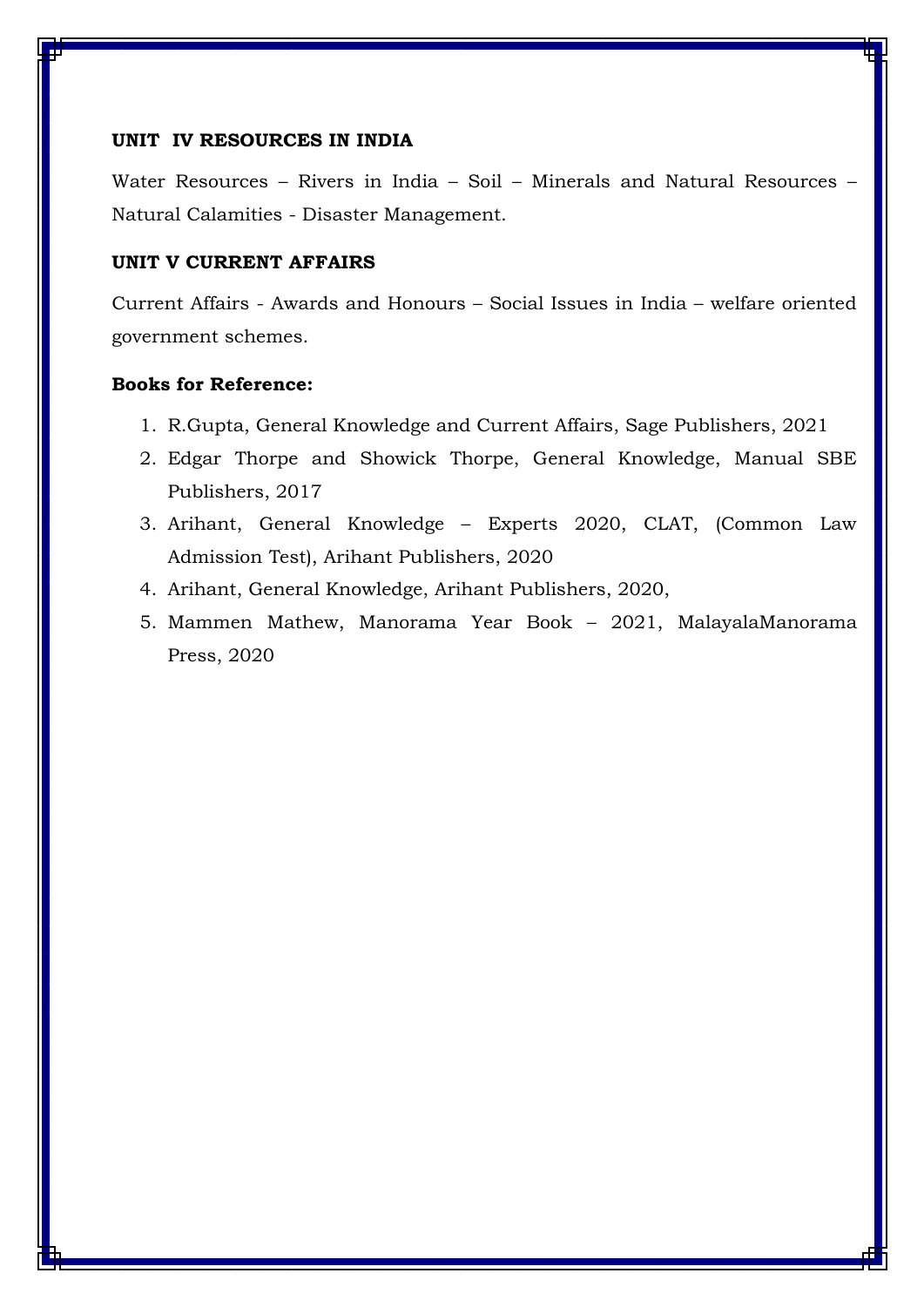# **SEMESTER - IV**

# **PUBLIC PERSONNEL ADMINISTRATION**

## **COURSE OBJECTIVES:**

## **While studying students shall be able to**

- *Define the Meaning, Nature and scope of Public Personnel Administration*
- *Express the Bureaucratic, Democratic Personnel Systems and their merits and demerits*
- *Know the term Recruitment, Problems of recruitment, Methods of recruitment , Direct Recruitment, Appointment and Probation*

## **COURSE OUTCOMES:**

## **After completion the course students will be able**

- *To explain the objectives of Tenure System, Merit System and Spoil System*
- *To analyse the importance of Training for public services in India*
- *To describe the recent trends and issues in personnel administration*

# **UNIT I INTRODUCTION**

Meaning, Nature and scope of Public Personnel Administration – Bureaucratic – Democratic Personnel Systems and their merits and demerits.

## **UNIT II PUBLIC SERVICES**

Public Service – Tenure System – Merit System – Spoil System – Merit and Demerits – Position classification.

# **UNIT III RECRUITMENT**

Recruitment – Problems of Recruitment – Methods of Recruitment – Direct Recruitment– Appointment and Probation.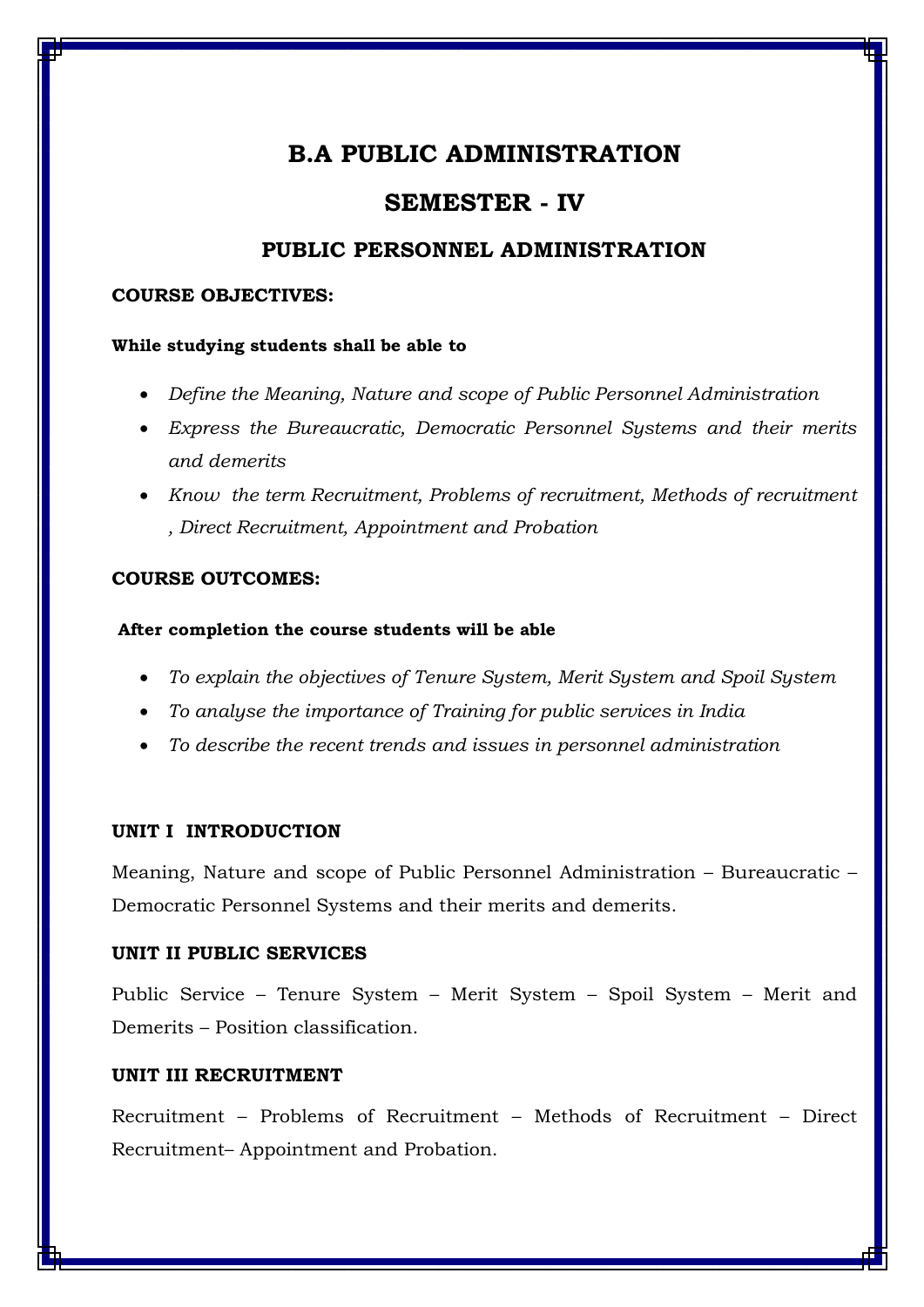#### **UNIT IV TRAINING METHODS**

Training – Objectives of Training – Types of Training – Training for Public Services in India – Promotion – Transfer - Retirement Benefits.

## **UNIT V TRENDS IN PERSONNEL ADMINISTRATION**

Conduct and Discipline – Morale – Employer – Employee Relations – Employee Associations.

- 1. Edward Kellough, Lioyd G.Nigro, The New Public Personnel Administration, Wadsworth publishing Co.in, 2013
- 2. Sharma.M.K., Personnel Administration, Anmol Publishers 2007
- 3. Palekar .S.K., Public Personnel Administration, ABD Publishers, 2005
- 4. Norma, M.Riccucci, Public Personnel Management, Routledge Publishers, 2017
- 5. Liorens, Kilinger, Johan Nalbandian, Public Personnel Management, 2017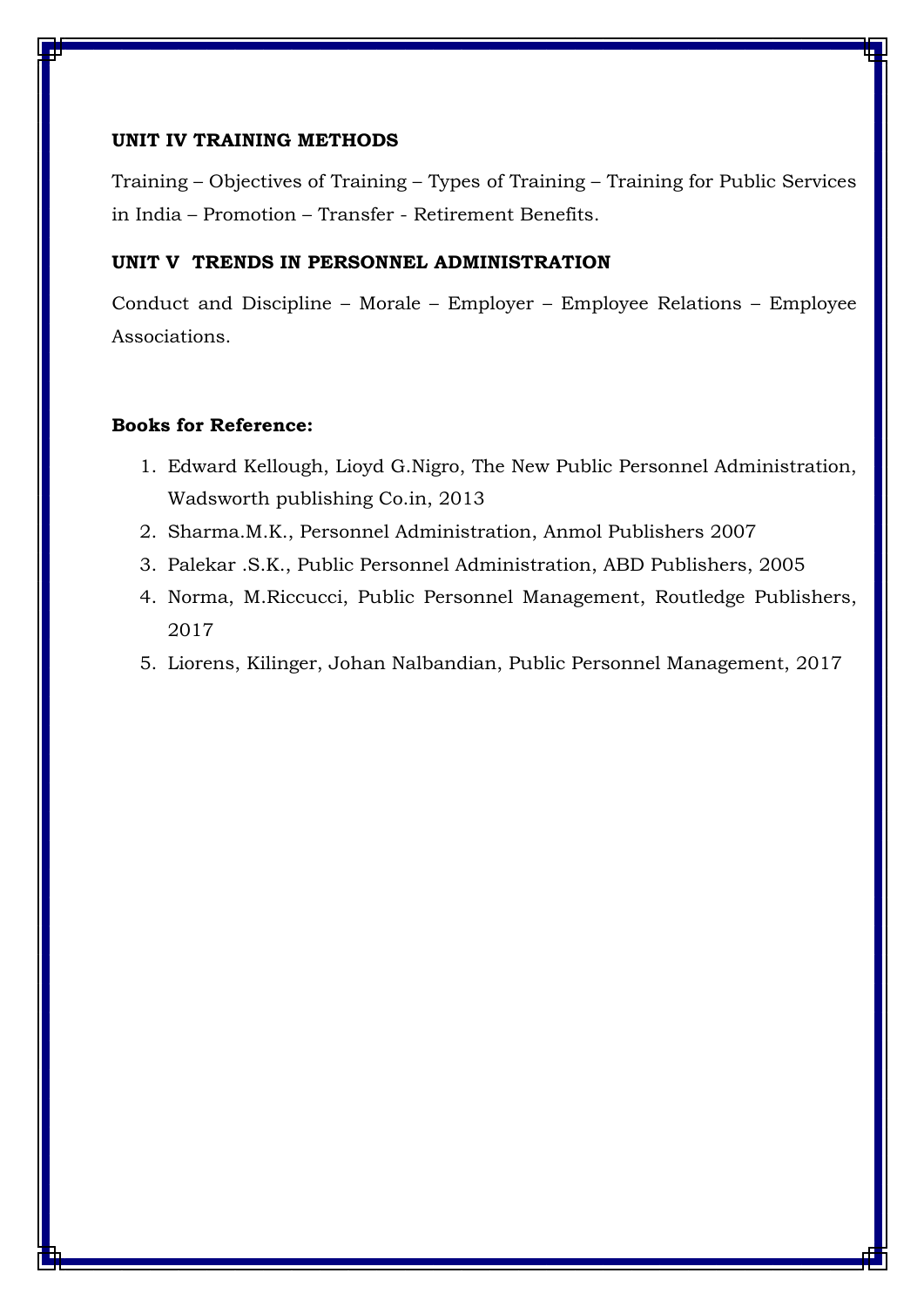# **INDIAN CONSTITUTION AND ADMINISTRATION**

## **COURSE OBJECTIVES:**

## **While studying students shall be able to**

- *Define the concept Constitution, Types of Constitution, Characteristics of Constitution and Importance of Constitution*
- *Assess the Salient features of Constitution : Directive Principles of State Policy, Fundamental Rights, Fundamental Duties*
- *Express the Union government structure, powers and functions of the president and Prime Minister*

## **COURSE OUTCOMES:**

## **After completion the course students will be able**

- *To know the basic principles of central secretariat administration in the state*
- *To identify the state government structure, powers and functions of the chief Minister and council of minister*
- *To describe the concept of district administration and role of collector to strengthen the village panchayat administration*

# **UNIT I INTRODUCTION**

Constitution – Types of Constitution – Characteristics of Constitution - Importance of Constitution

# **UNIT II FEATURES OF INDIAN CONSTITUTION**

Preamble - Salient Features - Directive Principles of State Policy - Fundamental Rights - Fundamental Duties - Federal and Unitary Features of the Indian Constitution.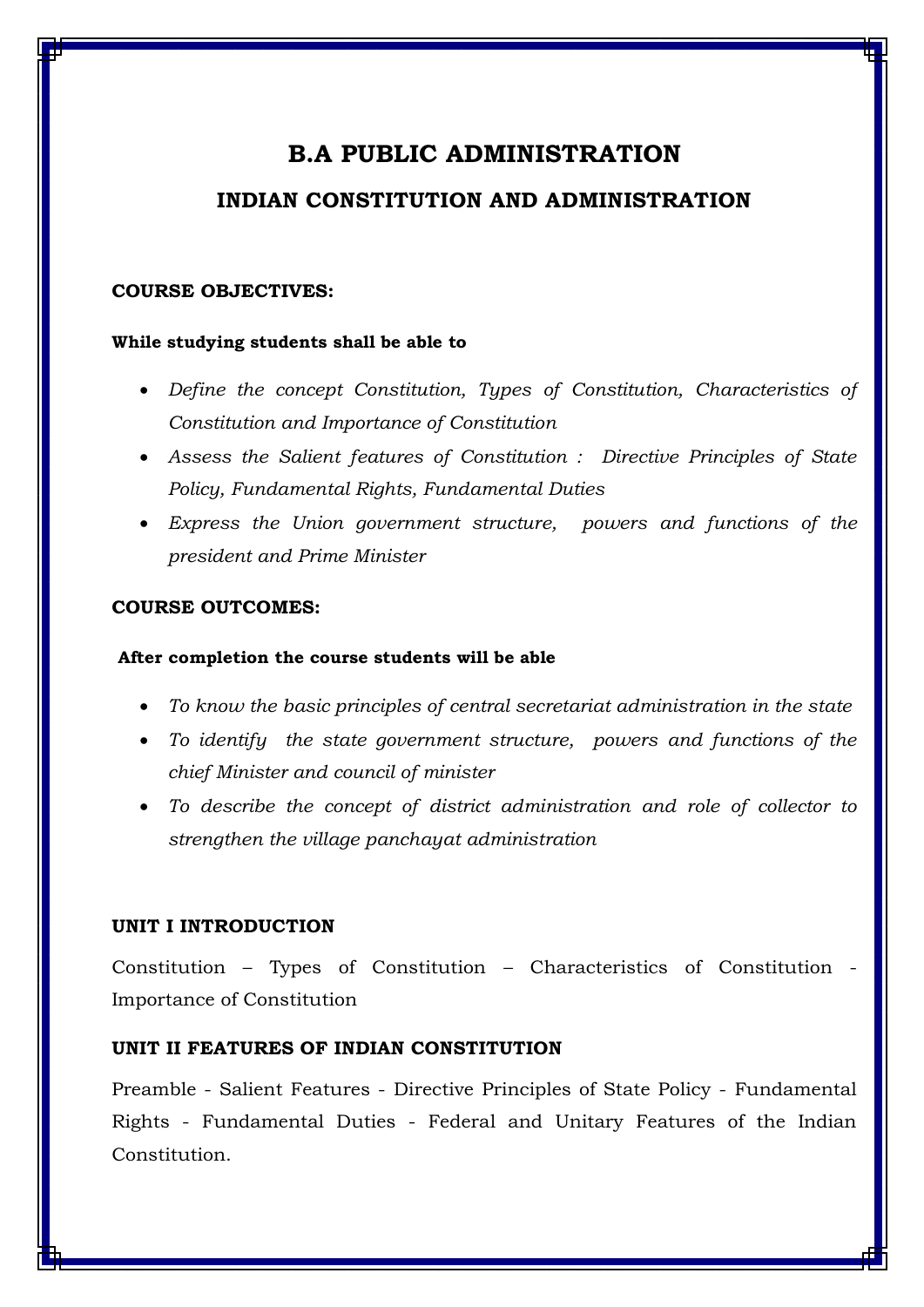## **UNIT III UNION ADMINISTRATION**

Union Administration – President - Prime Minister - Cabinet Secretariat.

# **UNIT IV STATE ADMINISTRATION**

State Administration – Governor - Chief Minister - State Secretariat.

# **UNIT V LOCAL ADMINISTRATION**

District Administration - Local Self Government – Village President- VAO.

- 1. Mahendra pal Singh, Constitution of India, SKL Publications, 2017
- 2. Khanna.H.R. Making of India's Constitution, Eastern Book Company, 2015
- 3. Sujatha R. Manohar (Justice), Constitutional Law of India, Eastern book Company, 2010
- 4. Latika Sekar, Indian Constitution and Administration, Gyan Geeta Prakashan Publishers, 2018
- 5. D.D.Basu, Introduction to the Constitution of India, Lexis and Nexis Publishers, 2019.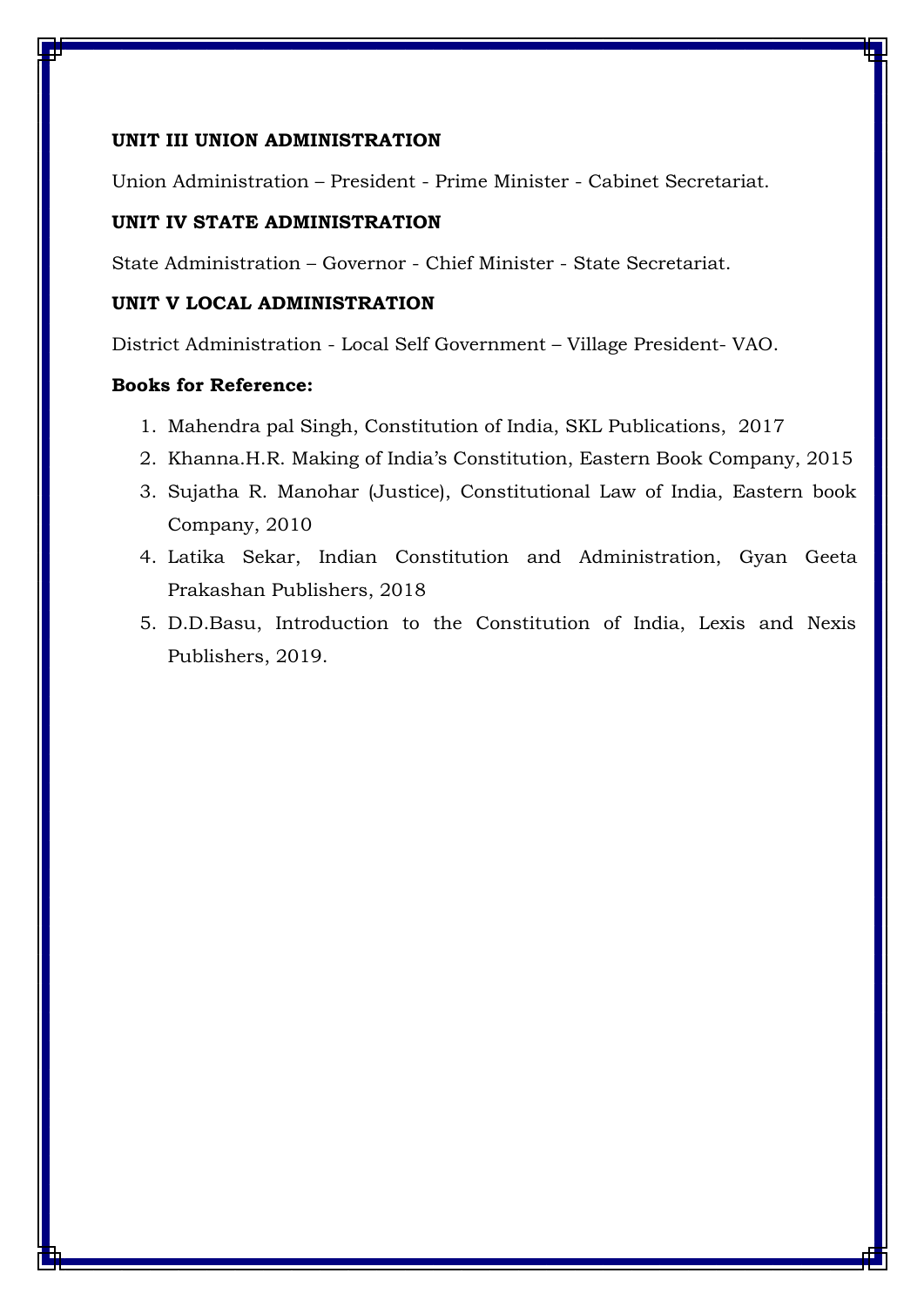# **ALLIED FOR B.A., PUBLIC ADMINISTRATION**

### **ALLIED PAPER – IV**

## **INDIAN ECONOMY - PROBLEMS AND POLICIES – II**

#### **OBJECTIVES:**

- 1. The course provides knowledge on various industrial policies and the industrial growth from 1948 to 1991.
- 2. Students learn the importance of infrastructural development and its role in Indian Economy.
- 3. Pupils learn the Export and Import policy, India's Foreign Trade and Balance of Payments.

### **UNIT – I**

Role of industries in Economic development – cottage, small scale and large scale industries (Cotton, Iron and Steel, Jute, Sugar and Tea) – Industrial Policies: 1948,1964,1977,1980 and 1991.

### **UNIT – II**

Industrial Labour – Features – organization – industrial relations – social security schemes – unemployment and employment policy - Evolution of Governments Policy.

#### **UNIT – III**

Transport - Importance of Transport (Road, Railway, Shipping and Civil Aviation) – Evolution of Governmental Policy.

# **UNIT – IV**

Planning in India – A Brief resume of India's Five Year Plans – The Tenth Five Year Plan 2002 -07: Objectives and Targets - Plan outlay – Sectoral Development programme – poverty in India – Poverty Eradication programme – Regional Development Disparities.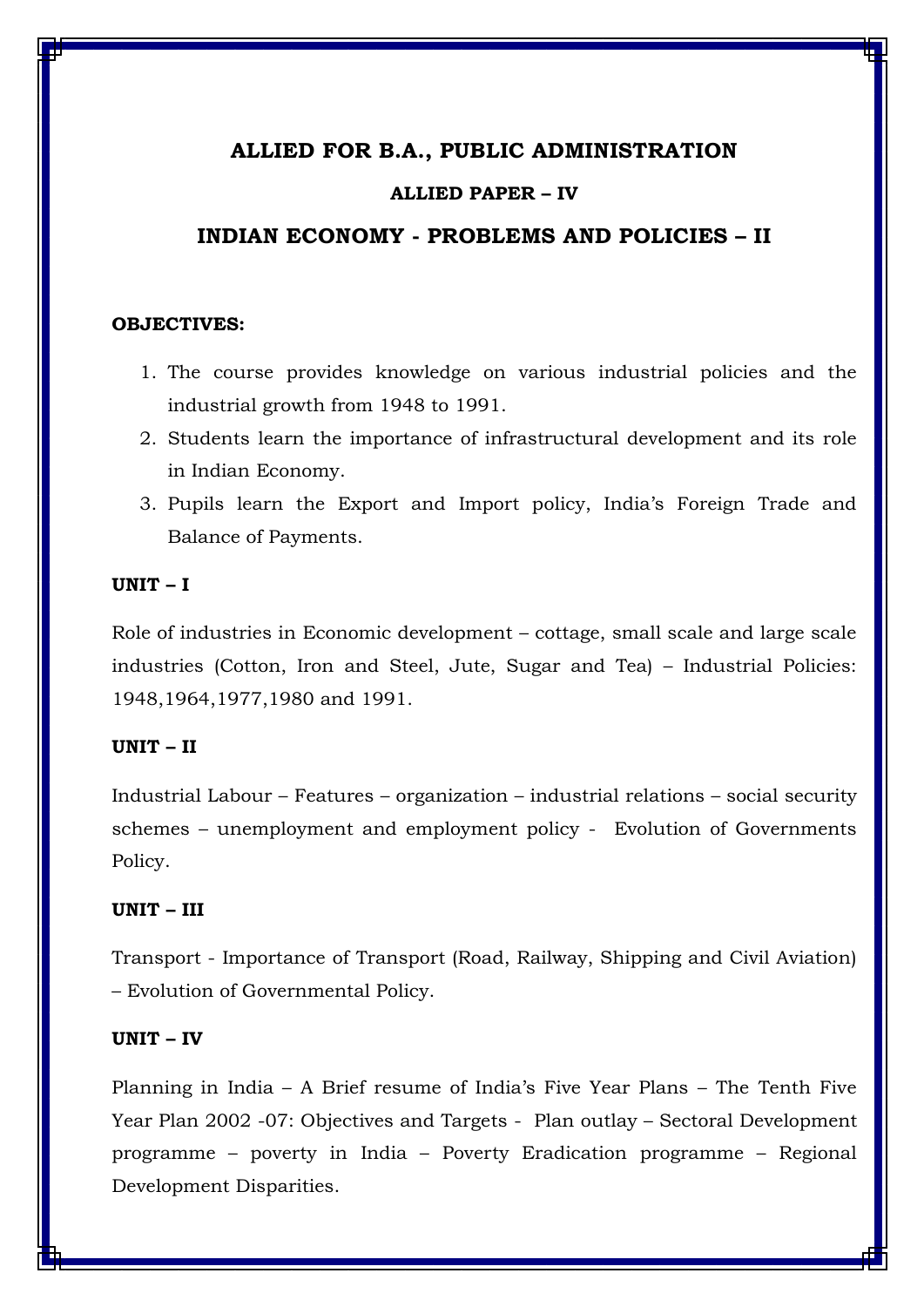## **UNIT – V**

Indian's Foreign Trade and Balance of Payments – Export and import policy – GATT, WTO and India's Foreign Trade.

# **REFERENCE BOOKS**

- 1. Srinivasan.T.N., Indian Economy: Current Problems and Future Prospects, 2003
- 2. Nageswaran.V. A., Long-Term *Economic Challenges*, 2019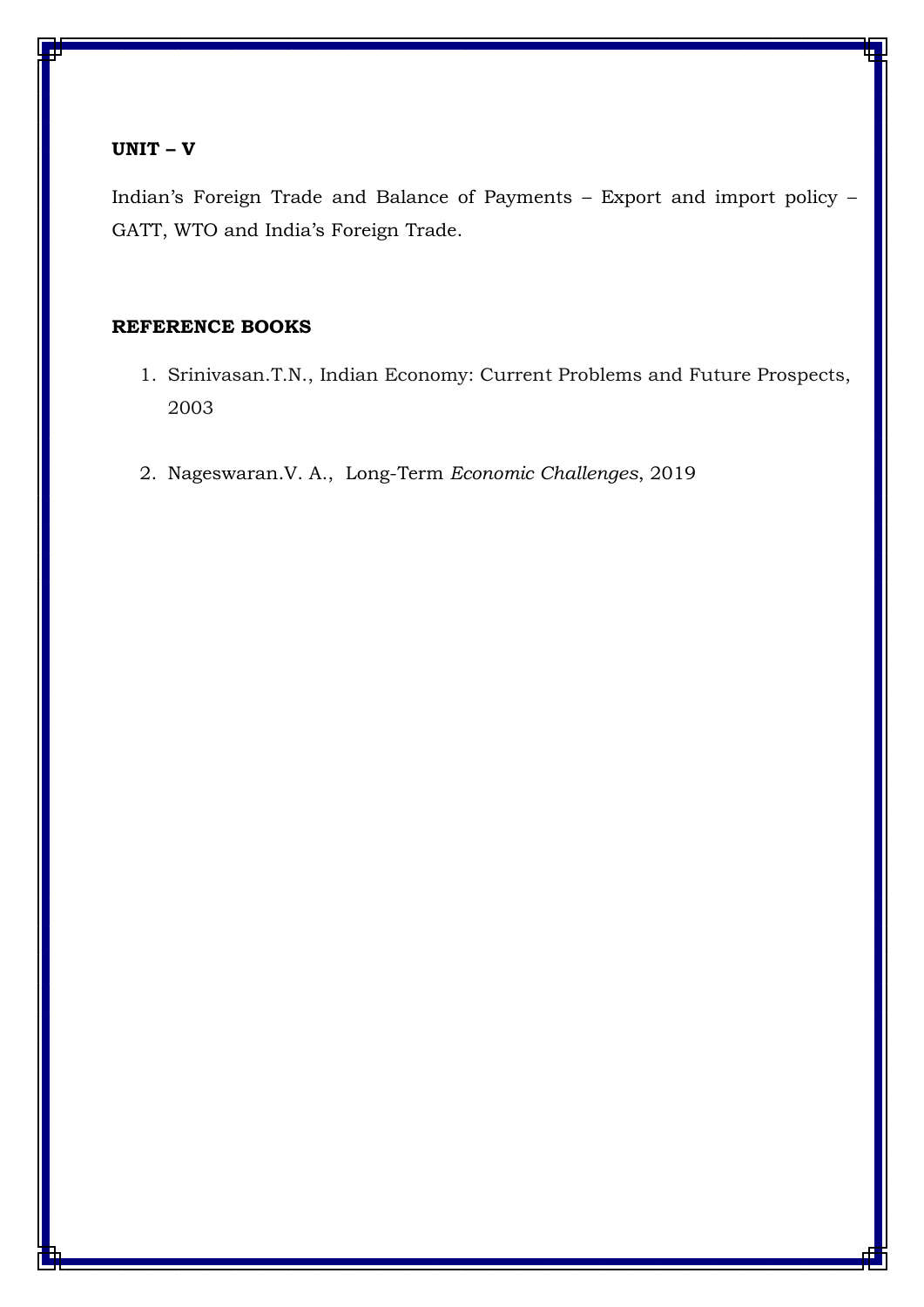# **SOCIAL PROBLEMS IN INDIA**

## **COURSE OBJECTIVES:**

## **While studying students shall be able to**

- *Listen the Social Structure in India particularly in Ancient, Medieval and Modern Society*
- *Know the term Civil issues : Population Growth, Illiteracy , Unemployment and Poverty*
- *Understand the Gender issues like Child Labour, Child Abuse , Violence against Women in India*

# **COURSE OUTCOMES:**

# **After completion the course students will be able**

- *To explain the nature, significance and types of social problems*
- *To evaluate the term religious, find out the reasons behind the problem*
- *To analyse the social issues in India and how it will affect the development of the nation*

# **UNIT I INTRODUCTION**

Social Structure in India – Ancient, Medieval and Modern Society – Reforms and Modern Society

# **UNIT II CIVIC ISSUES**

Population Growth – Illiteracy – Unemployment – Poverty – Issue of Social Inclusion and Exclusion– Civil Society and NGOs

# **UNIT III GENDER ISSUES**

Child Labour – Child Abuse – Violence against Women – Domestic Violence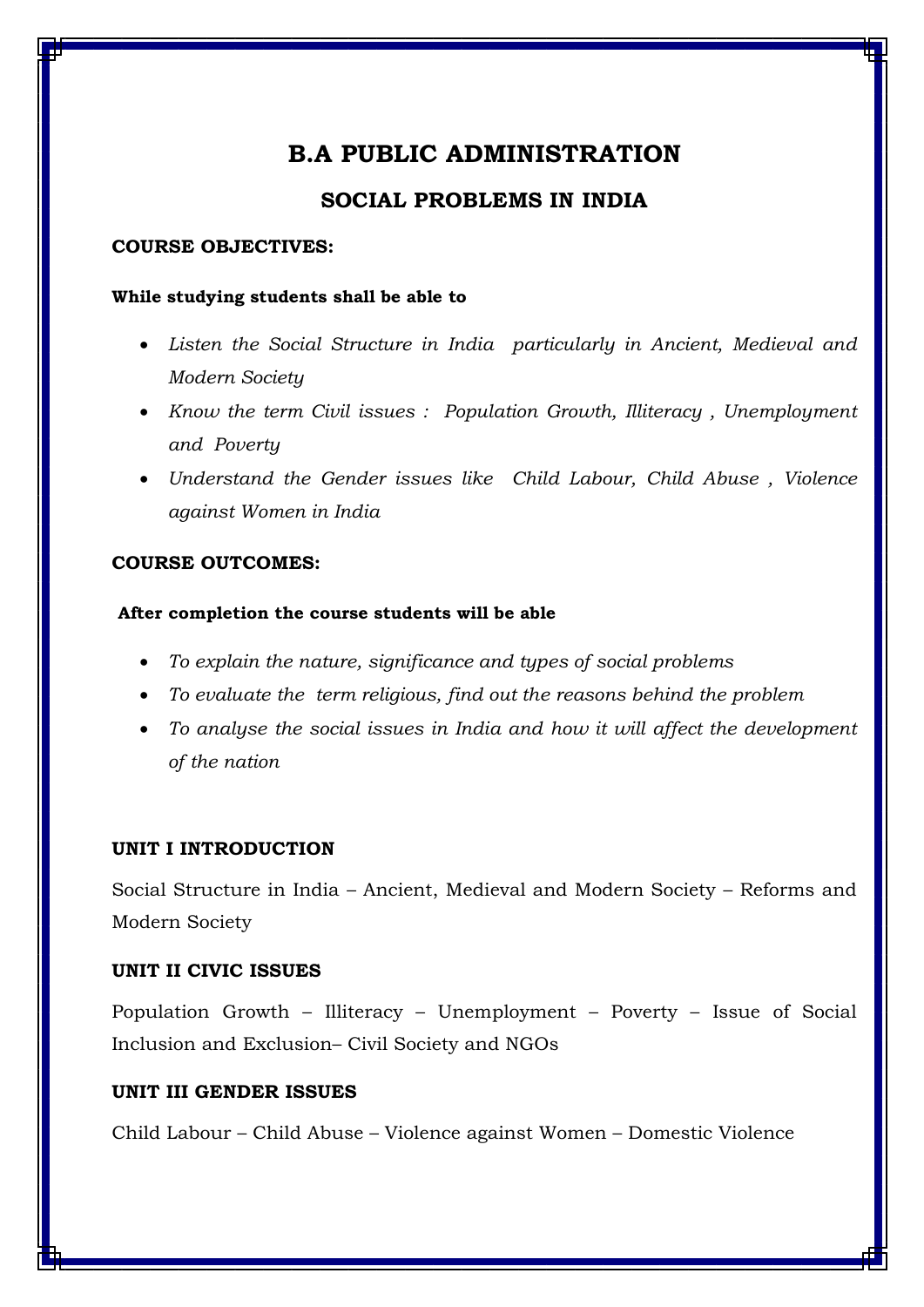#### **UNIT IV RELIGIOUS ISSUES**

Castism – Communalism –Regional Unrest – Minorities and Reservation - Lingustism

## **UNIT V SOCIAL ISSUES**

Alcoholism – Drug Abuse – Digital Divide - Cyber Crime – Social Media and Awareness

- 1. Ahuja Ram, Social Problems in India, Rawat Publishers, 2014
- 2. NadeenHasnain, Indian Society: Themes and Social Issues, McGrawHill Publishers, 2019
- 3. Kumar Dhrub Economic and Social Issues, Remesh Publishing House, 2018
- 4. M.N.Srinivasan, Social Change in Modern India, Orient Black Swan Publishers, 2005
- 5. NadeenHasnain, Indian Society and Culture: Continutity and Change, McGrawHill Publishers, 2011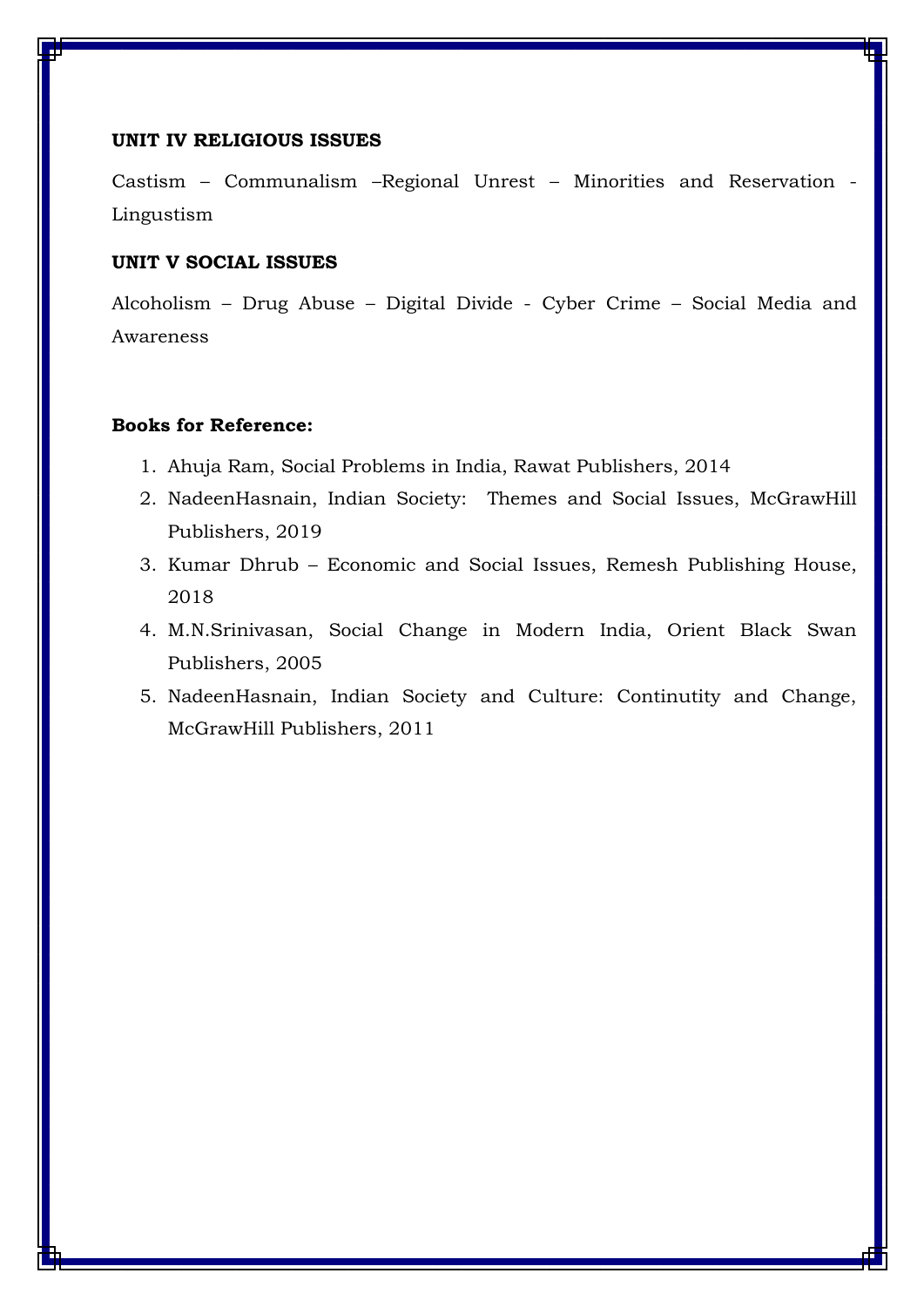# **SEMESTER - V**

# **GOVERNMENT AND ADMINISTRATION OF TAMILNADU**

## **COURSE OBJECTIVES:**

## **While studying students shall be able to**

- *Know about the Nature of Administrative System in Tamil Nadu: Ancient and British Period*
- *Learn the Salient Features and scope of Tamil Nadu Administration*
- *Study about the Important Department and Organisations functions in Tamil Nadu*

## **COURSE OUTCOMES:**

## **After completion the course students will be able**

- *To explain the State Administration: Secretariat, Chief Secretary, Chief Minister's Special Cell*
- *To analyse the activities of State Finance Commission, State Planning Commission, Development Authority (CMDA)*
- *To examine the process of State Recruiting Agencies: Tamil Nadu Public Service Commission and Teachers Recruitment Board*

# **UNIT I INTRODUCTION**

Nature of Administrative System in Tamil Nadu: Ancient and British Period – Salient Features of Tamil Nadu Administration

# **UNIT II STATE ADMINISTRATION**

State Administration: Secretariat – Chief Secretary – Chief Minister's Special Cell – Collectorate Service in District – Taluk Administration – Village Administration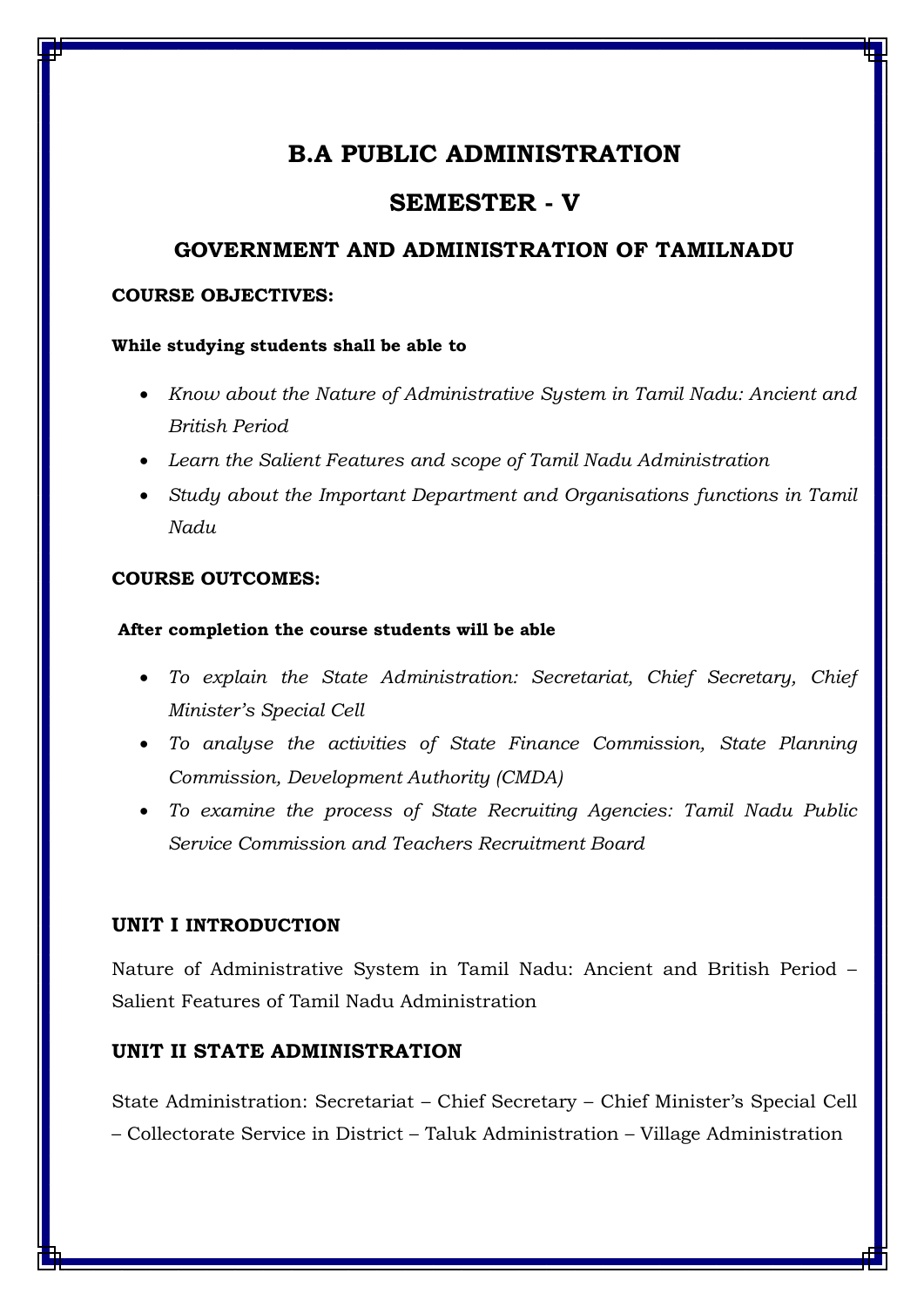## **UNIT III DEPARTMENTS**

Important Department and Organisations: State Finance Commission –State Planning Commission – Development Authority (CMDA) – Department of Town and Country Planning (DTCP) – District Development Council

## **UNIT IV SPECIALIZED DEPARTMENT**

ELCOT – TANSIDCO – THADCO – TASMAC – Arasu E Sevai Maiyam

## **UNIT V RECRUITING AGENCIES**

State Recruiting Agencies: Tamil Nadu Public Service Commission – Teachers Recruitment Board – USRB.

- 1. ChithraMadhavan, History and Culture of Tamil Nadu, D.K.Print World Ltd., 2005
- 2. Rajayyan.K., Tamil Nadu The Real history, EthirVeliyed Publishers, 2015
- 3. Sriram. G, Tamil Nadu Ninaivagam, Chennai, Sakthi Publishing House, 2016
- 4. Venkatesan.K, Tamil Government Administration and Governance, VarathamananaPathippagam, 2016
- 5. [www.tngove.in](http://www.tngove.in/)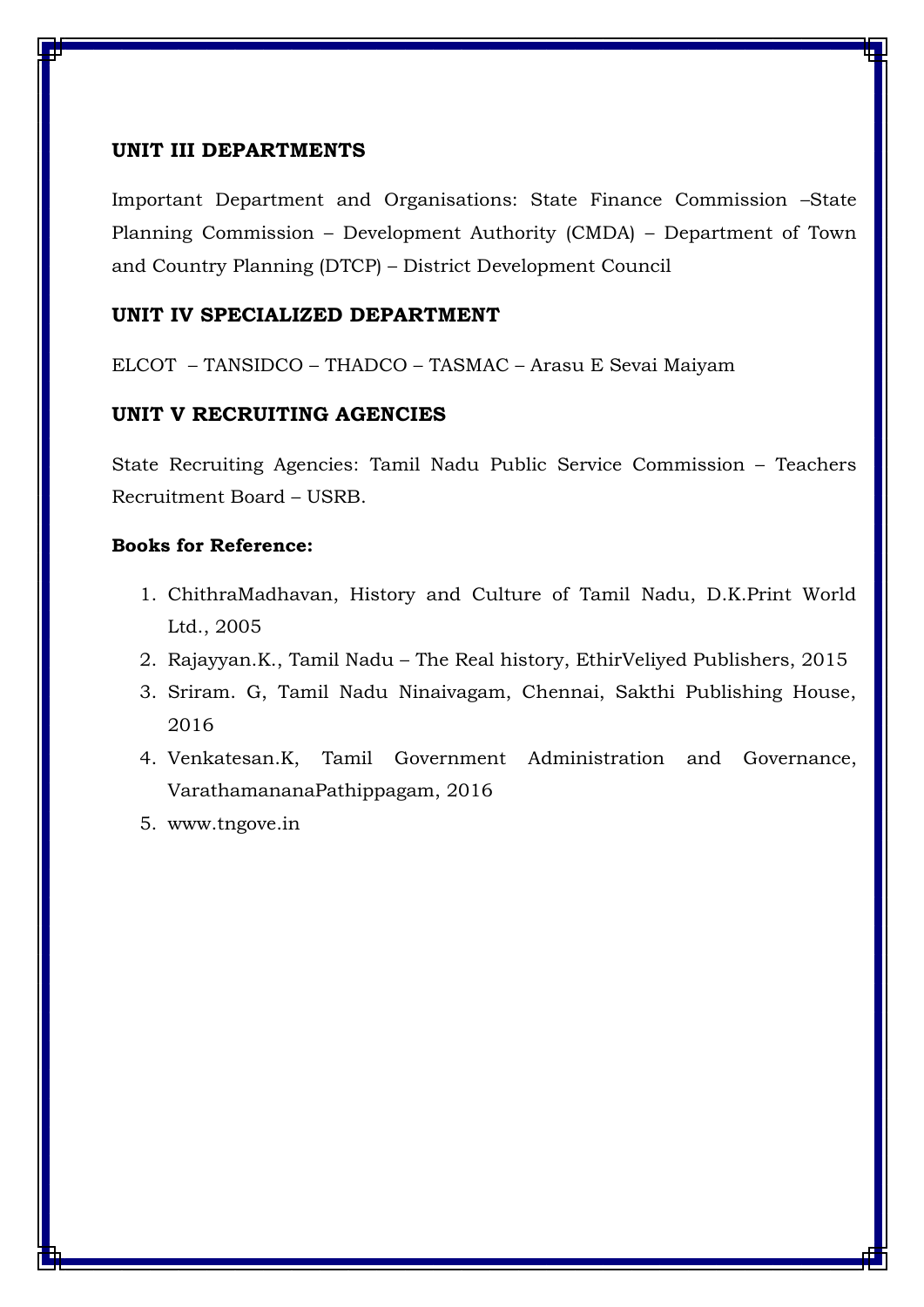# **SOCIAL WELFARE ADMINISTRATION**

## **COURSE OBJECTIVES:**

## **While studying students shall be able to**

- *Learn the meaning, nature and scope of Social Welfare Administration*
- Read the history and growth of Social Welfare Administration in India
- *Identify the Role of United Nations organizations in Social Welfare Administration*

# **COURSE OUTCOMES:**

# **After completion the course students will be able**

- *To examine the characteristics of Social Welfare agencies at state Level and functions of state Social Welfare Board*
- *To acquiring knowledge about the various social welfare programmes*
- *To evaluate the implementation of status of special social welfare programmes*

# **UNIT I INTRODUCTION**

Social Welfare Administration - Evolution of Social Welfare in India – Social Welfare Administration as a discipline and as a Profession.

# **UNIT II AGENCIES FOR SOCIAL WELFARE**

Role of UN in Social Welfare Administration - Social Welfare Agencies at Union Level – Central Social Welfare Board

# **UNIT III STATE LEVEL AGENCIES**

Social Welfare agencies at state Level – state Social Welfare Board – Voluntary Organization in Social Welfare.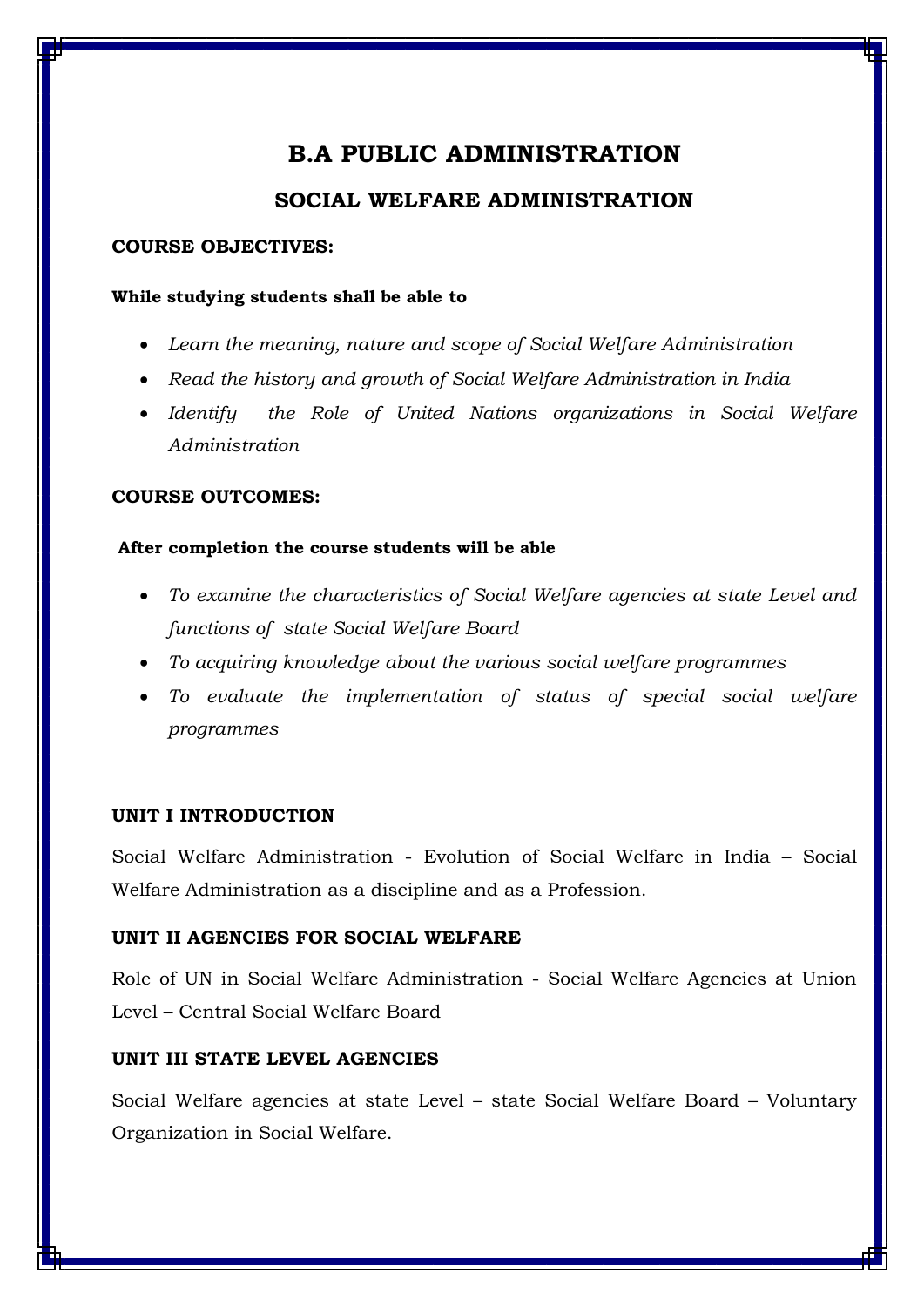## **UNIT IV SOCIAL WELFARE PROGRAMMES**

Welfare Programmes - Family welfare – Women welfare, Transgender welfare, Child welfare - Youth welfare.

# **UNIT – V SPECIAL WELFARE PROGRAMMES**

Special Welfare Programmes - Aged –Disabled –Drug Addicts –Ex-Service Man

- 1. Anil Patak Social Welfare Administration, Centrm Press publication, 2014
- 2. Dr.D.R.Schdeva, Social Welfare Administration in India, KitabMahal Publication 2018
- 3. M.K.Singh, Social Welfare Administration and Social Policy, vagu Education of India Publisers, 2021
- 4. Dr.Birender Prasad Varma Social Welfare Administration, and Social Development GyanGeetaPrakashan, 2020
- 5. S.Rengasamy Social Welfare Administration, Madurai Institute of Social sciences, 2010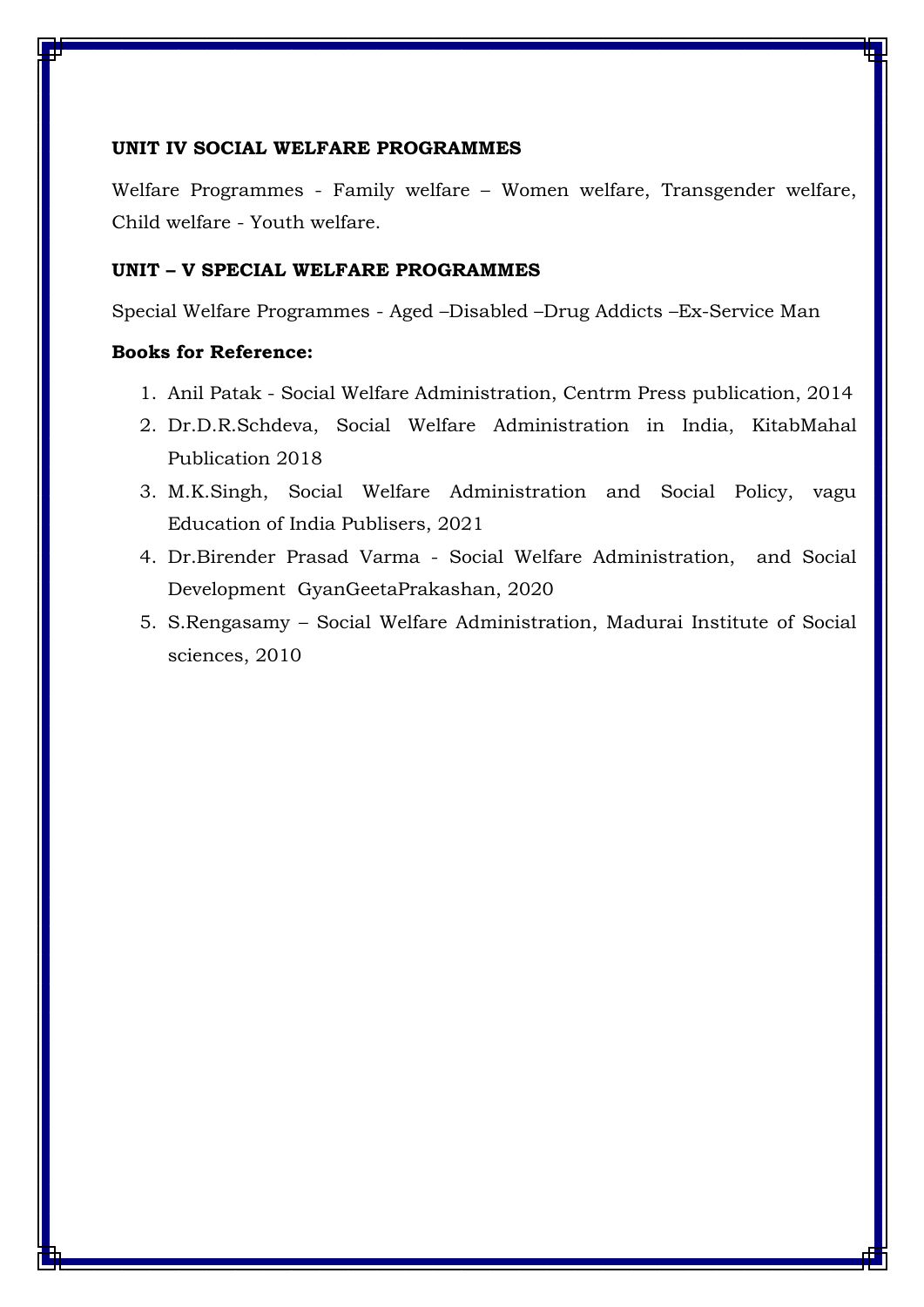# **E – GOVERNANCE IN INDIA**

### **COURSE OBJECTIVES:**

#### **While studying students shall be able**

- To explain the meaning, nature, importance and strategies of E Governance
- *To understand the various concepts and types of E – Governance*
- *To express the idea of citizen centric governance*

## **COURSE OUTCOMES:**

#### **After completion the course students will be able**

- *To know information technology and challenges of E – Governance*
- *To detailed about E – Governance projects at centre and state level*
- *To ability to think and identify the issues in E – Governance*

## **UNIT I INTRODUCTION**

Meaning, Nature and Importance of E- Governance – SMART Governance – Evolution of E- Governance

## **UNIT II MODELS OF E – GOVERNANCE**

Models of E – Governance - Public and Private partnership (PPP) in E-Governance – Difference between government and Governance – Implementation of E - Governance

## **UNIT III DATA & E – GOVERNANCE**

Data Warehouse – Government Web Services – State Data Centre - Government Database management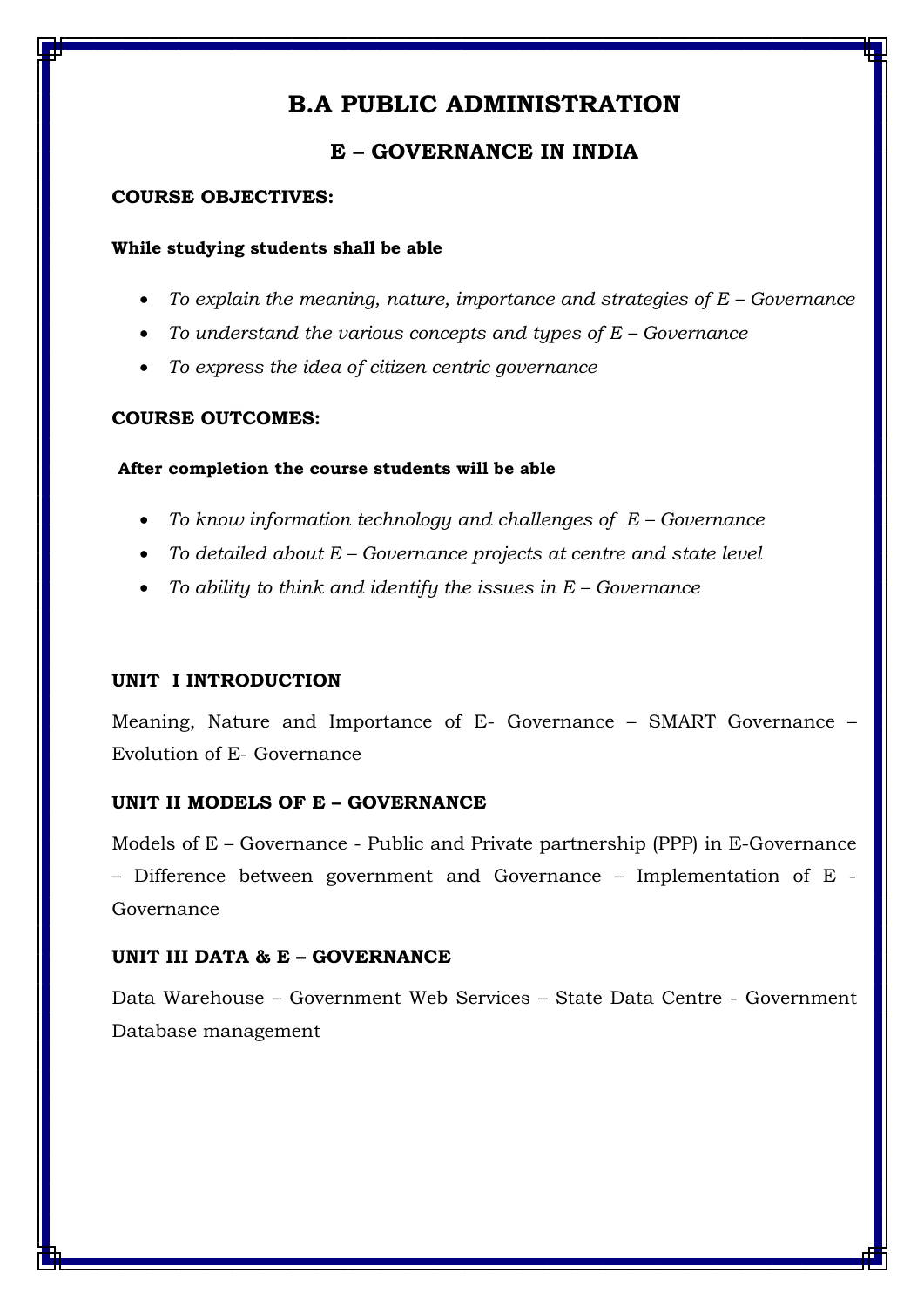## **UNIT IV E – GOVERNANCE IN TN**

Digitalization of State and District Administration – E – Governance Projects – E – Seva Centres – E - Services.

#### **UNIT V TRENDS IN E – GOVERNANCE**

Cyber Law – Legal Status for Digital Transactions – Information Technology on Government Services.

- 1. Satyanarayanan.J: e-Government the science of the possible; Prentice hall of India (PVT), New Delhi.
- 2. Kenneth Kennison and Deepak Kumar (Eds): IT Experience in India; Bridging the Digital Divide, Sage Publication, New Delhi, 2004.
- 3. IT Act, Government of India, [www.mit.gov](http://www.mit.gov/)
- 4. Gupta .D.N, E Governance A Comprehensive Framework, Institute of social Science, 2008
- 5. [Editors:](https://www.google.com/search?safe=active&sa=X&biw=1600&bih=700&sxsrf=ALeKk02AK2To5Nq77WjjjnAun5hviM9jQQ:1619583787509&q=e-governance+in+india:+problems,+prototypes+and+prospects+editors&stick=H4sIAAAAAAAAACWMMQpCMQxAJ8FFB09QcBOldhK7eRKpbajBmtQkWLyOJ_V_hDe8t7zlerPy1YeQg9Tj-fTabe8j-sytQTZk8kPQDOg6WB4aoaCxfBcXOFR-g1CiDA5pomCKrgvfGjx1P5uxfTqoS1Tm1D4t1f0X-gPcU-ceegAAAA&ved=2ahUKEwiZgtrii6DwAhUKzTgGHVYYAjQQ6BMoADAQegQIDRAC) [Urmani Kaushal,](https://www.google.com/search?safe=active&sa=X&biw=1600&bih=700&sxsrf=ALeKk02AK2To5Nq77WjjjnAun5hviM9jQQ:1619583787509&q=Urmani+Kaushal&stick=H4sIAAAAAAAAAOPgE-LVT9c3NEw2LEo3sDQvVIJxc-OLK4qytJQzyq30k_NzclKTSzLz8_TLizJLSlLz4svzi7KLrVJTMkvyixax8oUW5SbmZSp4J5YWZyTm7GBlBADWcr5dWQAAAA&ved=2ahUKEwiZgtrii6DwAhUKzTgGHVYYAjQQmxMoATAQegQIDRAD) Puneet Kumar, [Rajesh Sharma,](https://www.google.com/search?safe=active&sa=X&biw=1600&bih=700&sxsrf=ALeKk02AK2To5Nq77WjjjnAun5hviM9jQQ:1619583787509&q=Rajesh+Sharma&stick=H4sIAAAAAAAAAOPgE-LVT9c3NEw2LEo3sDQvVIJwUyorqoqTi-O1lDPKrfST83NyUpNLMvPz9MuLMktKUvPiy_OLsoutUlMyS_KLFrHyBiVmpRZnKARnJBblJu5gZQQAPcf3uFgAAAA&ved=2ahUKEwiZgtrii6DwAhUKzTgGHVYYAjQQmxMoAzAQegQIDRAF) E-Governance in India: Problems, Prototypes and Prospects, Nova Science Publishers Inc Publishers, 201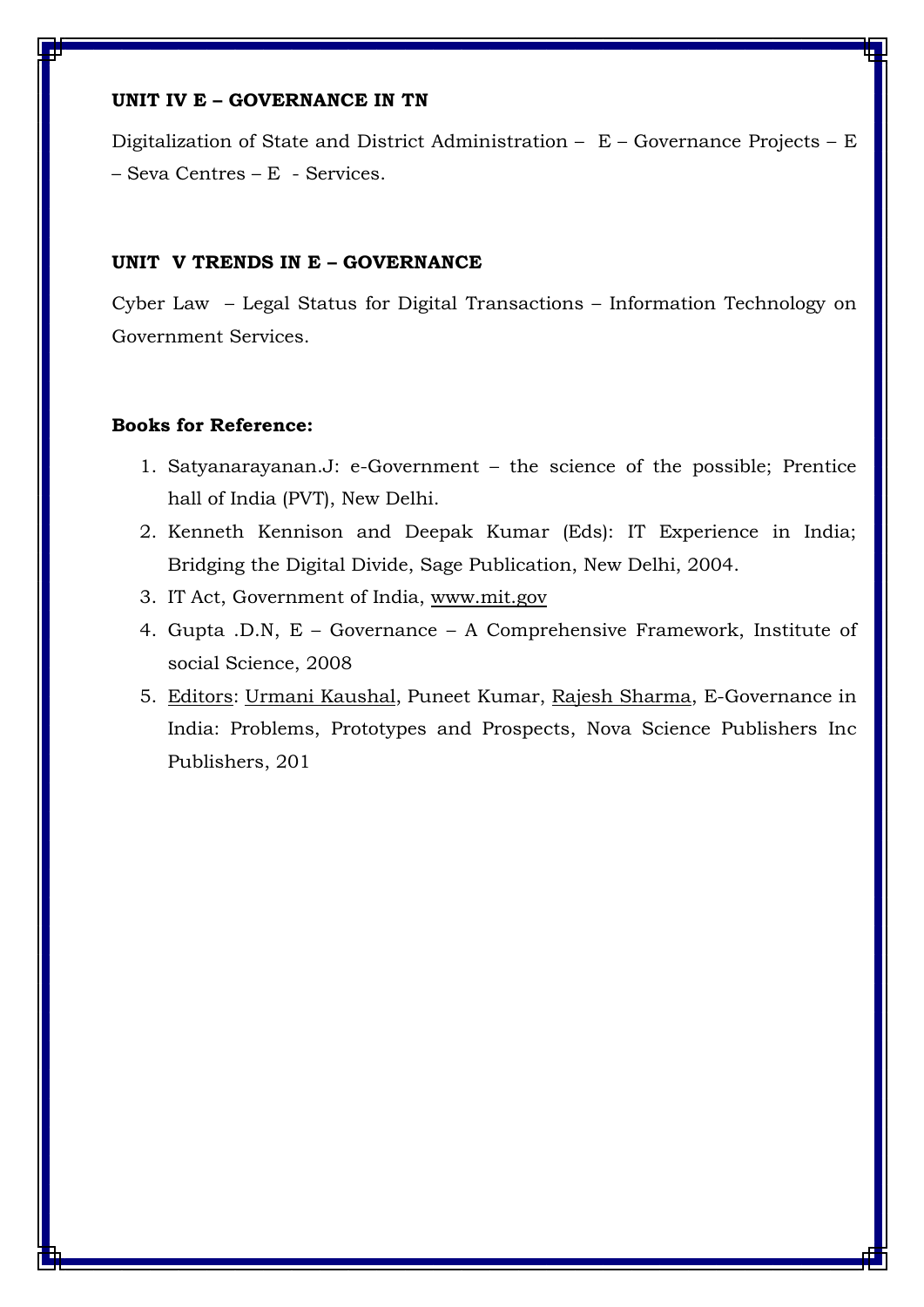# **ADMINISTRATION OF PUBLIC GRIEVANCES**

## **COURSE OBJECTIVES:**

### **While studying students shall be able**

- *To define the Need for Political Education, Citizen Obligation under Indian Constitution*
- *To explain the Approaching Government Agencies for various welfare Programmes.*
- *To procedure for Appling for Ration Card, Voter Registration, Voter Identity Card and PAN Card*

## **COURSE OUTCOMES:**

## **After completion the course students will be able**

- *To awareness on Make use of Right to information Act 2005*
- *To way to see the Central and State Job Notifications, Qualifications for Exams*
- *To clarify the Meaning, Significance, Organization and Functions of NGO*

# **UNIT I INTRODUCTION**

Need for Political Education – Citizen Obligation under Indian Constitution – Citizenship Training – Political Culture.

# **UNIT II WELFARE PROGRAMMES**

Approaching Government Agencies for various Welfare Programmes – Appling for Ration Card – Voter Registration – Voter Identity Card – PAN Card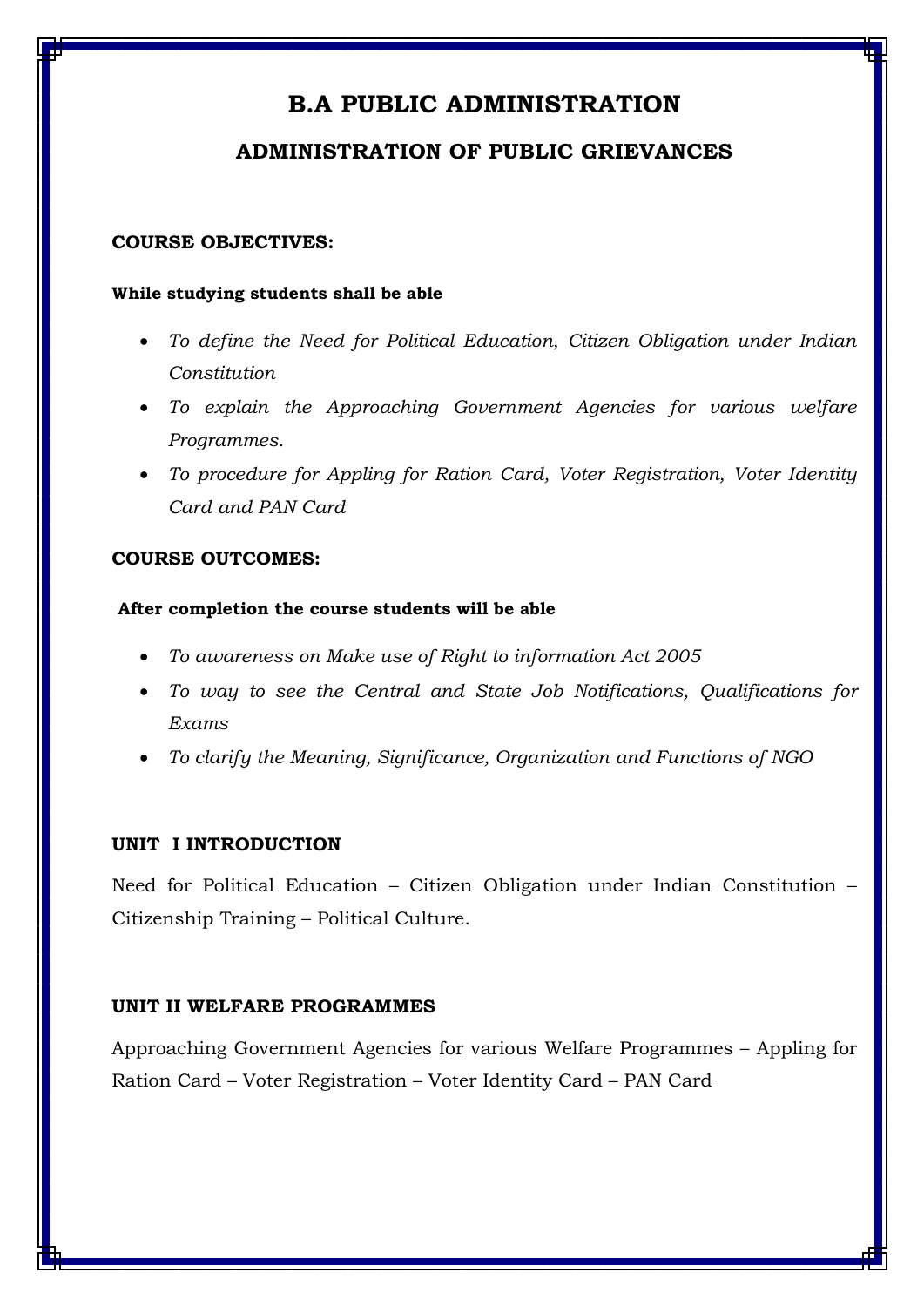#### **UNIT III ENROLLING MEMBERSHIP**

Enrolling Membership for Central and State Government Programme – Employment Registration – Make use of Right to information Act 2005.

## **UNIT IV COMPETITIVE EXAMS**

Central and State Job Notifications – Qualifications for Exams: UPSC **-** TNPSC - SSC – RRB - Online Application fill up methods in various Exams

## **UNIT V NGO'S ROLE**

NGO - Meaning, Significance – Organization and Functions of NGO – Sources of Finances of NGOs – Expenditure, Account and Audit of NGOs.

- 1. Dennis wilocx and Glen T.cameron, Public Relation: Strategies and Tactics, Pearson Educational Publishers, 2009
- 2. Bruce Rocheleau, Public Management Information System, IGI Publishing, 2006
- 3. Isaiah Mahaolani Mahlangu, Public Participation, LAP Lambert Academic Publishing, 2011
- 4. Dr.Mamta Rao, Public Interest Litigations, Central Law Agencies, 2008
- 5. Dr.Ashok, Dhamija, Prevention of Corruption Act, Lexis –Nexis Publishers, 2009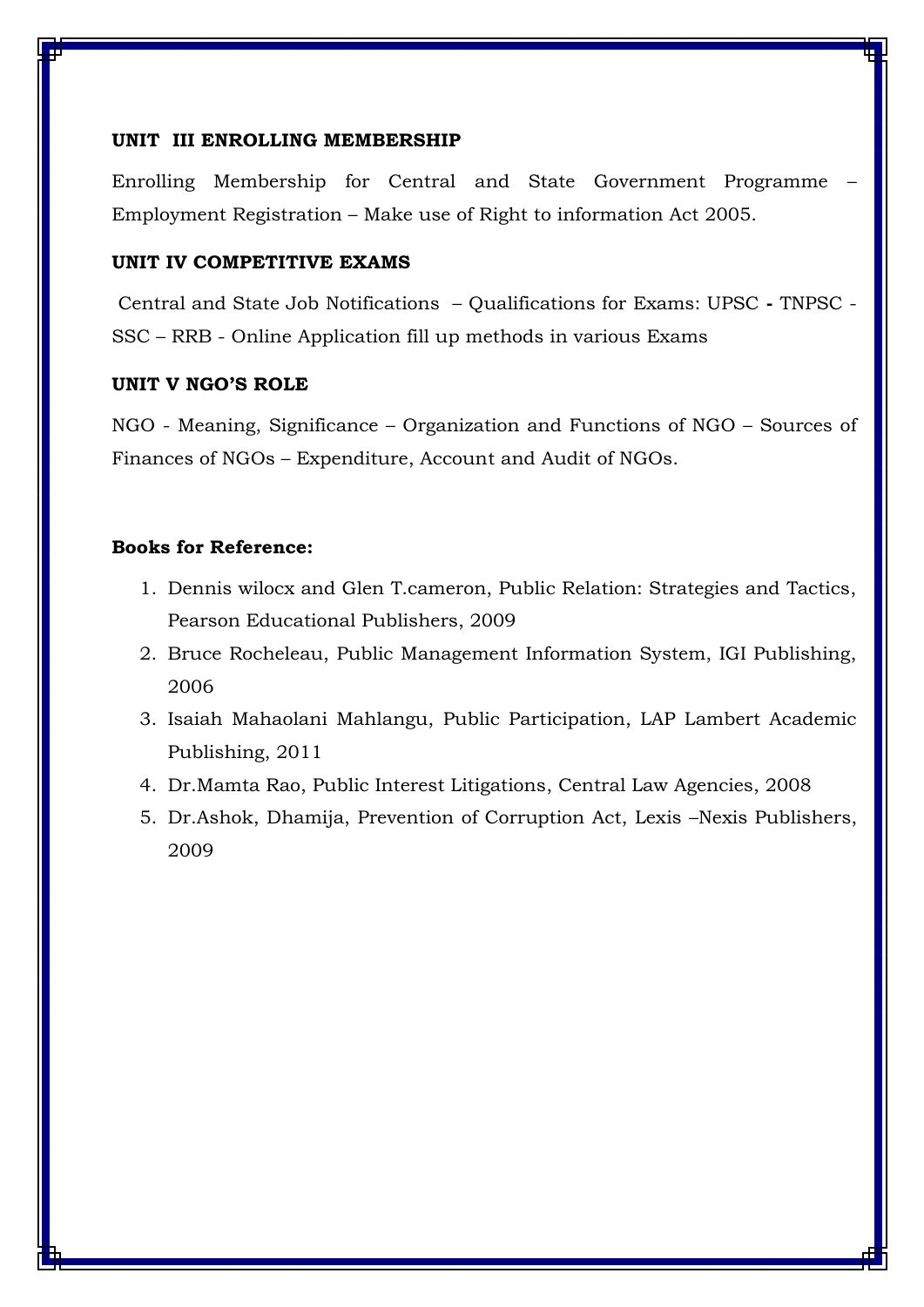# **POLITICAL THEORY**

## **COURSE OBJECTIVES:**

## **While studying students shall be able to**

- *Understand the Meaning, nature and scope of Political Science*
- *Estimate the importance of Political Science, term Sovereignty and concept of Citizenship*
- *Know the Origin of State, elements of State, nature of Governments and what are the organs of Governments*

# **COURSE OUTCOMES:**

## **After completion the course students will be able**

- *To evaluate the Theories of state: Divine Theory, Force Theory, Social Contract Theory and Evolutionary Theory*
- *To describe the Peoples Rights: Liberty, Equality, Justice and Democratic Participation in government*
- *To discuss the term Liberalism, Marxism, Fascism and Gandhism*

# **UNIT I INTRODUCTION**

Meaning, nature and scope of Political Science – Importance of Political Science – Sovereignty – Citizenship

# **UNIT II STATE AND GOVERNMENTS**

Origin of State – Elements of State – Governments – organs of Governments

# **UNIT III POLITICAL THEORIES**

Theories of state: Divine Theory – Force Theory – Social Contract Theory-Evolutionary Theory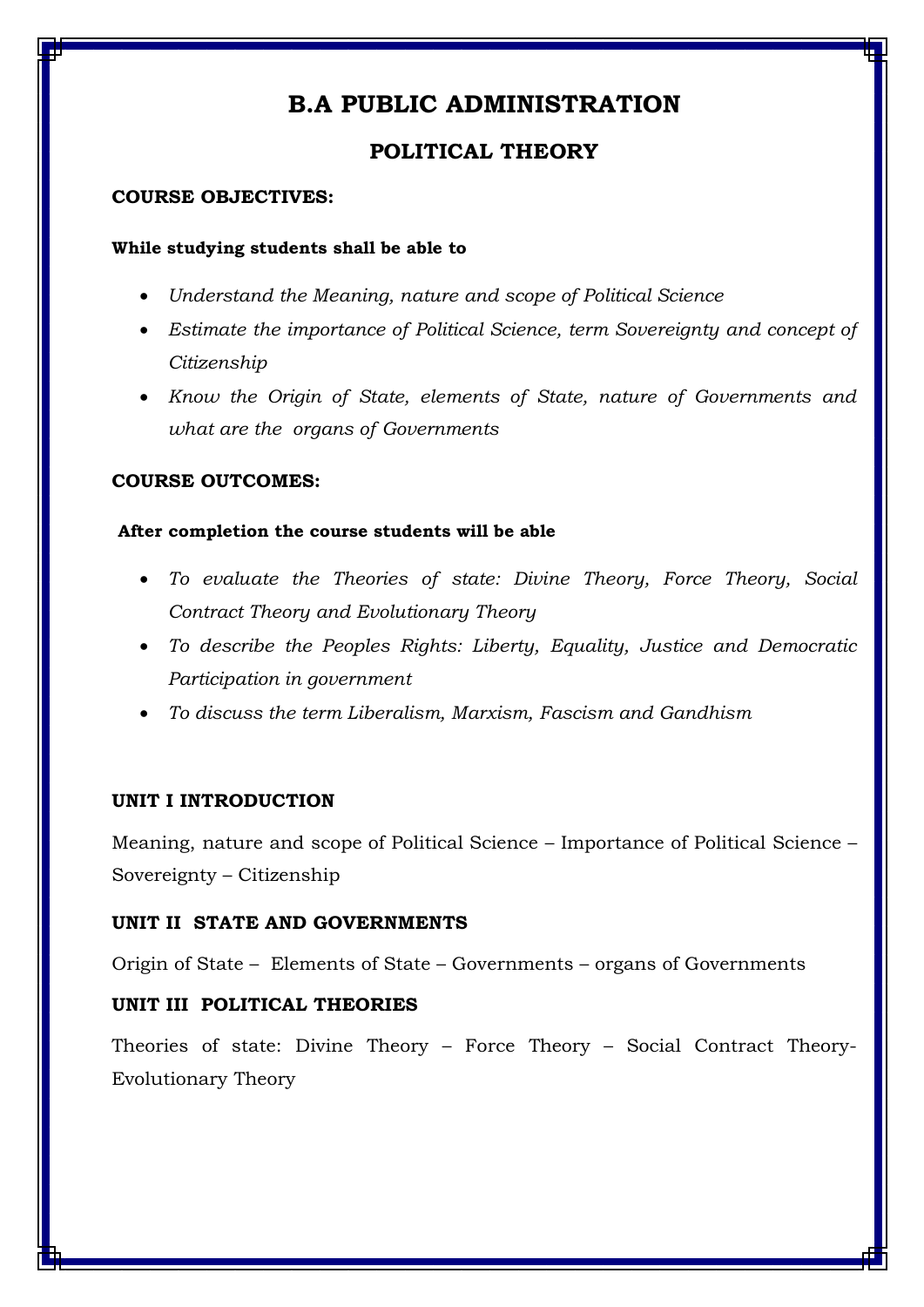## **UNIT IV POLITICAL IDEAS**

Rights – Liberty – Equality – Justice – Democratic Participation

# **UNIT V POLITICAL IDEOLOGIES**

Liberalism – Marxism – Fascism – Gandhism

- 1. Eddy Asirwatham, Political Theory, New Delhi, 2007
- 2. Agarwal R.C, Political Theory, New Delhi, S.Chand & Co Publications, 2008
- 3. [Aakash Singh Rathore](https://www.routledge.com/search?author=Aakash%20Singh%20Rathore), Indian Political Theory, Routledge Publishers 2019
- 4. Andrew Shorten, Contemporary Political Theory, Macmillan Education UK, 2018
- 5. Andrew Heywood, Political Theory , Palgrave Macmillan, 2004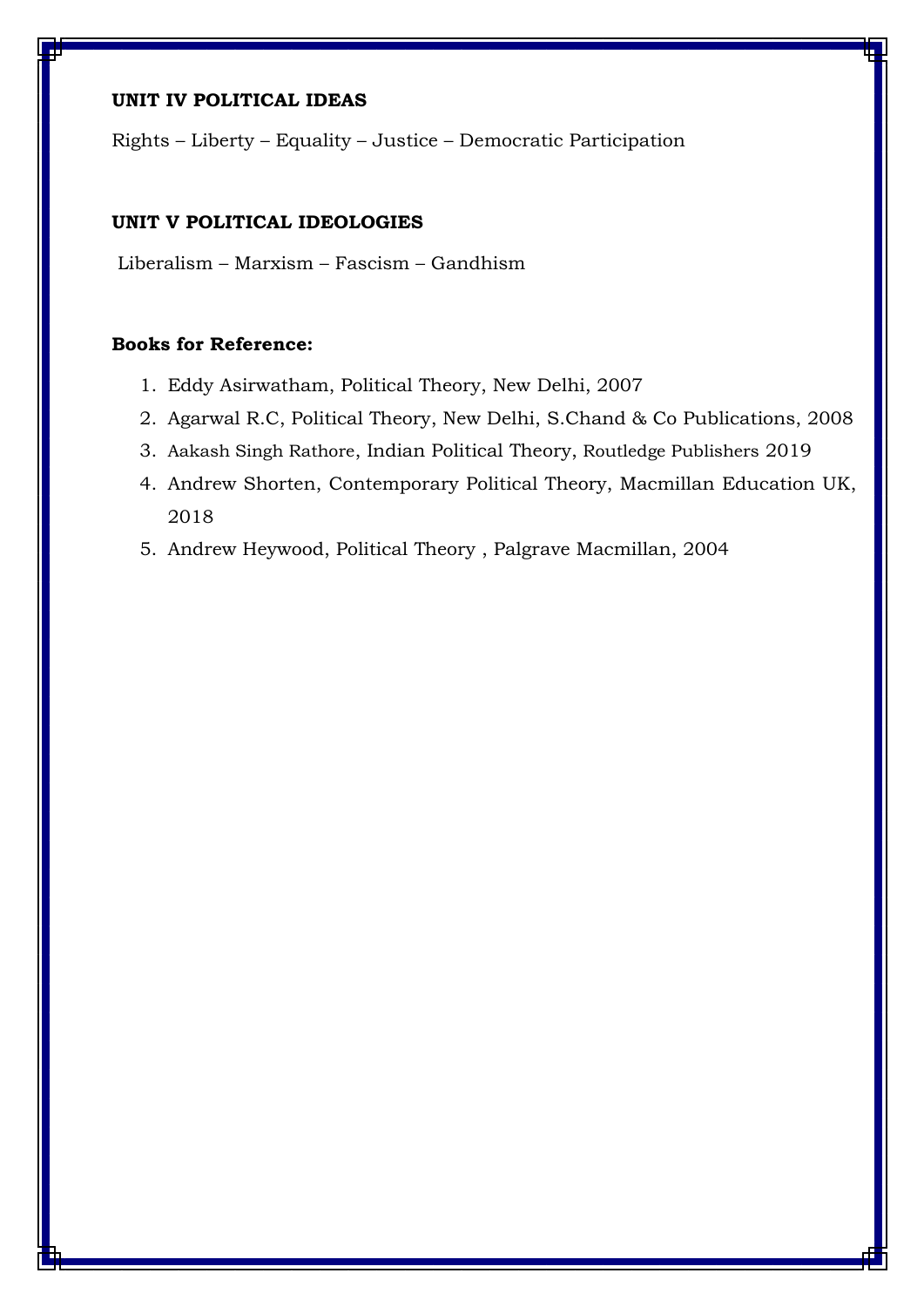# **HUMAN RIGHTS ADMINISTRATION**

# **COURSE OBJECTIVES:**

While studying students shall be able

- *To define the origin, nature and scope of human rights education*
- *To explain the civil, political, economical and cultural rights of citizen in India*
- *To discuss about the national human rights act, national commissions for minorities*

# **COURSE OUTCOMES:**

# **After completion the course students will be able to**

- *Learn about the various theories on human rights, types of rights*
- *Importance of legal mechanisms like United Nations Human Rights Commission, National Human Rights Commission and SHRC*
- *Clarification on causes of religious violations, caste issues, women and child issues in India*

# **UNIT I INTRODUCTION**

Origin of the Human rights – Nature and Scope of Human Rights – Human Rights and Duties

# **UNIT II CONSTITUTIONAL REMEDIES**

Constitutional Remedies – Human Rights Violation against Men – Women – Children

# **UNIT III UNIVERSAL DECLARATION OF HUMAN RIGHTS**

Universal Declaration of Human Rights – Human Rights Court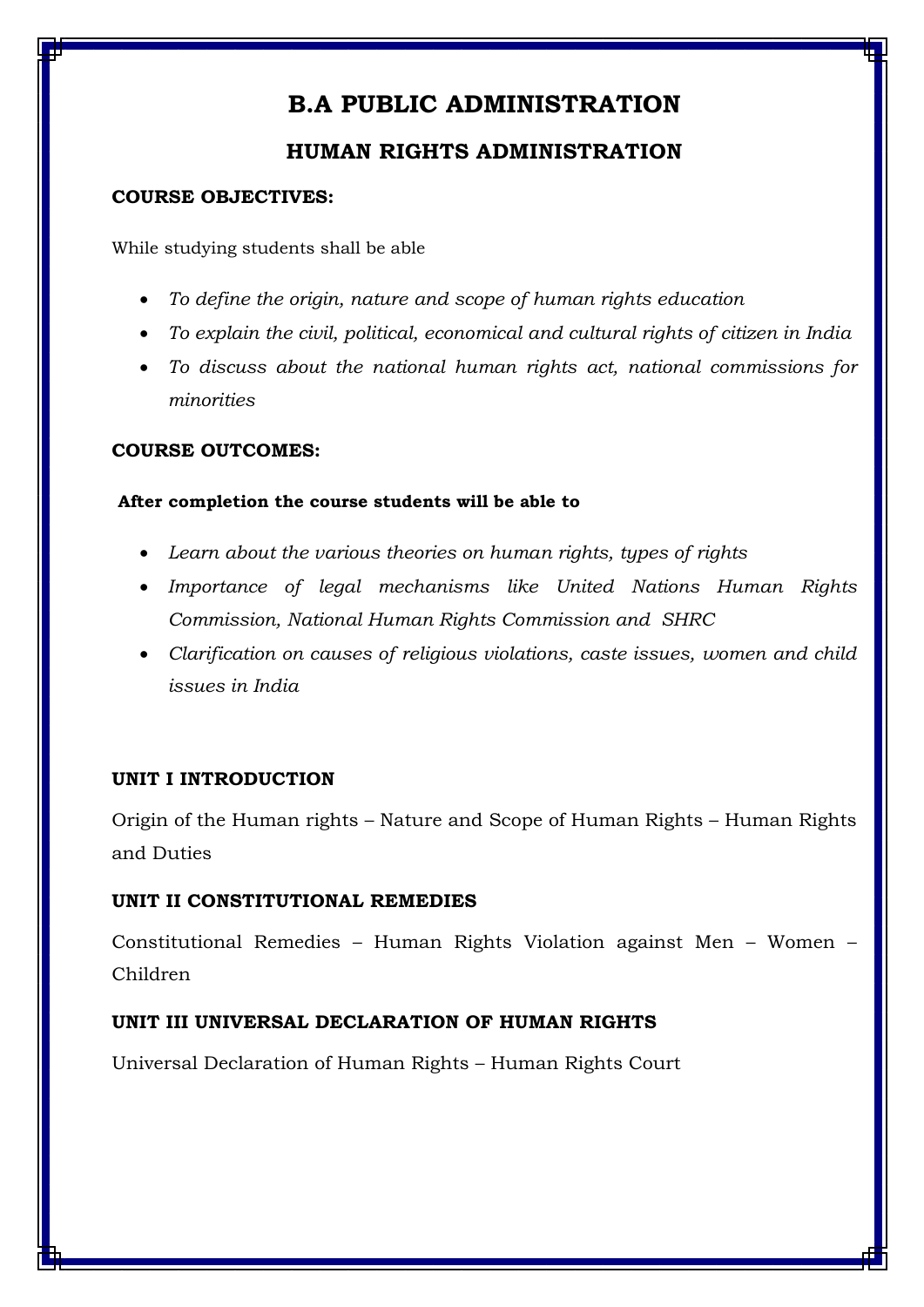## **UNIT IV VIOLENCE IN INDIA**

Communal Violence in India – Female Infanticide – Refugees - Bonded Labourer – Prisoners

## **UNIT V MEDIA IN HUMAN RIGHTS**

Human Rights and Media – Human rights and Voluntary Organisations – Human Rights in New Era

- 1. M.Girija, K.Pushpavalli, P.Subashree Human Rights: An Overview, A Chand & Co, 2016
- 2. Manoj Kumar Singh, Implementation of Basic Human Rights, Lexis and Nexis Publications, 2013
- 3. Dr.H.D.Agarwal, Human Rights, Central Law Publications, 2020
- 4. Sarita cargos, Human Rights and Education,
- 5. K,.K.Ghai, Indian constitution and Human Rights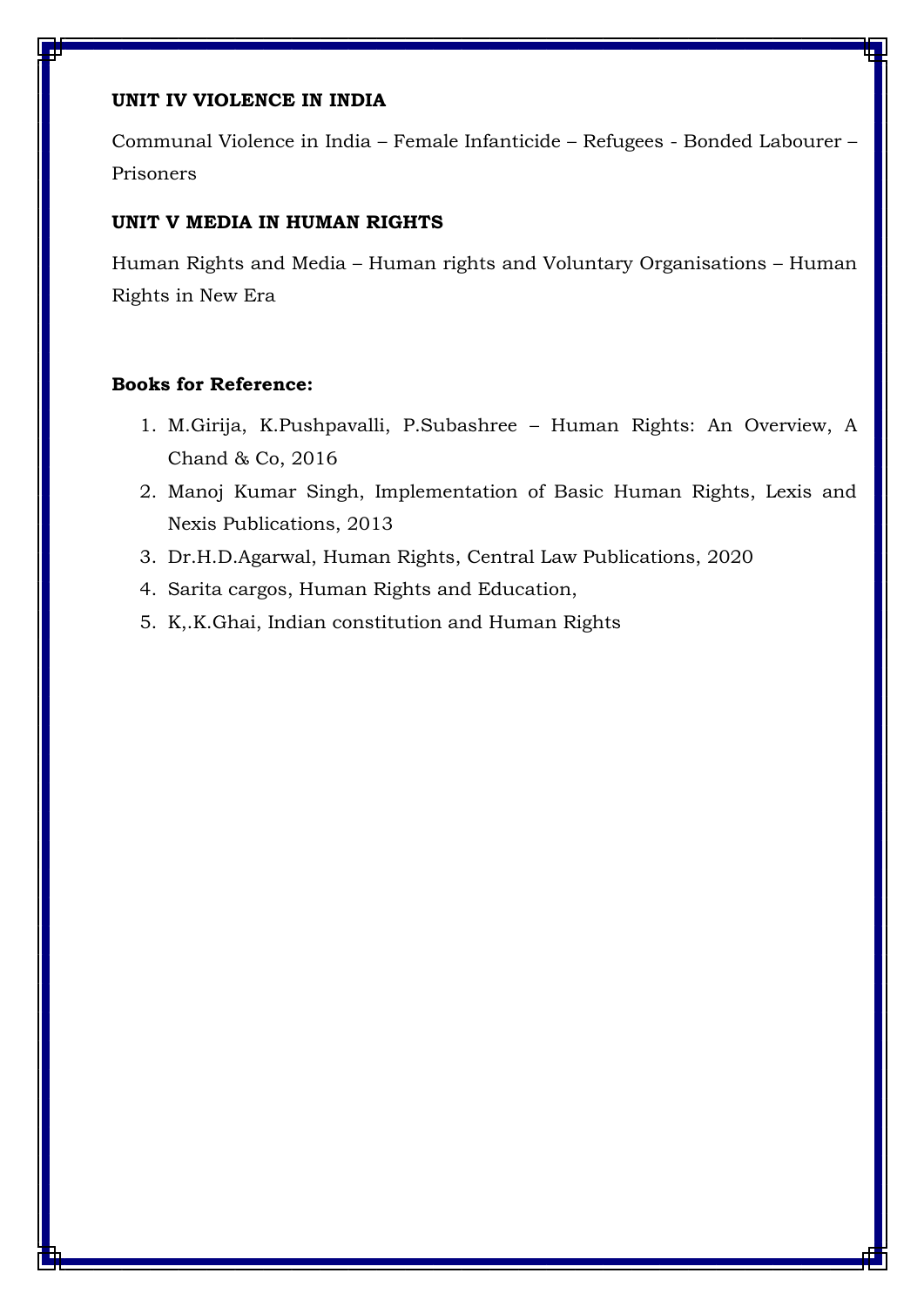# **SEMESTER - VI**

# **ADMINISTRATIVE THOUGHT**

## **COURSE OBJECTIVES:**

#### **While studying students shall be able**

- *To find out the Politics and Dichotomy theory and Wilson contribution to developed the subject Public Administration*
- *To get knowledge Webbers theory on authority and Simon decision making theory on leadership in an organisation*
- *To understand the concept of motivational theories with thoughts of Maslow, Herzberg and McGregor*

## **COURSE OUTCOMES:**

## **After completion the course students will be able**

- *To analyse the origin, growth of public administration from political science*
- *To think about the characteristics and importance of scientific management theory and Taylor's contribution to the industry*
- *To assess the Thiruvalluvar views on Administration and Ambedkar's role on Indian Administration*

## **UNIT –I INTRODUCTION**

Kautilya – Thiruvalluvar - Woodrow Wilson

## **UNIT II CLASSICAL THEORY**

Henry Fayol - Gulick – Urwick

## **UNIT III STRUCTURAL THEORY**

Max Webber - F.W. Taylor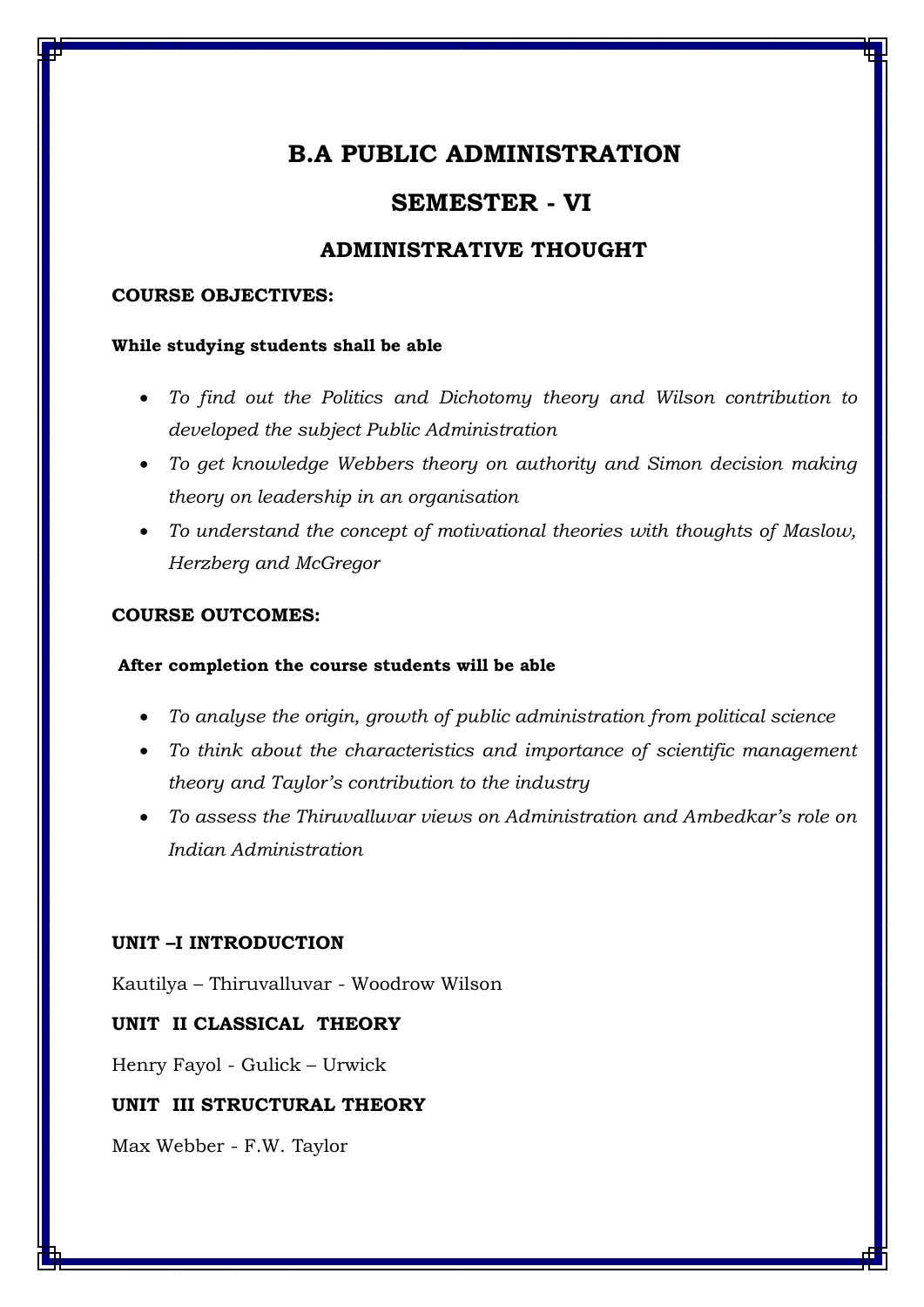## **UNIT IV NEO CLASSICAL & BEHAVIOURAL THEORY**

Elto Mayo - C.I. Barnad – Herbert A. Simon.

# **UNIT V MOTIVATION THEORY**

Abraham Maslow – Herzberg

- 1. Anupama Puri Mahjan Administrative Thinkers, SAGE Publications, 2020
- 2. Gugulothasrinu, Administrative Thought, ReadWorth, 2020
- 3. Sapru, R.K Administrative theories and Management thought, Prentice Hall India, 2008
- 4. Anil Kumar Administrative Theories and Thought, Neha Publishers, 2011
- 5. Rakeshhooja and Ramesh K,Arora, Administrative Theories: Approaches, Concepts and Thinkers in Public Administration, 2007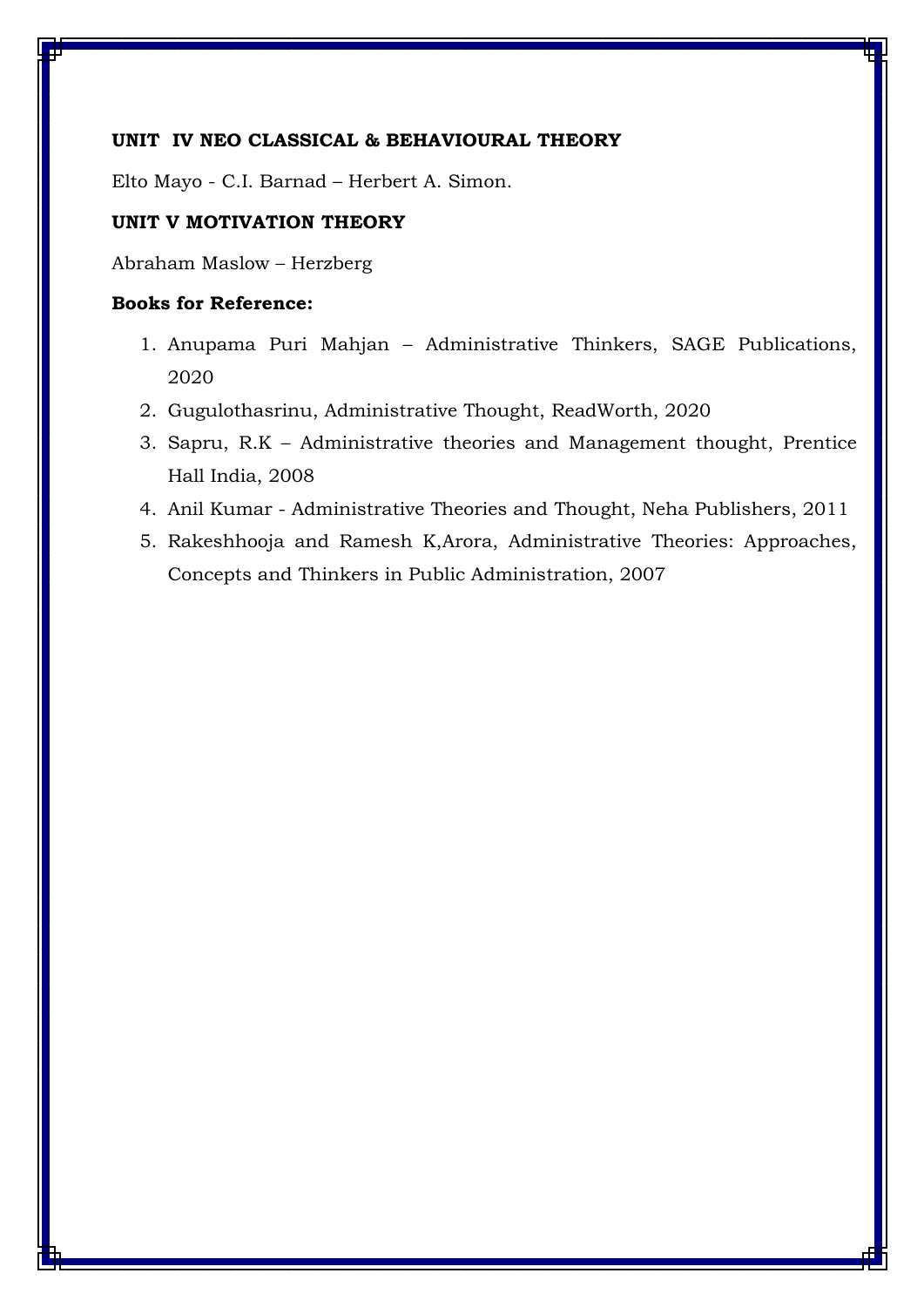# **DEVELOPMENT ADMINISTRATION**

## **COURSE OBJECTIVES:**

While studying students shall be able

- *To define the Meaning, nature and scope of Development Administration and approaches to Development Administration*
- *To discuss the Bureaucracy and Development Administration, Development planning*
- *To analyse the Developmental Programme in Agricultural, Educational and Role of NGO's in Development Administration*

# **COURSE OUTCOMES:**

# **After completion the course students will be able**

- *To know about the peoples participation in Development Administration*
- *To understanding the concept of District Administration, role of collector in district level*
- *To discuss the role of NGO's and United Nations Organisation in Development Administration*

# **UNIT I INTRODUCTION**

Meaning, Nature, Scope and Importance of Development Administration – Evolution of Development Administration

# **UNIT II TRADITIONAL ADMINISTRATION**

Traditional Administration – Bureaucracy and Development Administration – Hierarchy in Administration – Red Tapism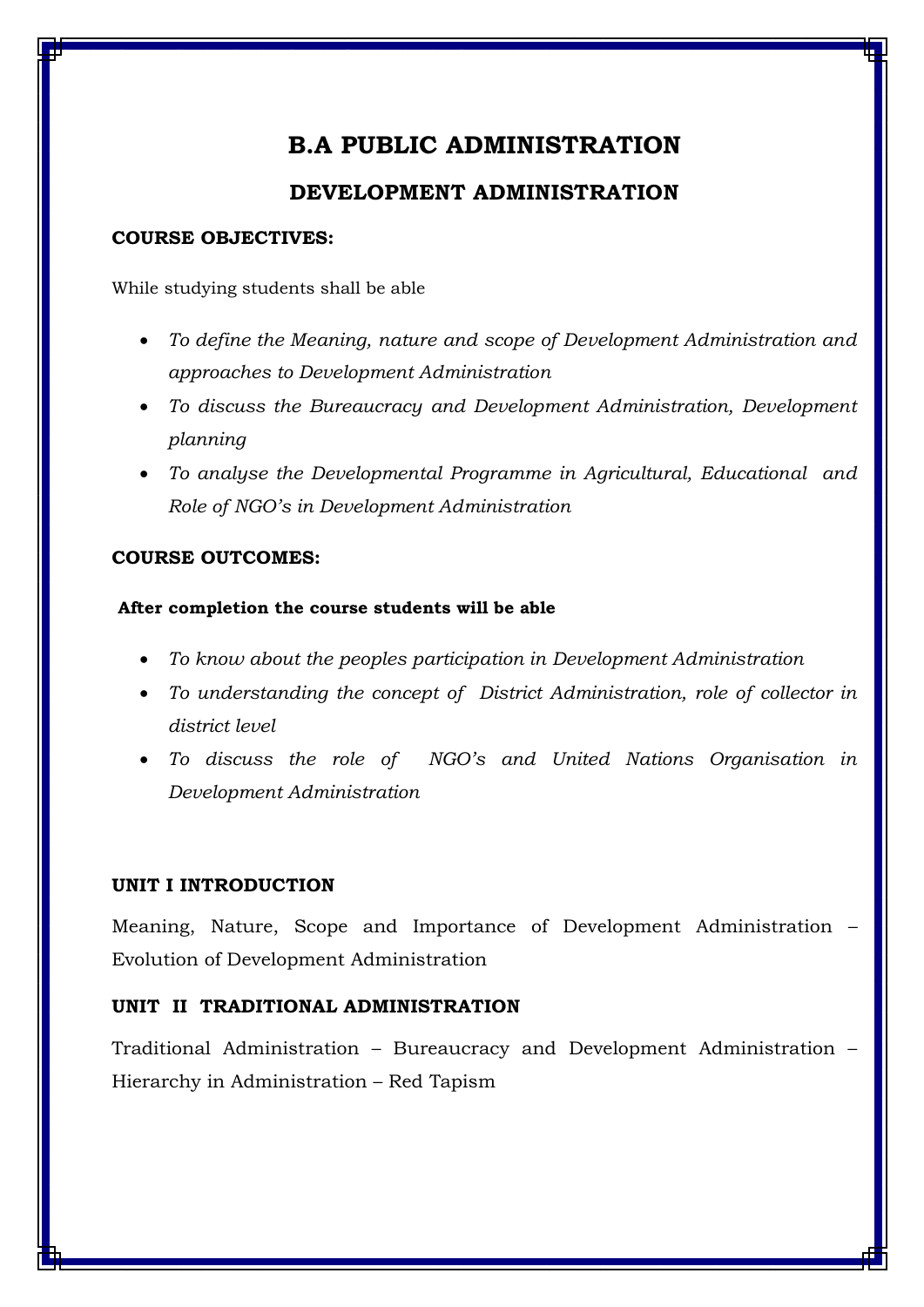## **UNIT III DEVELOPMENT PLANNING**

Development Planning in India – District Collector – DRDA – Field Level Agencies-Peoples Participation in Development Administration

## **UNIT IV URBAN & RURAL DEVELOPMENT PROGRAMMES**

Urban Development Programmes: Urban Self Employment Programme – JNNURM - Rural Development Programmes: Agricultural Programme – MGNREGA.

### **UNIT V NGO'S & DEVELOPMENT ADMINISTRATION**

NGO's and Development Administration – Citizen Grievances and Redressal Mechanism

- 1. Anupama Puri Mahjan Development Administration in India, Sage India Publications, 2019
- 2. R.K. Sapru Development Administration in India Sterling Publications, 2015
- 3. Neetu Sharma Development Administration in India, Gullybab Publications, 2012
- 4. Palekar S.A Development Administration in India, Printice hall India, 2012
- 5. Ratnakar Gaikwad Development Administration in India, Yashadha Publications, 2007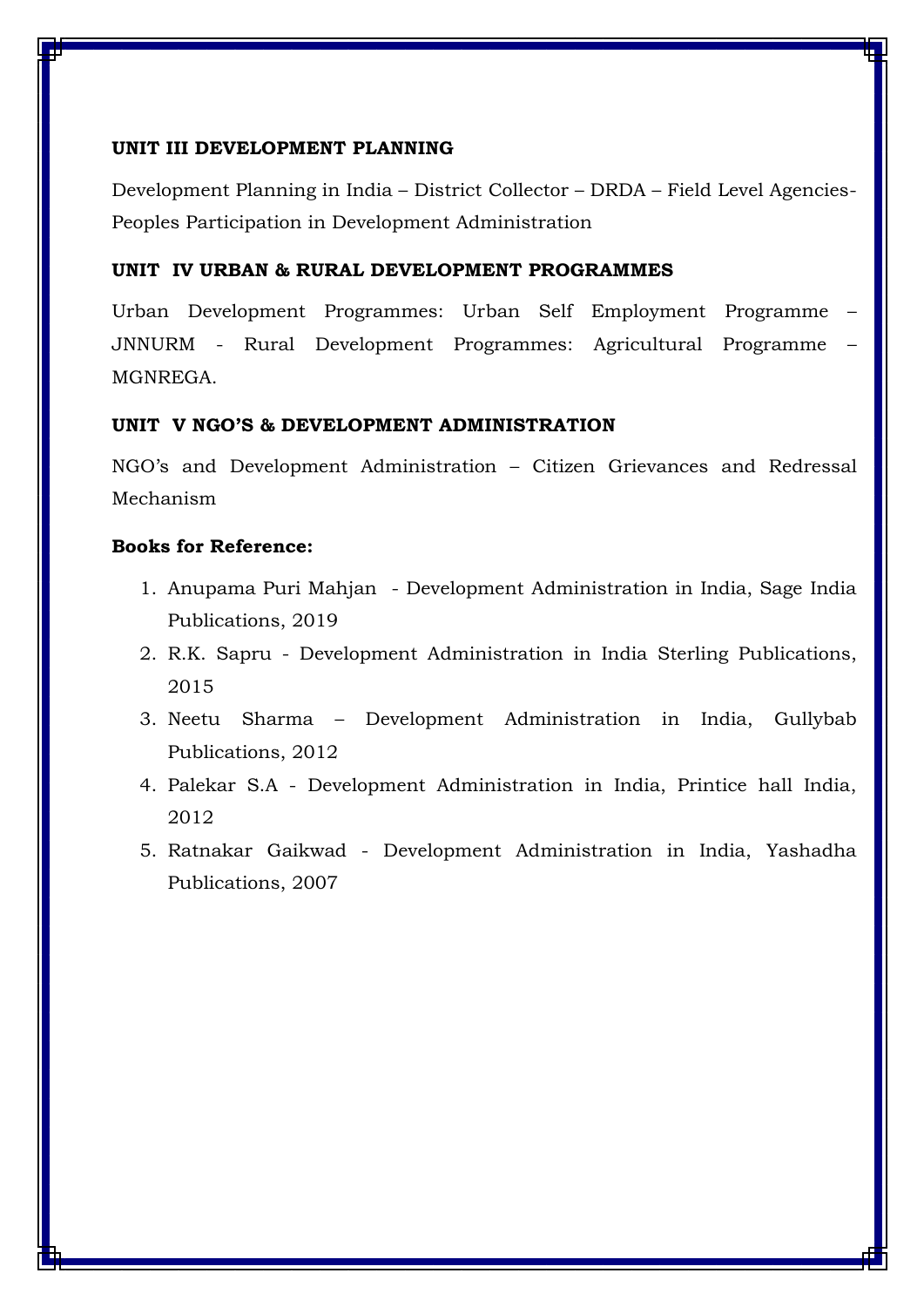# **FINANCIAL ADMINISTRATION IN INDIA**

## **COURSE OBJECTIVES:**

## **While studying students shall be able**

- *To listen the Nature, Scope and significance of Public Finance Administration and able to know Budget its Principles*
- *To identify the financial administrative system following by various countries like U.K,U.S.A*
- *To explain the nature Indian budgetary system , role of finance ministry and finance commission in India*

# **COURSE OUTCOMES:**

# **After completion the course students will be able**

- *To understand the concept of budget, process of budget and types of budget*
- *To describe the budget making procedure and control over public expenditure in U.K & U.S.A*
- *To evaluate the central state financial relations, tax administration and sources of local revenue*

# **UNIT I INTRODUCTION**

Nature, Scope and Significance of Public Financial Administration – Meaning and Principles of Budget – Modern techniques of Public Financial Administration.

# **UNIT II INDIAN BUDGETARY SYSTEM**

Aspects of Indian Budgetary system – Preparation and Enactment of Budget – Execution of Budget – Finance Ministry.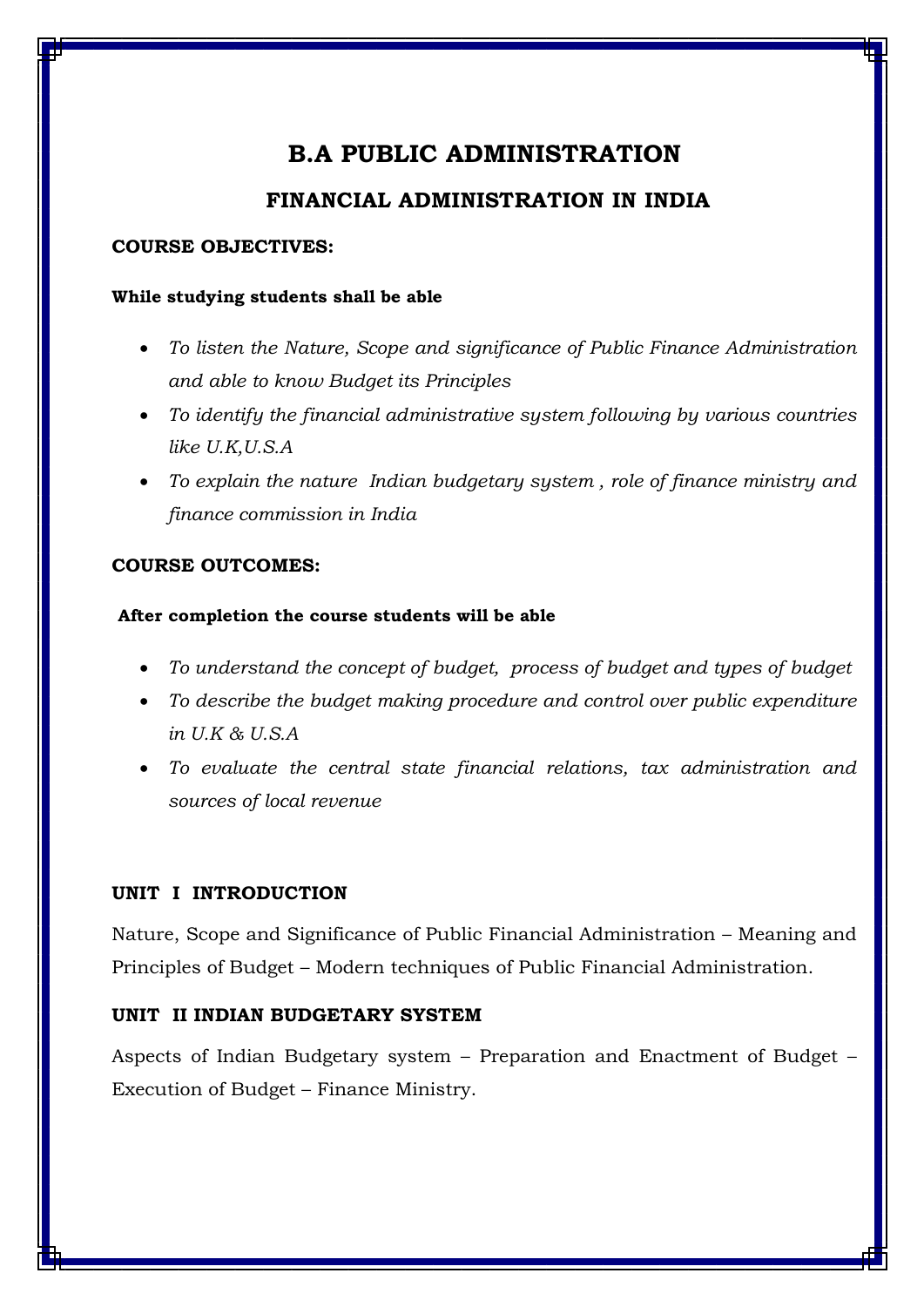#### **UNIT III COMMITTES ON FINANCE**

Public Accounts Committee – Estimate committee – Committee on Public Undertakings – Committee on Subordinate Legislation.

## **UNIT IV CAG IN INDIA**

Meaning of Audit – Audit in India – Comptroller and Auditor General of India – Separation of Accounts from Audit.

# **UNIT V RESOURCE MOBILIZATION**

Finance Commission – Resource Mobilization – Tax Administration in India – State Finance Commission.

- 1. Toshilhiro Principles of Public Finance, Springer publishers, 2016
- 2. Jonanthan Gruber, Public Financial Administration, Worth Publishers 2007
- 3. Khan.M.Y. Indian Financial System, McgrawHills Publishers, 2019
- 4. Prasanna Chandra, Financial Management: Theory and Practice, McgrawHills Publishers, 2019
- 5. Pathak bharti, Dr.S.S.Verma Indian Financial System, Pearson Publication, 2018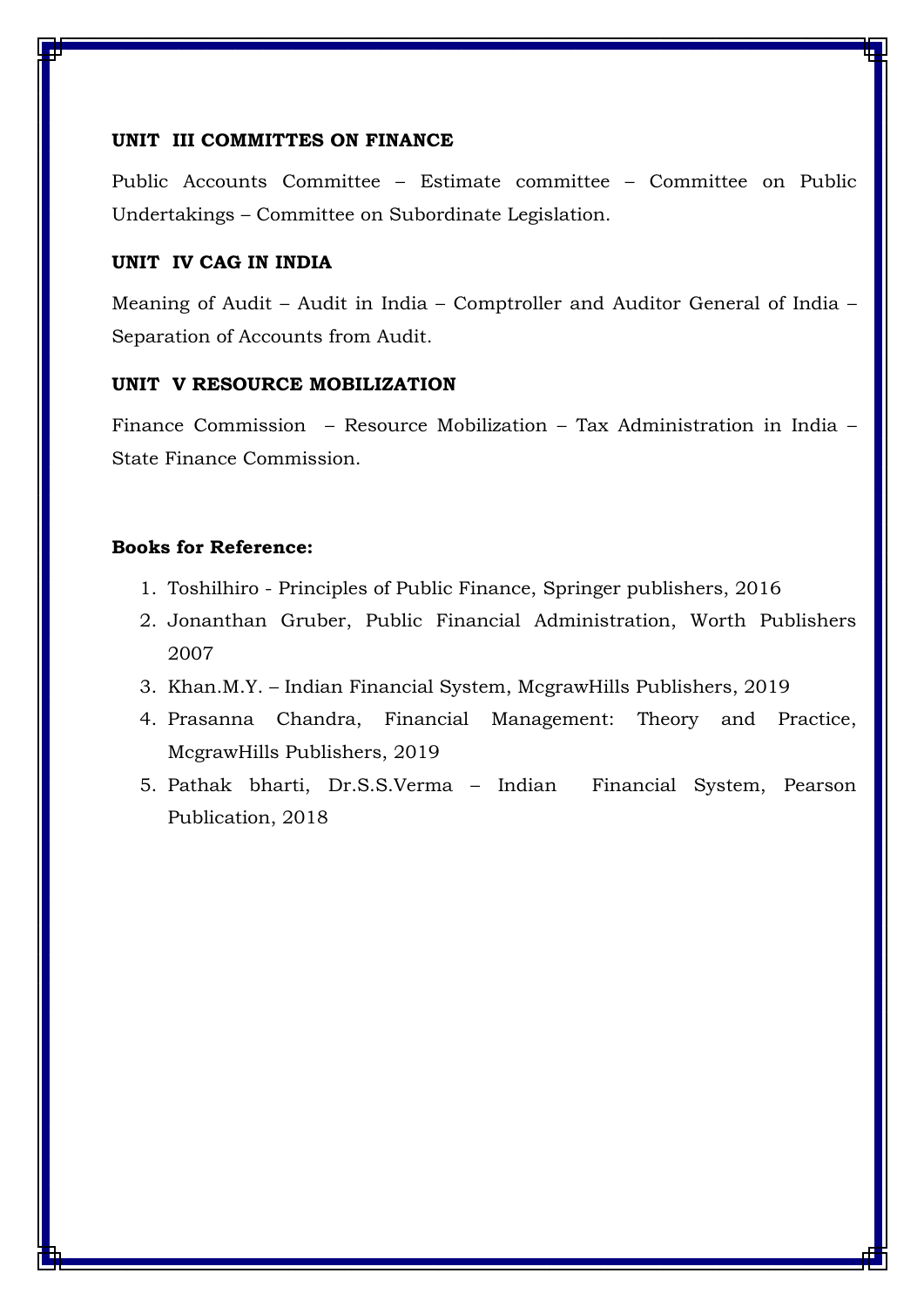# **INTERNATIONAL ORGANIZATIONS AND MANAGEMENT**

# **COURSE OBJECTIVES:**

## **While studying students shall be able**

- *To define the formation Unite Nations Organisation: Purpose and Structure*
- *To describe the united Nations reforms in Post cold war era in the world*
- *To know about the specialised agencies in UNO and its role to develope the world*

# **COURSE OUTCOMES:**

## **After completion the course students will be able**

- *To analyse the origin and growth of international Organisations*
- *To solve the labour and child and women issues by the UNO*
- *To evaluate the necessity of formation of regional agreements with neibouring countries*

# **UNIT I INTRODUCTION**

UNO - General Assembly – Secretary – International Court of Justice – The Secretariat

# **UNIT II CULTURAL AND WELFAR AGENCIES**

UNESCO – UNICEF – FAO

# **UNIT III ECONOMIC AGENCIES**

UNDP –IMF- IBRD (World Bank)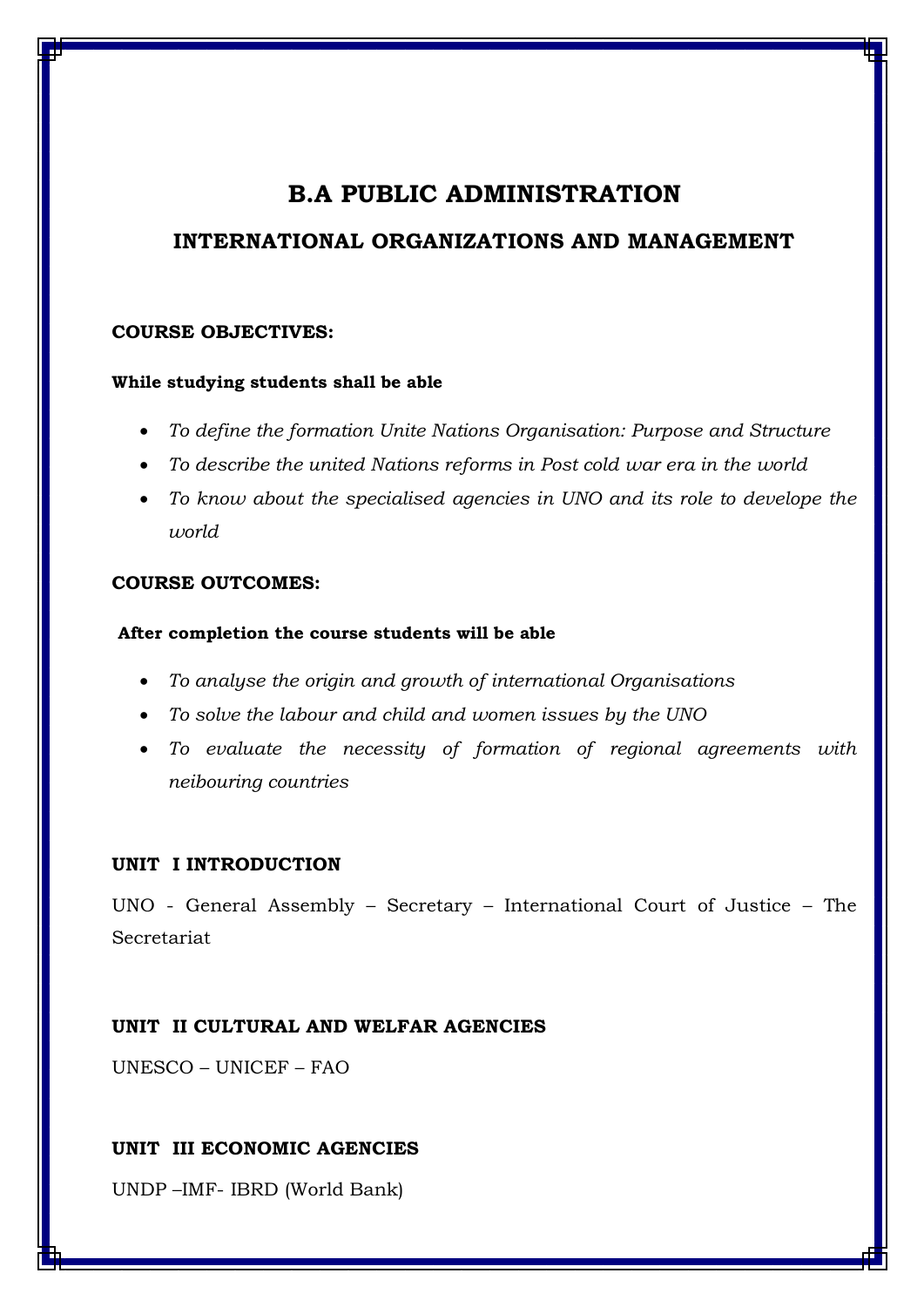#### **UNIT IV LABOUR AND HEALTH AGENCIES**

ILO – WHO – UNHRC

## **UNIT V PEACE AND CO - OPERATION BODIES**

NATO –NAM – EU – SAARC

- 1. Michael Davies, Richard Woodward, International Organisation: A Companion, Coventry University UK, 2014
- 2. Nick van Dam, Jos Marcus, Organisation and Management, Routledge Publishers, 2007
- 3. Spectrum Editorial Team, International Organisation: Conference and Treaties, Spectrum Publications, 2019
- 4. Pavneet Singh, International Relations for General Studies, McGrawHills, 2020
- 5. V.N.Khanna, Leslie Kumar, International Relations, Vikas Publishers, 2020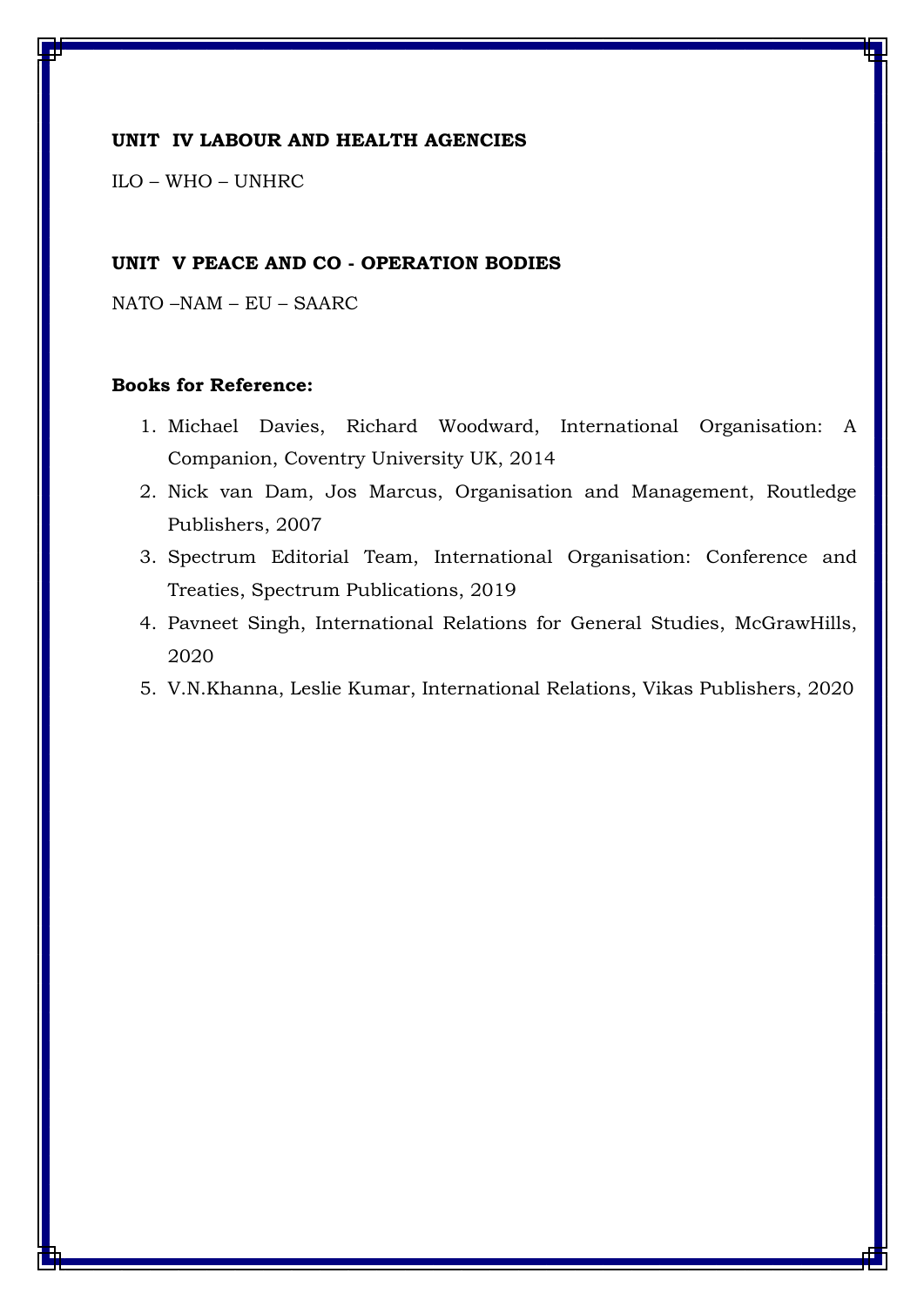# **POLITICAL PARTIES IN INDIA**

## **COURSE OBJECTIVES:**

## **While studying students shall be able to**

- *Learn about the Meaning, nature and importance of Political Parties*
- *Classify the types of Political Parties and its principles to propaganda*
- Point out the Role of Political Parties in policy making and developing the *state*

# **COURSE OUTCOMES:**

# **After completion the course students will be able to**

- *Explain the emergence of national parties in India and find their eligibility to become a national party*
- *Describe the regional parties, state political parties alliance with national parties*
- *Understand the term election manifesto, types and techniques of propaganda in election*

# **UNIT I INTRODUCTION**

Meaning, Nature and Importance of Political Parties – Types of Political Parties-Role of Political Parties in Policy Making

# **UNIT II NATIONAL PARTIES**

Congress – Bharathiya Janatha Party – Communist Party – Marxist Communist Party

# **UNIT III REGIONAL PARTIES**

AAP – BSP- Trinamool Congress- Siva Sena – YSR Congress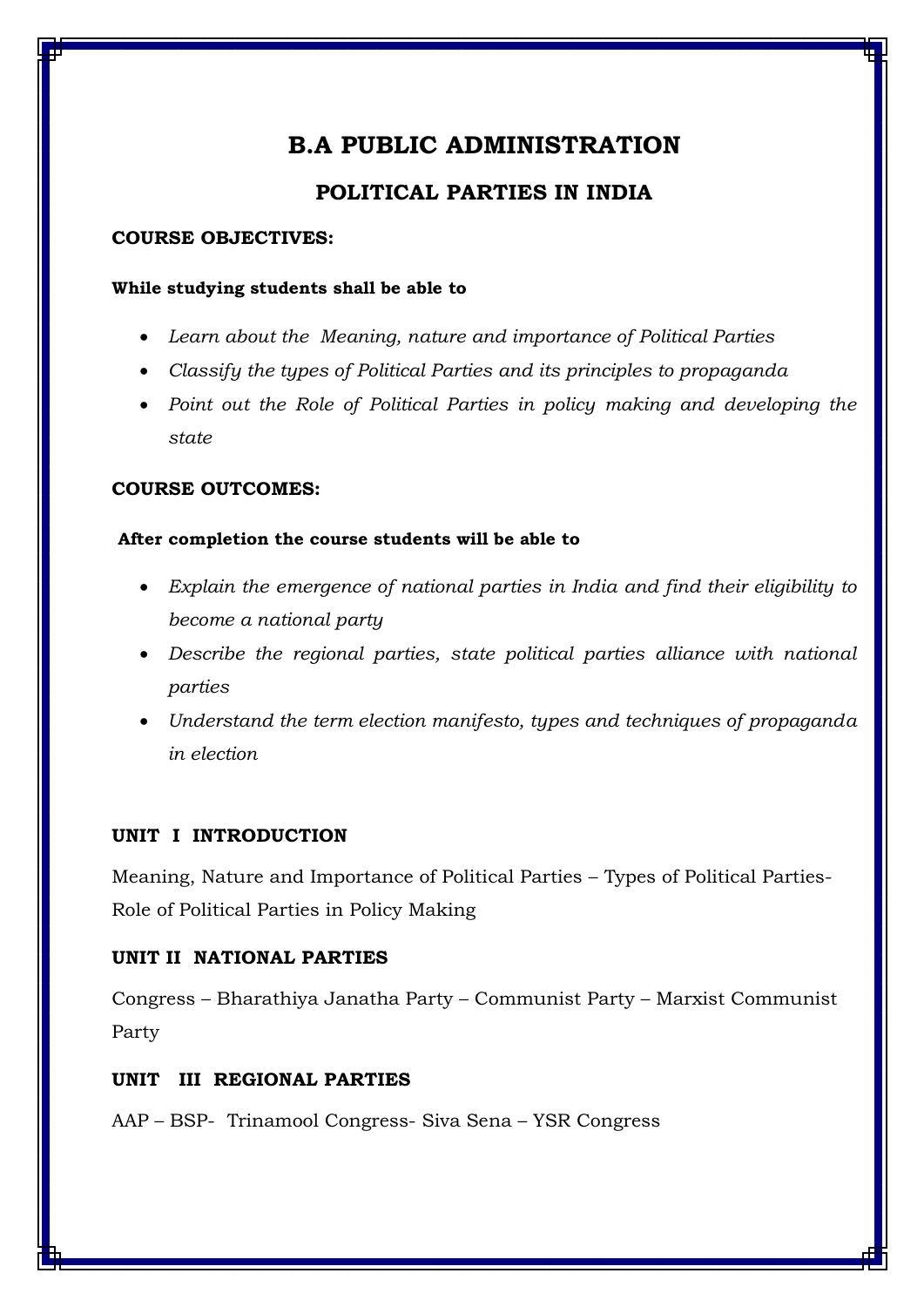# **UNIT IV TAMIL NADU PARTIES**

DMK – ADMK – DMDK – PMK – MDMK – Nam Tamilar Party

## **UNIT V ISSUES AND TRENDS**

Political Alliance – Election Manifesto – Election Campaign – Party Switching

- 1. Roy M.P.Singh Indian Political Parties,Manak Publishers 2005
- 2. DesarathiBhuyan Role of Regional Political Parities in India, Mittal publication, 2007
- 3. HasanZoya Parties and Party Politics in India, Oxford University Press, 2004
- 4. Sharat Kumar Political Parties and Administrative Reforms in India
- 5. M.P.Singh Himansuroy Indian Political System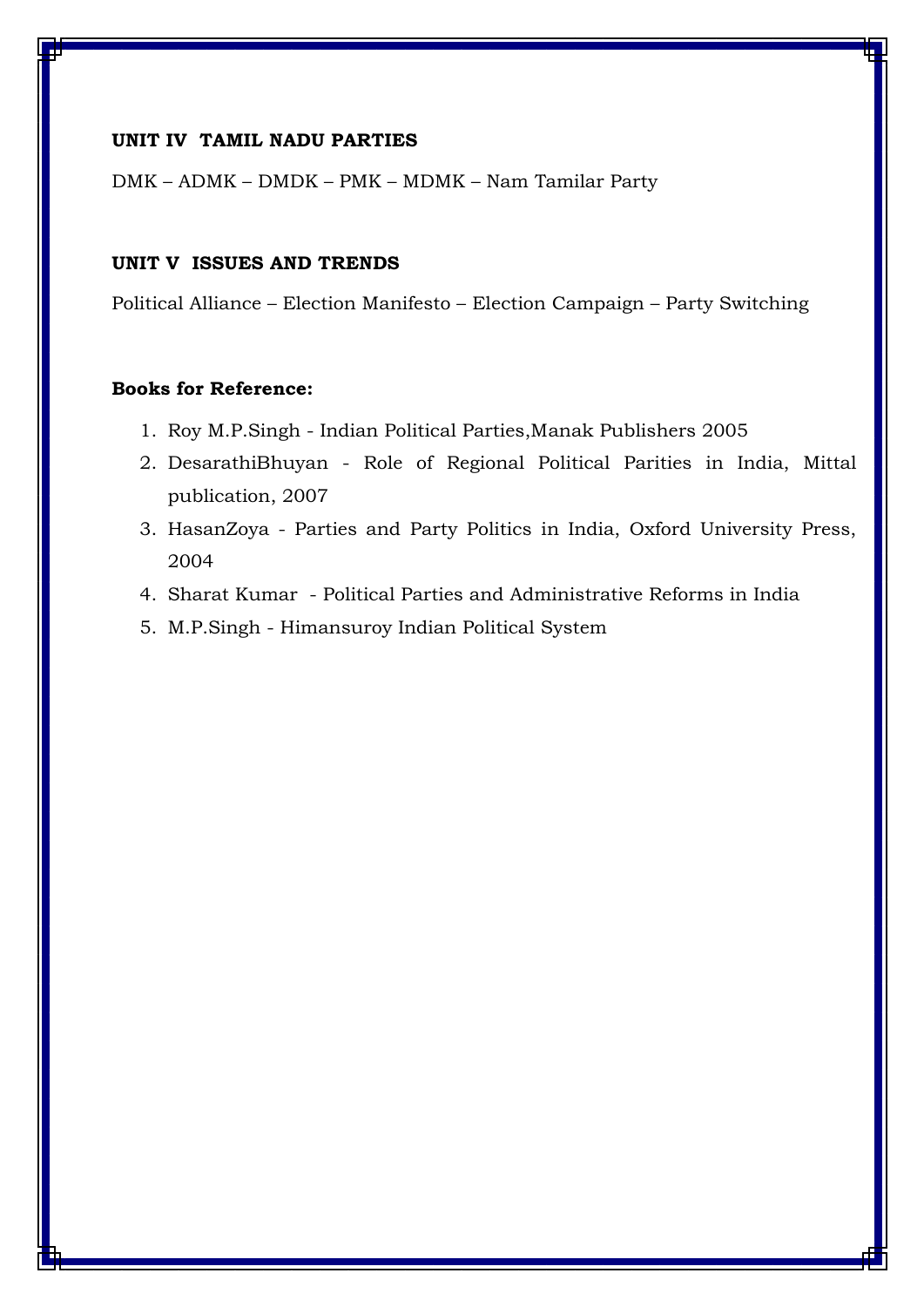# **INDIAN POLITICAL THINKERS**

## **COURSE OBJECTIVES:**

## **While studying students shall be able**

- *To know about the eminent political thinkers in India and their ideologies on politics*
- *To understand about the Mahabaharatham and its evidence of dharma and Mannu in Hindu religion*
- *To receive knowledge on social reformers and their ideology on society*

# **COURSE OUTCOMES:**

# **After completion the course students will be able**

- *To clearly get thoughts of Indian political philosophers*
- *To assess the role of Nehru and Indira Gandhi on Indian Political Administration*
- *To estimate the contribution of social political thinkers in Tamil Nadu*

# **UNIT-I – INTRODUCTION**

Vedic Period - Ethics Period: Mahabharatham – Kautilya – Mannu and Dharma

# **UNIT-II - SOCIAL REFORM THINKERS**

Raja Ram Mohan Ray – Swamy Dayananda Saraswathi – Swamy Vivekananda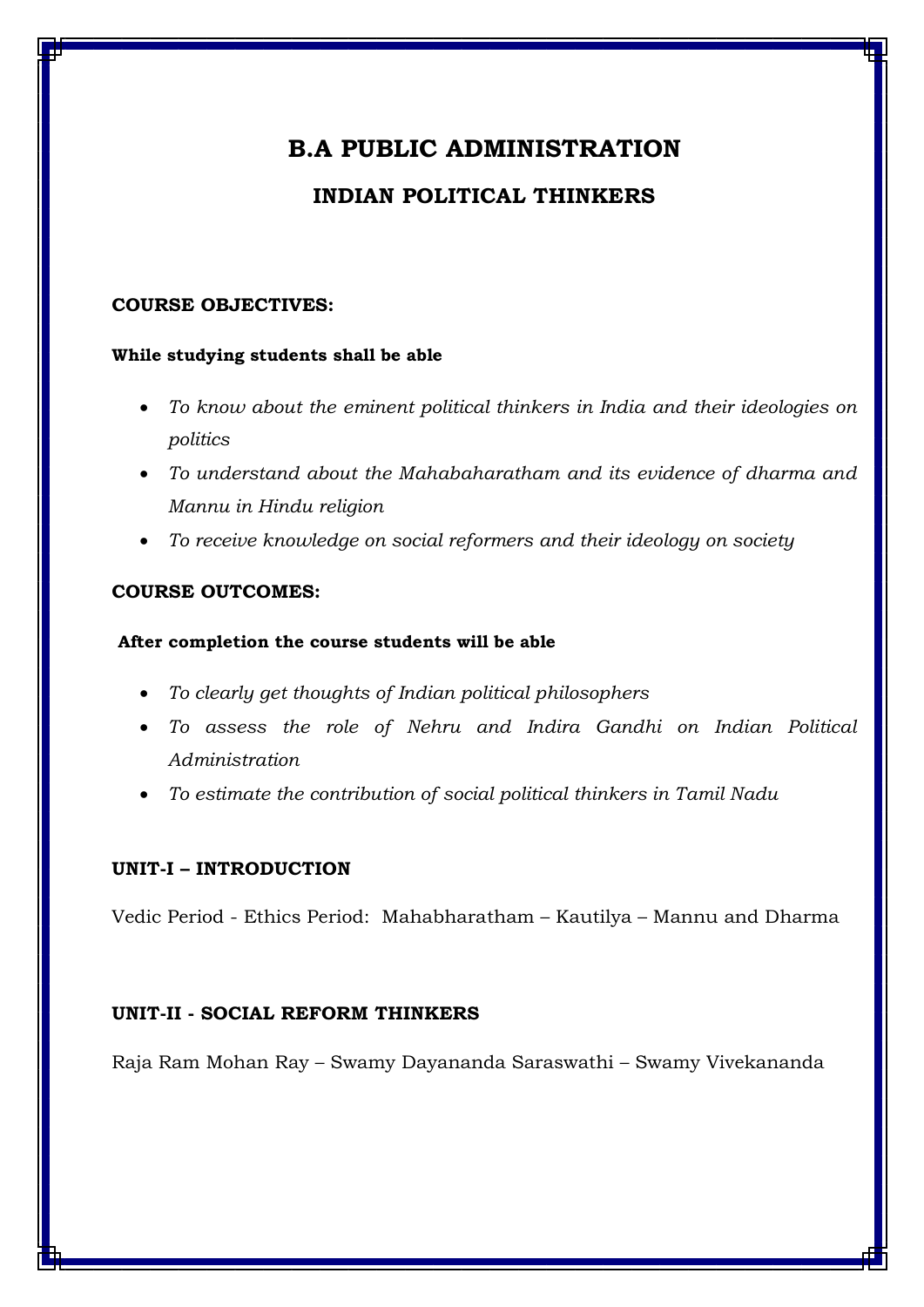## **UNIT-III - INDIAN POLITICAL THINKERS**

Bal Gangadhar Tilak – Gopala Krishna Gokhale – Mohandas Karamchand Gandhi

#### **UNIT-IV - POLITICAL ADMINISTRATIVE THINKERS**

Jawaharlal Nehru – Indhira Gandhi – Vallabai Patel - B.R.Ambedkar

## **UNIT-V - SOCIAL & POLITICAL THINKERS IN TAMILNADU**

Rajaji – Sathyamoorthy - Periyar E.V. Ramasamy - Kamarajar

- 1. Himanshu Raj & M.P. Singh, Indian Political Thought: Themes and Thinkers, Pearson Education in India. 2011
- 2. Himanshu Raj & M.P. Singh, Indian Political Thought, Pearson Education in India. 2007
- 3. Urmila Sharma, S.K.Sharma, Indian Political Thought, A brilliant Book House Publications, 2010
- 4. Prem Arora, Indian Political Thought, Bookhieves Publications, New Delhi, 2010
- 5. V.R.Mehta, Foundation of Indian Political Thought, Manohar Publishers and Distributors, 2010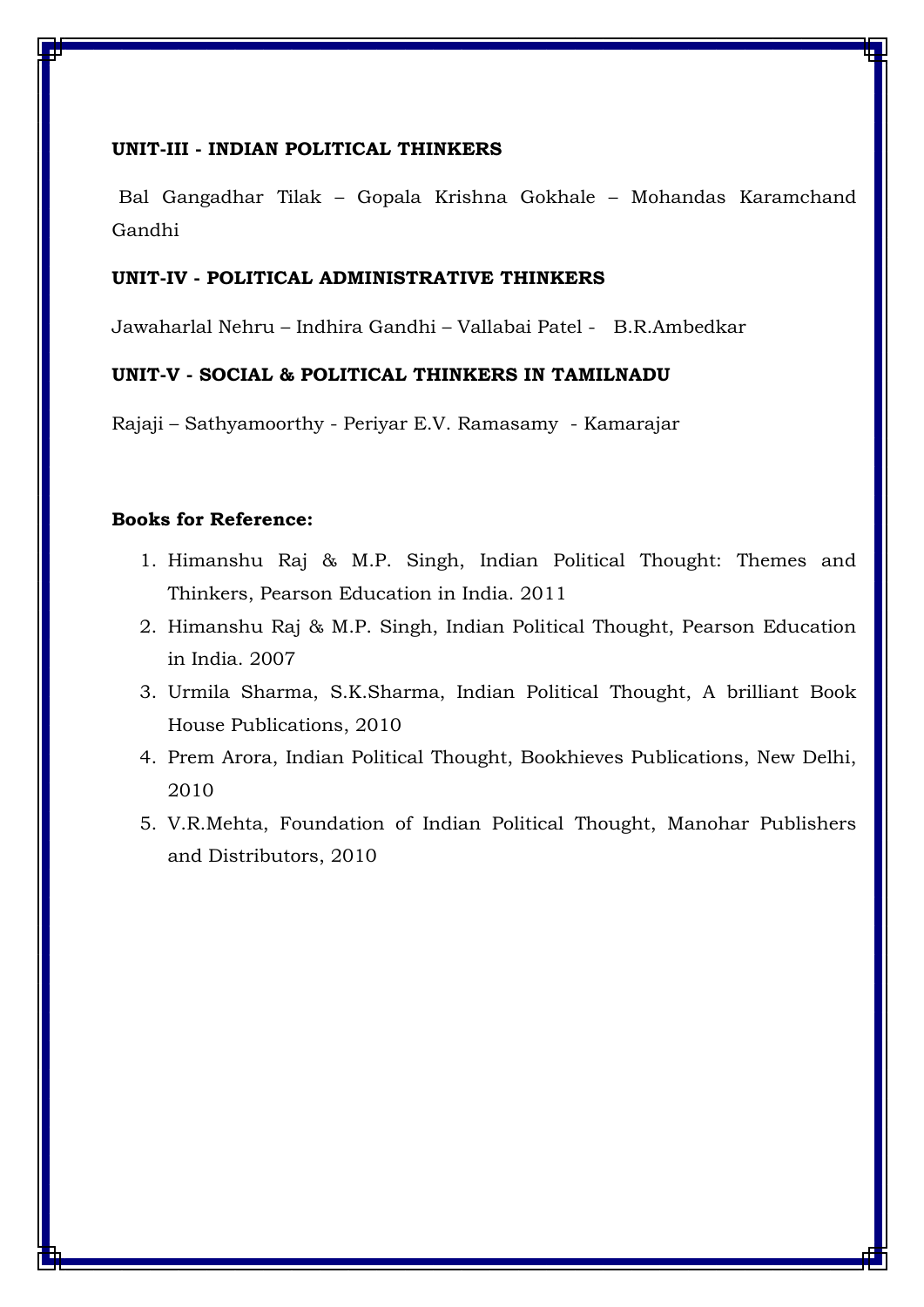## **MODEL QUESTION PAPER**

## **FOR CORE AND ELECTIVE PAPERS**

*From 2021 – 2022 Admitted Students*

**Time : 3hours Marks -75** 

**Part – A: (15x1=15 Marks)**

#### **Answer all questions, Objective questions with 4 answers**

Questions 1 and 3 - From Unit -I Questions 4 and 6 - From Unit - II Questions 7 and 9 - From Unit - III Questions 10 and 12 - From Unit - IV Questions 13 and 15 - From - Unit -V

#### **Part – B: (2x5= 10)**

#### **Answer the following Answer any TWO Questions in about 100 words each:**

Questions 16 From Unit- I

Questions 17 From Unit- II

Questions 18 From Unit- III

Questions 19 From Unit -IV

Questions 20 From Unit- V

## **Part – C: (5x10=50) Marks)**

#### **Answer ALL of the following questions in about 800 words each:**

Questions 21 From Unit – I with Internal choice - (Either or)

Questions 22 From Unit – II with Internal choice - (Either or)

Questions 23 From Unit – III with Internal choice - (Either or)

Questions 24 From Unit – IV with Internal choice - (Either or)

Questions 25 From Unit – V with Internal choice - (Either or)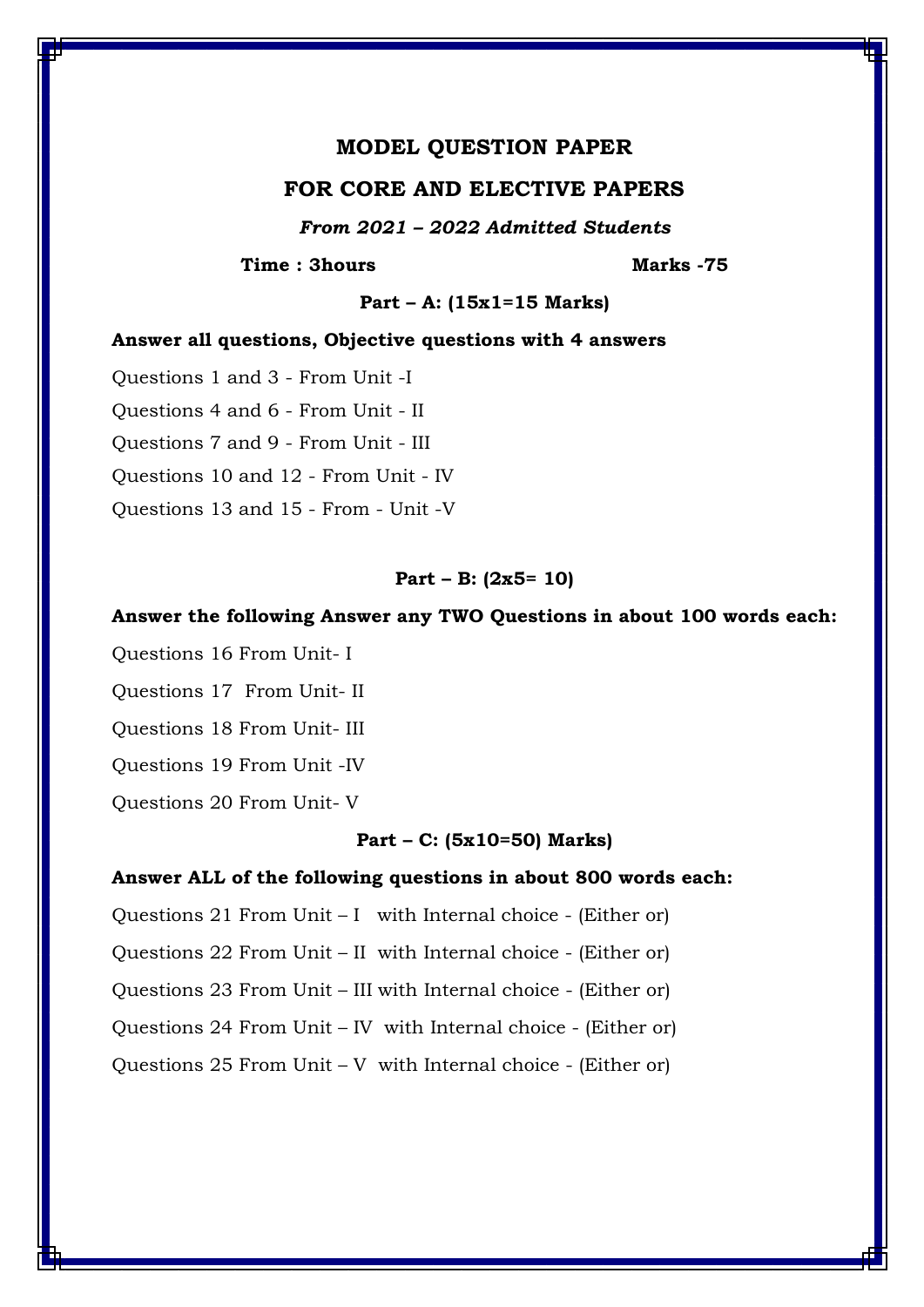# துறைசாரா விருப்பப் பாடம்-தாள் 1

# (**Non Major Elective coures)**

# சாலை பாதுகாப்பு விதிகள்

## பாடநோக்கம்:

சாலை விதிகளை அறிந்து கடைப்பிடிக்க மாணவர்களுக்கு அறிவுறுத்தல்.

## பயன்கள்:

- 1. நடைபாதை விதிமுறைகள் குறித்து அறிதல்.
- 2. வாகன ஒட்டிகளுக்குக் கேவையான விகிமுறைகளை அறிதல்.
- 3. பாதுகாப்பாக வாகனம் ஒட்டுவதன் அவசியத்தை உணர்தல்.
- 4.  $\,$ சாலை பாதுகாப்பு விதிகளைக் கடைப்பிடித்து ஒழுகுதல்.

## அலகு–1

பாதசாாிகளுக்கான பாதுகாப்பு விதிமுறைகள் — மிதிவண்டி ஓட்டுவோருக்கான விதிகள்— பொதுவான விதிமுறைகள்.

## அலகு $-2$

இருசக்கர வாகன ஓட்டிகள் — காா் மற்றும் கனரக வாகன ஓட்டிகள் கவனத்திற்கு *—* வழுக்குதலின் வகைகள் – சைகைகள்.

# அலகு $-3$

வாகன ஒட்டுநாின் தவறான பழக்க வழக்கங்கள் — அனுபவமின்மை — கவனக்குறைவு — அதிவேகம்.

# அலகு $-4$

தவறாக முந்துதல் – தவறாகத் திருப்புதல் – இடைவெளியின்றிப் பின்தொடரல் – வாகனங்களைத் தவறாக <u>நிறுத்து</u>தல்.

# அலகு $-5$

வாகனத்தைத் தவறாகப் பின்னோக்கிச் செ<u>லுத்து</u>தல் – தவறாகச் சந்திப்பைக் கடத்தல் – அதிக சுமையேற்றல் – மலைப் பகுதியில் தவறாகச் செலுத்துதல் – சாலை விதிகளை மீறுதல்.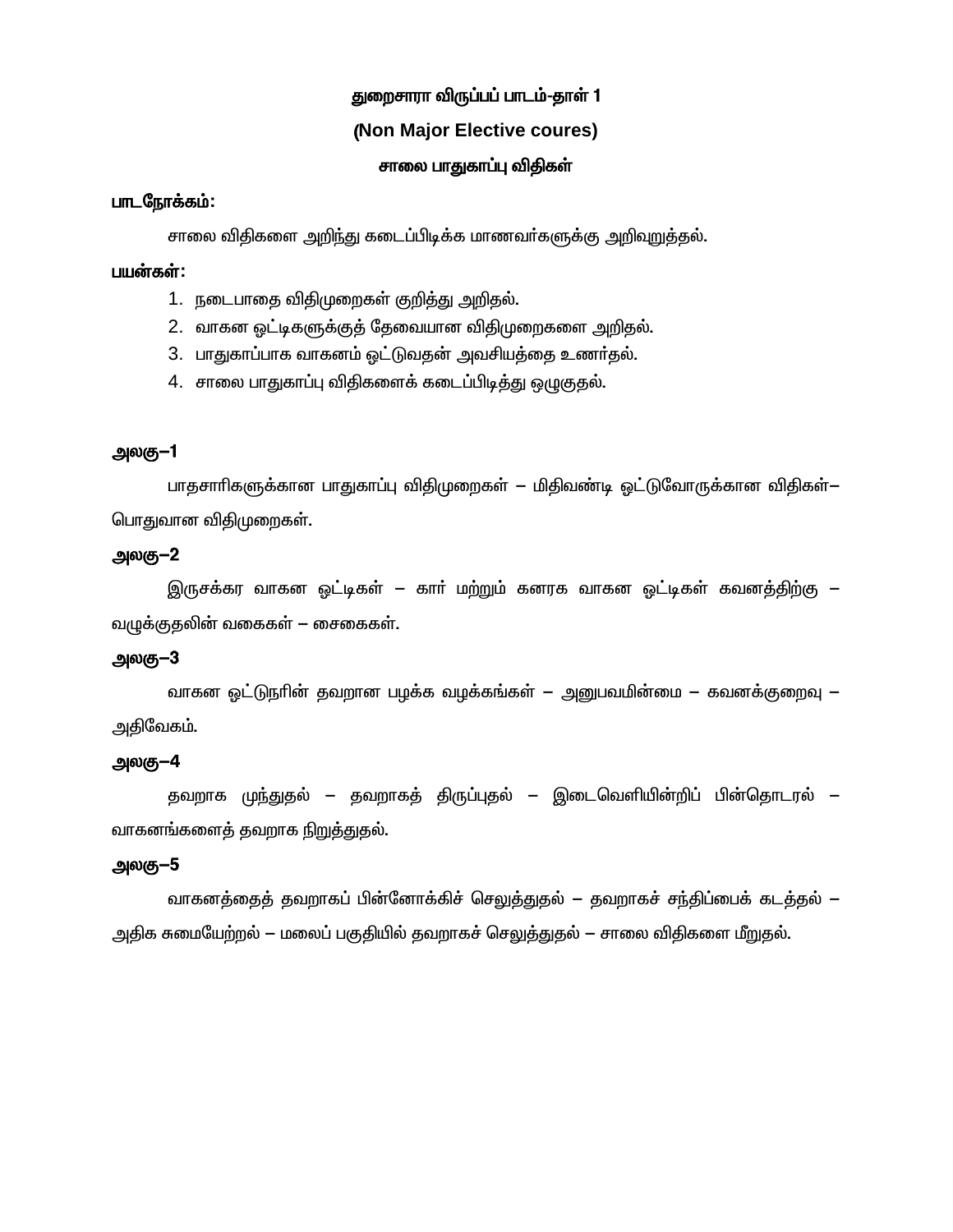# பாட நூல்கள்:

- 1. கலவை முபாராக்அலி $\qquad \qquad \qquad \qquad$ 'சாலை விதிகளும் பாதுகாப்பும்' நியூ செஞ்சுரி புக் ஹவுஸ் (பி) லிட். 41-பி, சிட்கோ இண்டஸ்டிரியல், சென்னை-600 098.
- 2. ச.அய்யாத்துரை  $-$  'வாகன விபத்துக்களைத் தவிா்ப்பது எப்படி' நியூ செஞ்சுரி புக் ஹவுஸ் (பி) லிட், 41-பி, சிட்கோ இண்டஸ்டிரியல், சென்னை-600 098.

# பார்வை நூல்:

1. Ã.o.mè - `ég¤ij¤ jL¥ngh« cæiu¡ fh¥ngh«' நியூ செஞ்சுரி புக் ஹவுஸ் (பி) லிட். 41-பி, சிட்கோ இண்டஸ்டிரியல், சென்னை-600 098.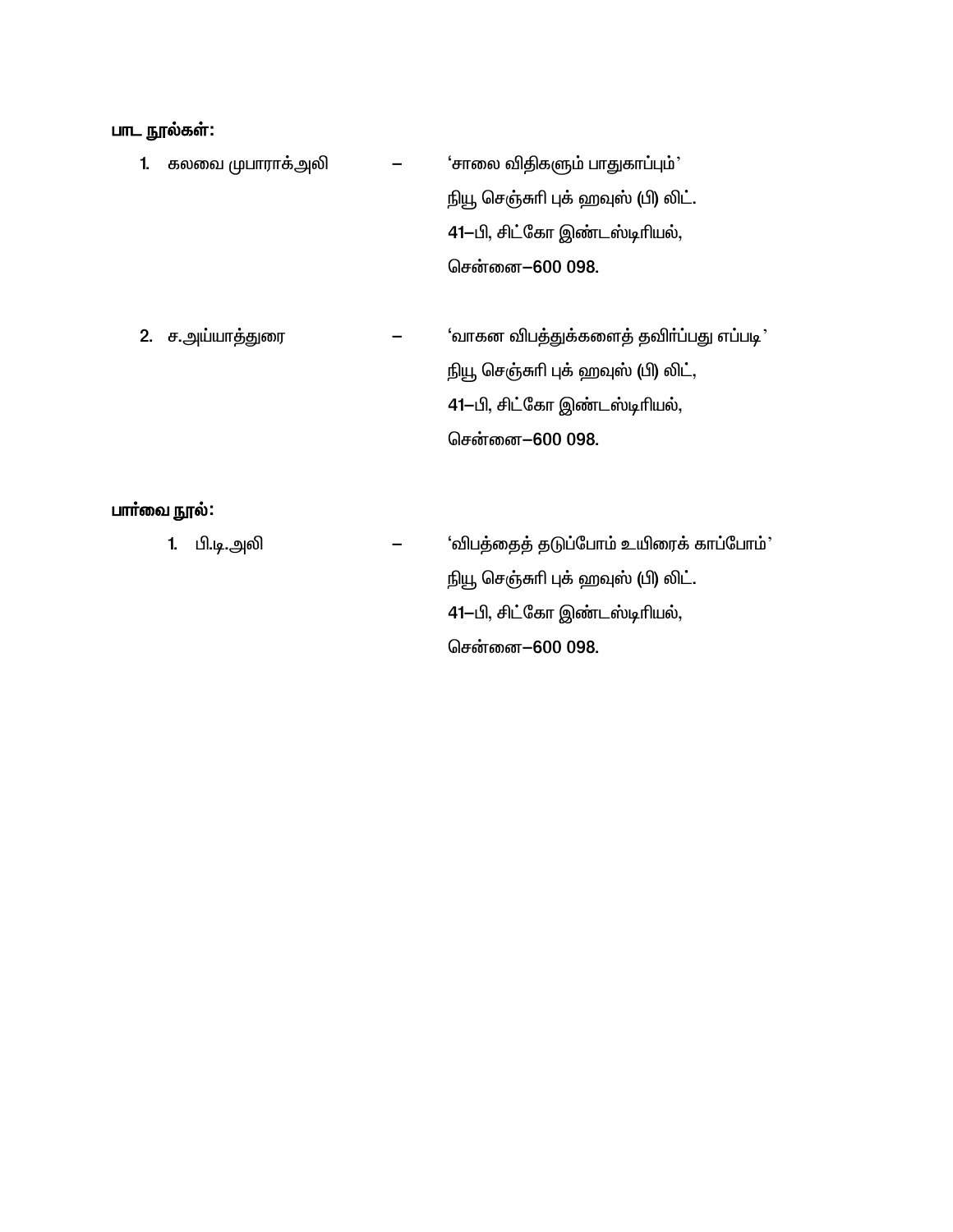# துறைசாரா விருப்பப் பாடம் — தாள் 2

## (Non Major Elective Course)

### விளம்பாக்கலை

## பாட நோக்கம்:

மாணவர்களுக்கு விளம்பரத்துறையைப் பற்றி அறிந்து கொள்ளச் செய்தல்.

#### பயன்கள்:

- 1. விளம்பரங்கள் குறித்து அறிதல்.
- 2. விளம்பரங்களின் வகைகளைக் தெரிகல்.
- 3. விளம்பரத்திற்கான விதிமுறைகள் குறித்து உணர்தல்.
- 4. விளம்பரங்களால் ஏற்படும் நன்மை, கீமை குறிக்கு ஆய்கல்.
- 5. விளம்பரம் தயாாிக்கும் பணியில் ஈடுபடுதல்.

## அலகு–1

விளம்பரங்களின் தன்மையும் நோக்கமும் — விளக்கங்கள் — விளம்பரத்தின் இயல்புகள் — அறிவிப்பும் விளம்பரமும் — விளம்பரத்தின் தன்மைகள் — விளம்பர எல்லை –விளம்பர நோக்கங்கள் – விளம்பர வரலாறு – குறிக்கோள்.

#### அலகு—2

விளம்பரங்களின் வகைகள் – நேரடி விளம்பரம் – மறைமுக விளம்பரம் – அடிப்படை விளம்பரம் — விற்பனை நோக்கமுடைய விளம்பரங்கள் — குயாரிப்புப் பொருள் பற்றிய விளம்பரம் — இணங்குவிக்கும் விளம்பரம் — அறிவுறுக்தும் விளம்பரம் — தயாரிப்பு நிறுவனம் பற்றிய விளம்பரம் — நிதி தொடர்பான விளம்பரம் – தொழில்துறை விளம்பரம் – அரசு விளம்பரங்கள் – சமூக விளம்பரங்கள்— வணிக விளம்பரங்கள் — செய்தித்தாள் விளம்பரங்கள் — வானொலி விளம்பரங்கள் — தொலைக்காட்சி விளம்பரங்கள் — கிரைப்பட விளம்பரங்கள் — விளம்பரக்கின் கூறுகள்.

## அலகு–3

விளம்பாக்கின் நன்மை கீமைகள் — விளம்பாக்கின் குறைபாடுகள் — விளம்பா மைக்க நெறிகள் – தடை – செய்யப்பட்ட விளம்பரங்கள் – விளம்பரத்திற்கான சில விதிமுறைகள் – விளம்பரத் தயாரிப்பில் இதர அம்சங்கள் — நுகர்வோர் பற்றிய முக்கிய விவரங்கள்.

#### அலகு—4

விளம்பரத்தின் பணிகள் — விளம்பர நிறுவனத்தின் தகுதிகள் — விளம்பர நிறுவன விருதுகள் — நுகர்வோரின் வழிகாட்டி — விளம்பர நகலின் அமைப்பு — விளம்பரத்தில் மனோதத்துவம் — விளம்பர நிறுவனங்கள் — விளம்பர அறங்கள் — விளம்பர நிறுவனங்களுக்குரிய ஒழுக்க நெறிகள்.